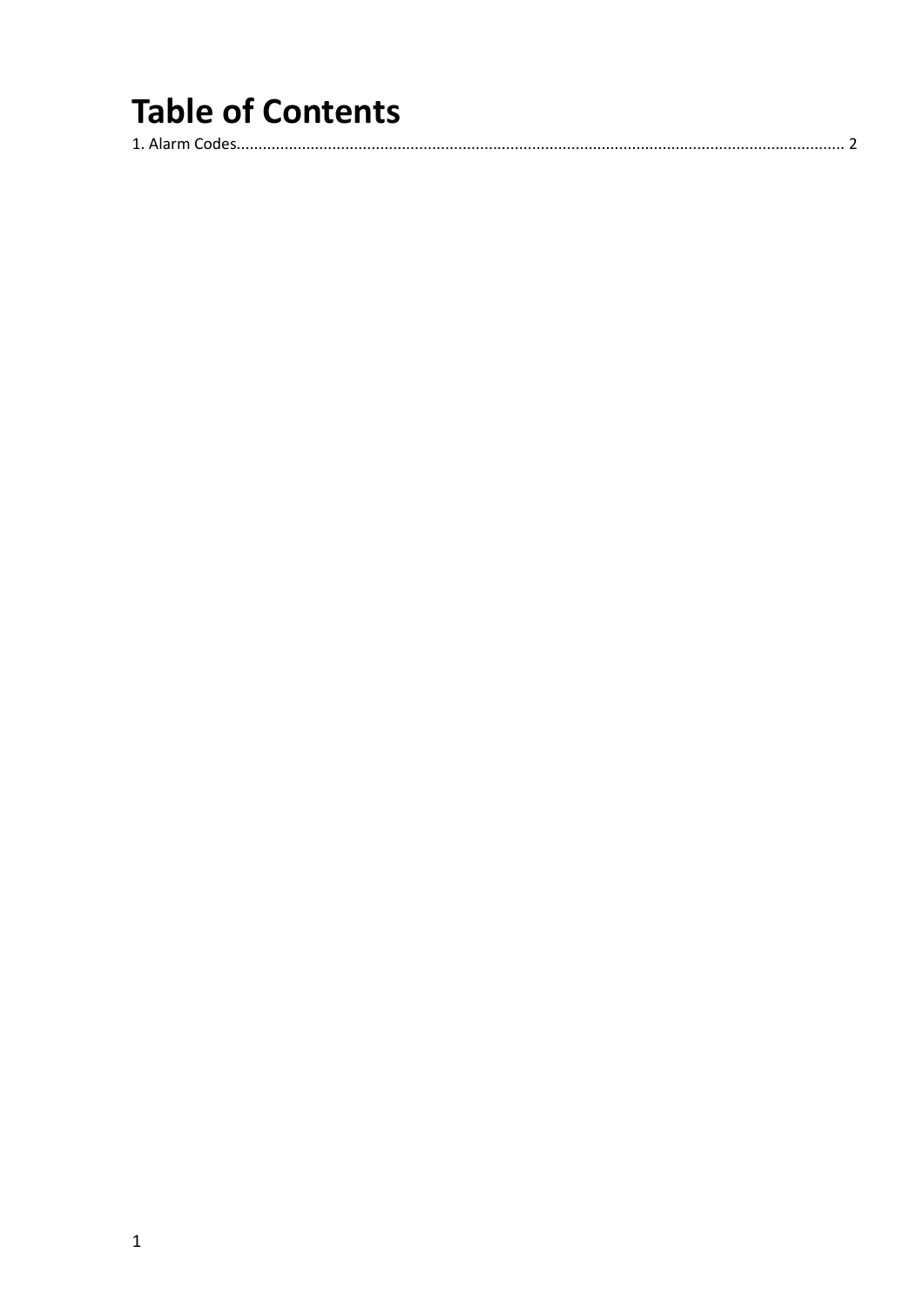# <span id="page-1-0"></span>**1. Alarm Codes**

**Home** Top

- · [SCA0001](#page-8-0)
- · [SCA0002](#page-8-1)
- · [SCA0003](#page-9-0)
- · [SCA0005](#page-13-0)
- · [SCA0006](#page-13-1)
- · [SCA0007](#page-14-0)
- · [SCA0008](#page-16-0)
- · [SCA0009](#page-16-1)
- · [SCA0010](#page-17-0)
- · [SCA0011](#page-17-1)
- · [SCA0012](#page-17-2)
- · [SCA0013](#page-18-0)
- · [SCA0014](#page-18-1)
- · [SCA0015](#page-19-0)
- · [SCA0016](#page-19-1)
- · [SCA0017](#page-19-2)
- · [SCA0018](#page-20-0)
- · [SCA0019](#page-20-1)
- · [SCA0020](#page-20-2)
- · [SCA0021](#page-21-0)
- · [SCA0022](#page-21-1)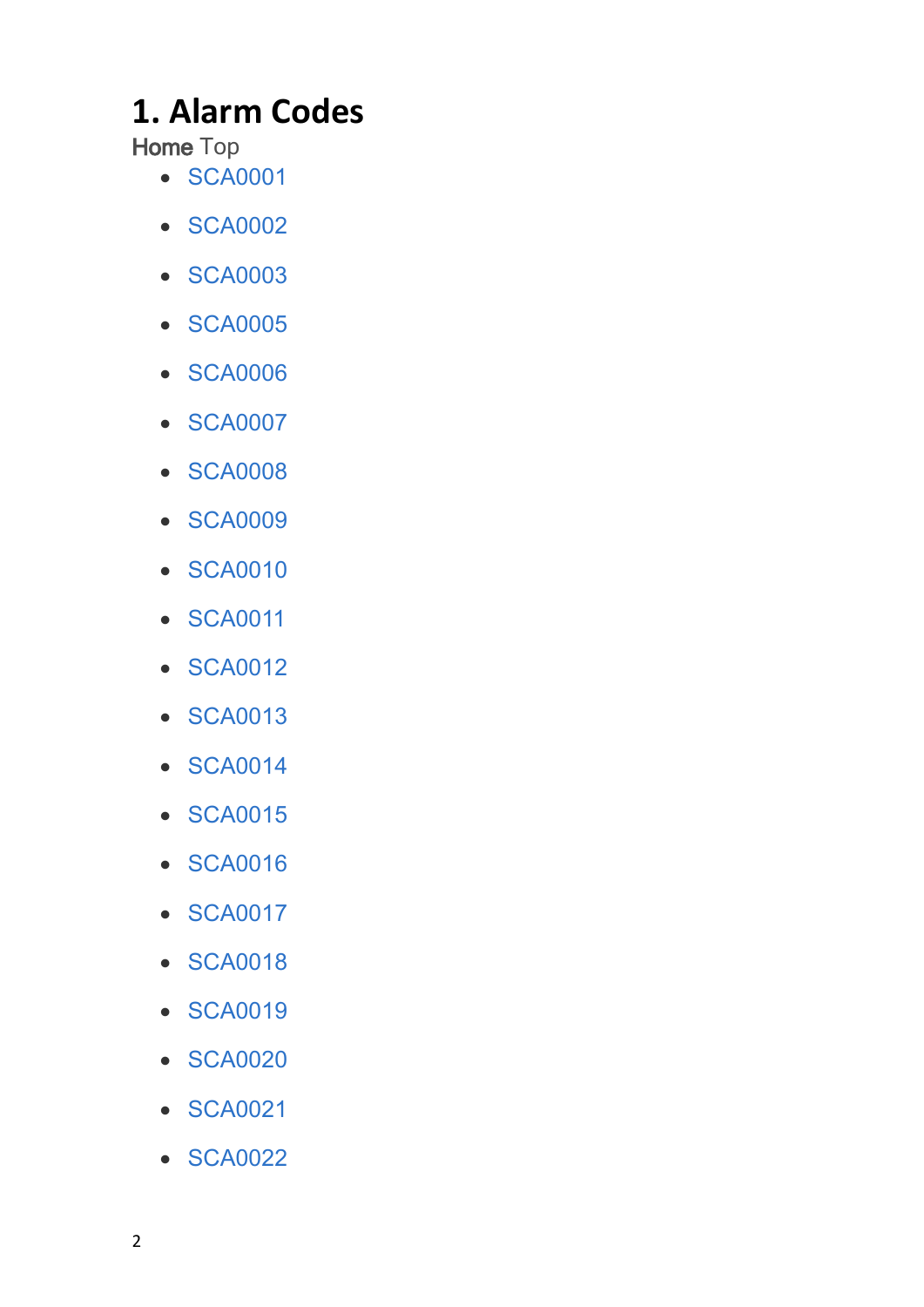- SCA0023
- SCA0024
- SCA0025
- SCA0026
- SCA0027
- SCA0028
- SCA0029
- SCA0030
- SCA0031
- SCA0032
- SCA0033
- SCA0034
- SCA0035
- SCA0036
- SCA0037
- SCA0038
- SCA0039
- SCA0040
- SCA0041
- SCA0042
- SCA0043
- SCA0044
- SCA0045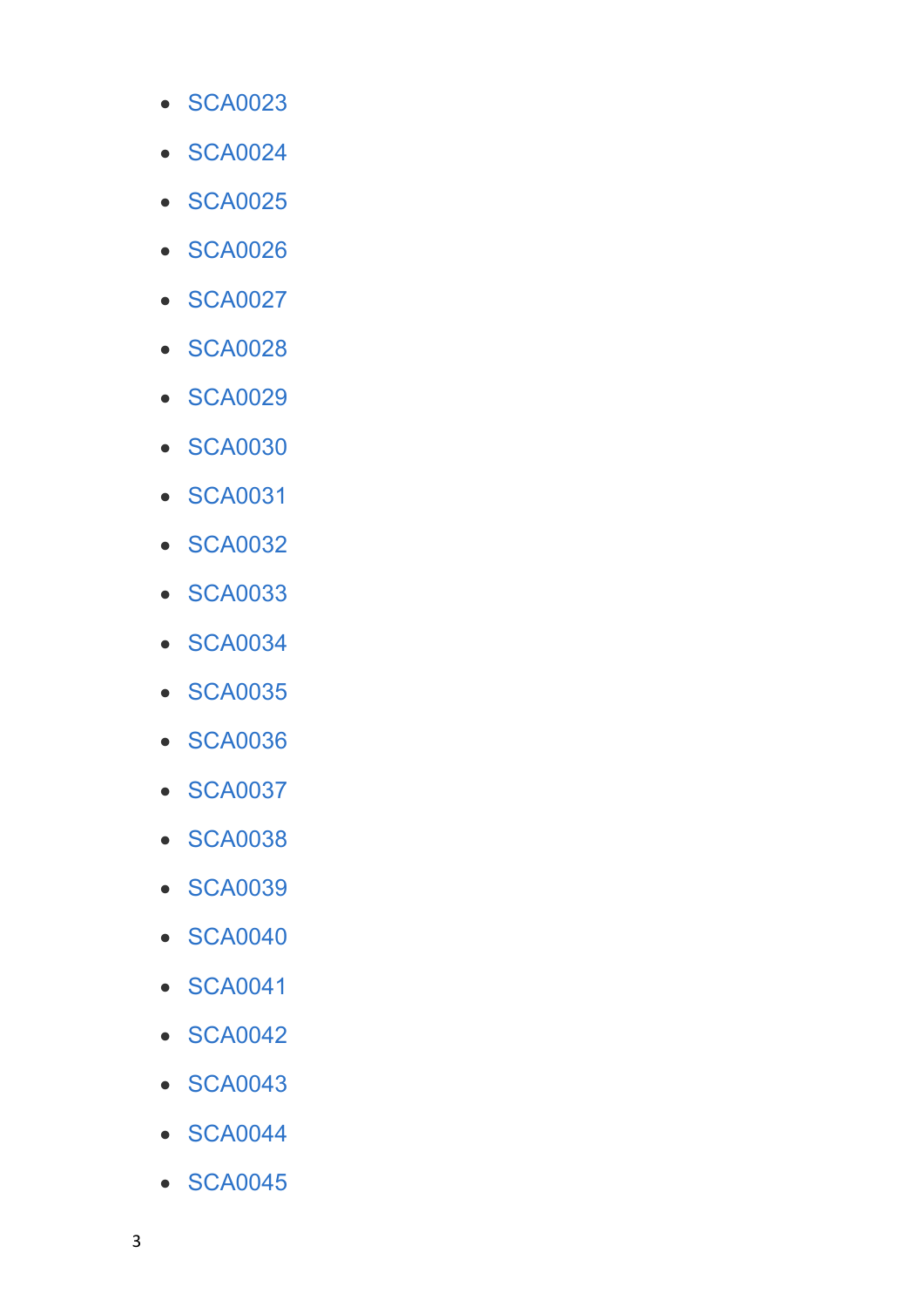- SCA0047
- SCA0046
- SCA0049
- SCA0050
- SCA0051
- SCA0052
- SCA0053
- SCA0054
- SCA0055
- SCA0056
- SCA0057
- SCA0058
- RSW0018
- RSW0019
- SCA0060
- RSW0001
- RSW0002
- RSW0003
- RSW0004
- RSW0005
- RSW0006
- ECA0007
- RSW0008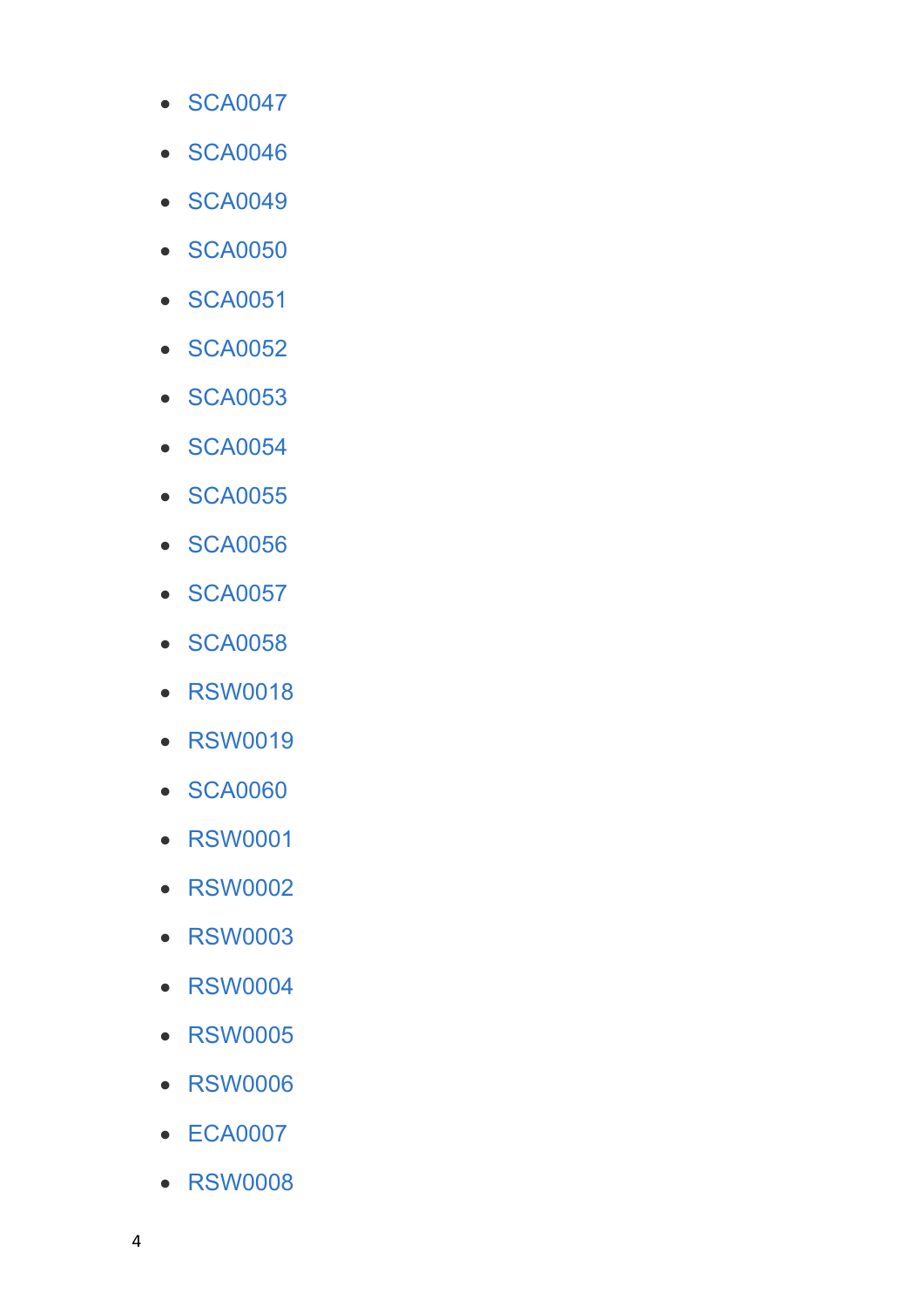- RSW0009
- RSW0010
- RSW0011
- RSW0012
- RSW0023
- RSW0024
- RSW0025
- RSW0026
- RSW0027
- RSW0013
- RSW0014
- RSW0015
- RSW0016
- SCA0061
- SCA0062
- SCA0063
- SCA0064
- SCA0065
- SCA0066
- RSW0021
- RSW0022
- SCA0067
- SCA0068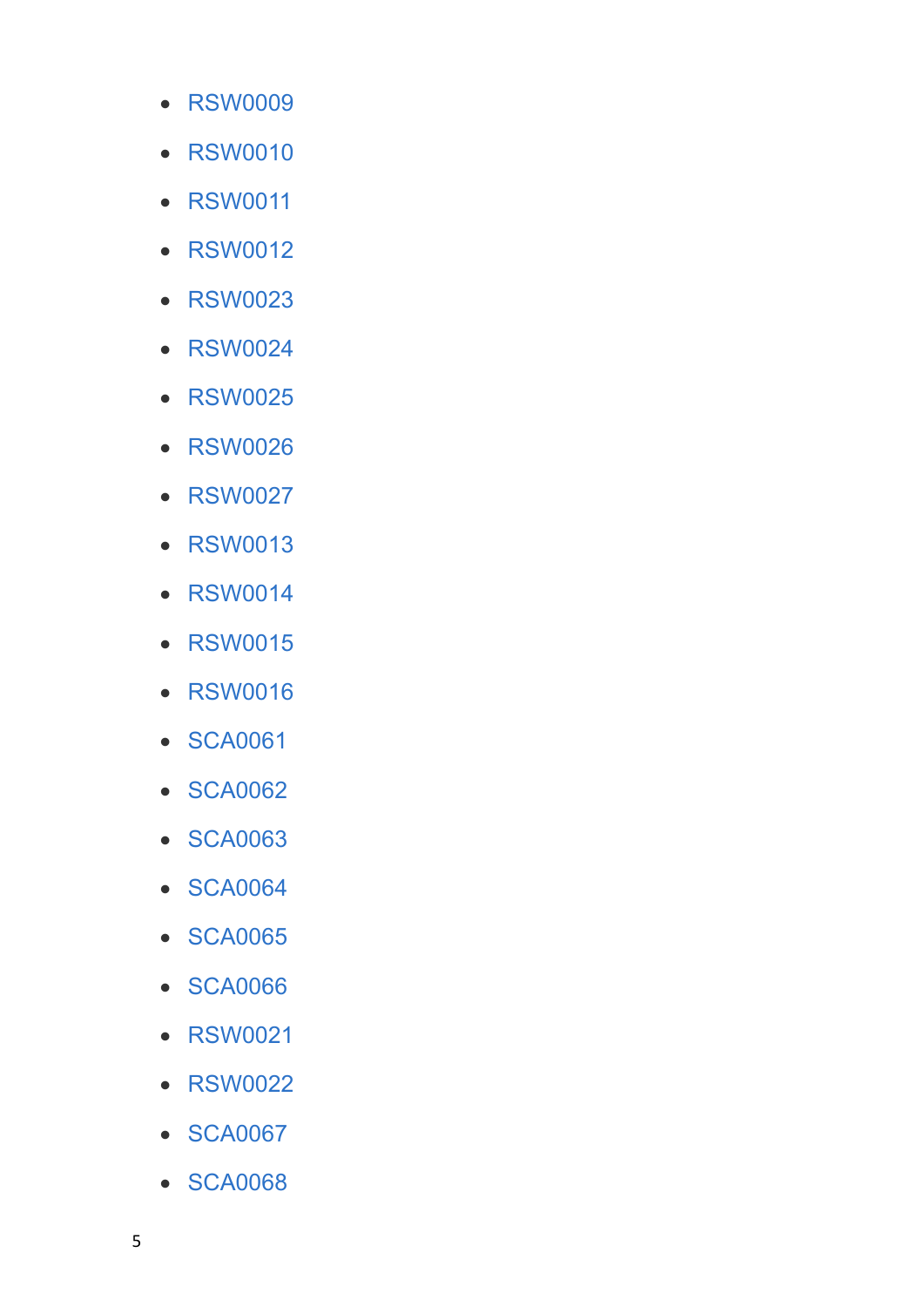- · [SCA0069](#page-52-0)
- · [EAU0004](#page-52-1)
- · [EAU0002](#page-53-0)
- · [EAU0003](#page-53-1)
- · [EAU0005](#page-53-2)
- · [SCA0070](#page-54-0)
- · [SCA0071](#page-54-1)
- · [SCA0074](#page-55-0)
- · [SCA0075](#page-55-1)
- · [SCA0076](#page-56-0)
- · [SCA0077](#page-56-1)
- · [SCA0078](#page-56-2)
- · [SCA0079](#page-57-0)
- · [SCA0080](#page-57-1)
- · [SCA0081](#page-58-0)
- · [SCA0082](#page-58-1)
- · [SCA0083](#page-58-2)
- · [SCA0084](#page-59-0)
- · [SCA0085](#page-59-1)
- · [SCA0086](#page-59-2)
- · [SCA0087](#page-60-0)
- · [SCA0088](#page-60-1)
- · [SCA0089](#page-60-2)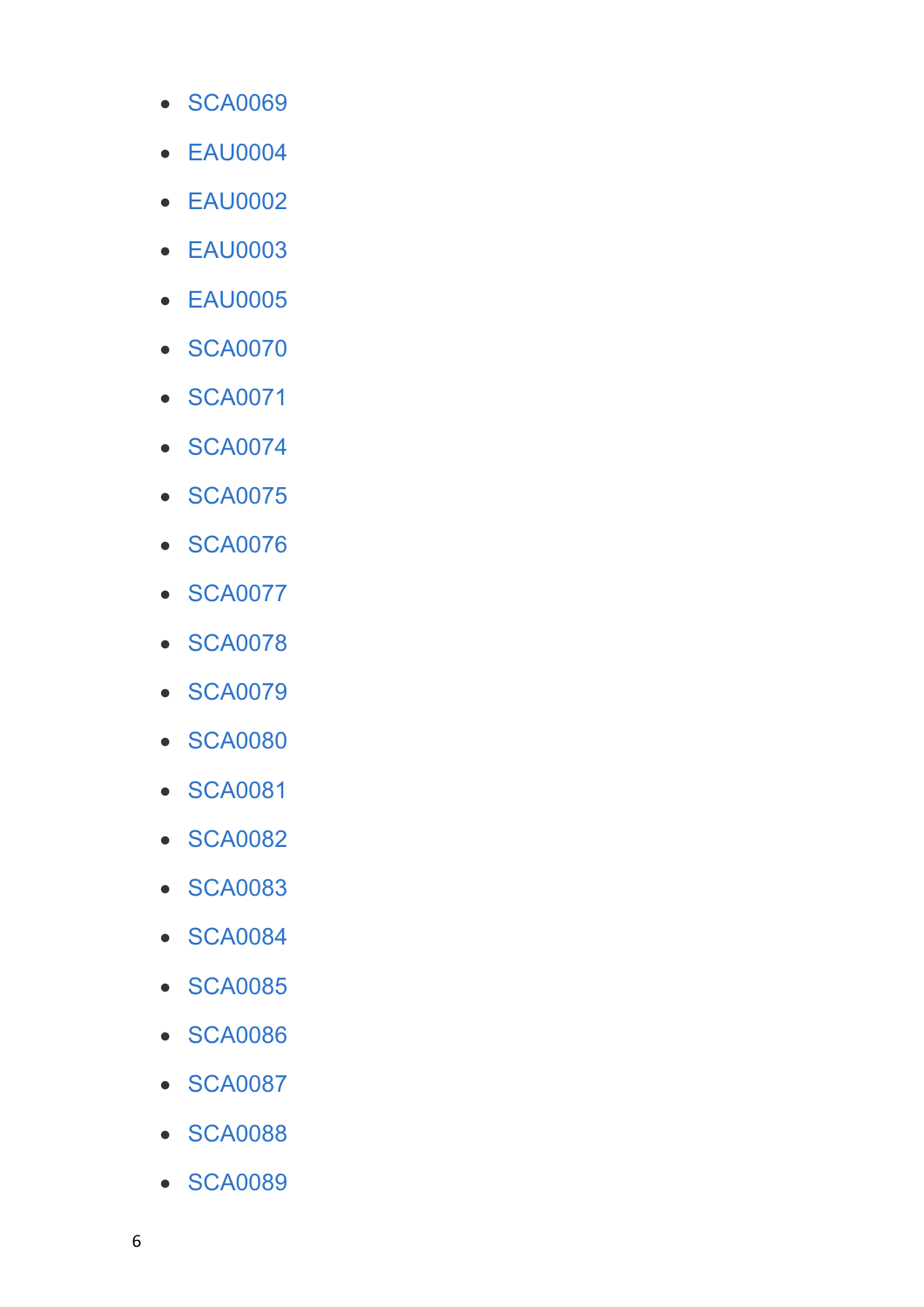- SCA0090
- SCA0091
- SCA0092
- SCA0093
- SCA0094
- SCA0095
- SCA0096
- SCA0097
- SCA0098
- RSW0017
- RSW0020
- ECA0002
- ECA0001
- ECA0003
- ECA0004
- ECA0005
- ECA0006
- EAU0006
- EAU0007
- ES0001
- EAU0008
- DRSDEDGE0001
- SCA0073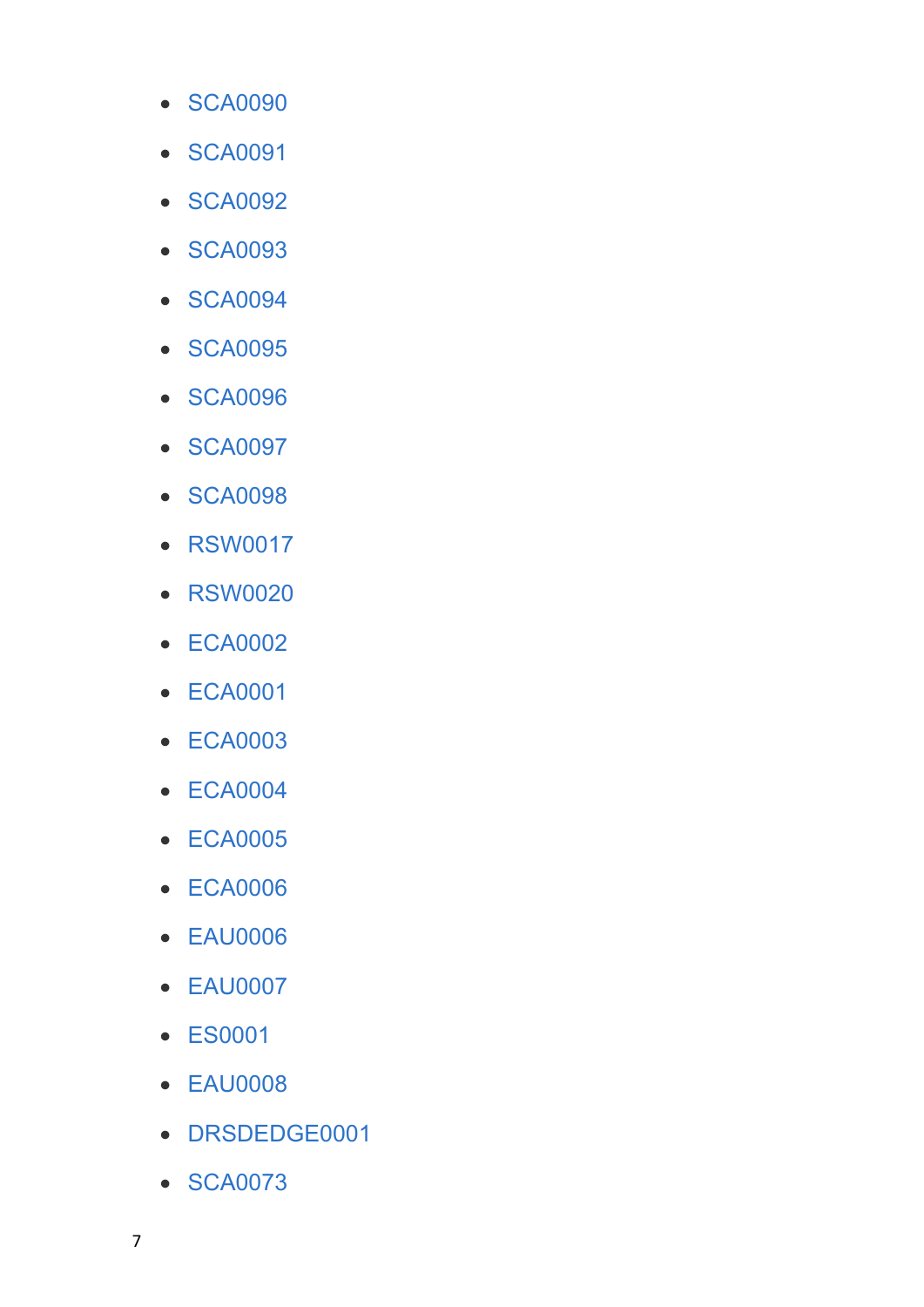- SETUP0001
- SETUP0002
- SETUP0003
- ES001
- ES002
- ES003
- ES004
- ES005
- ES006
- ES007
- ES008
- ES009
- ES010
- ES011
- ES012
- ES013
- ES014
- ES015
- ES016
- ES017
- ES018
- ES019
- ES020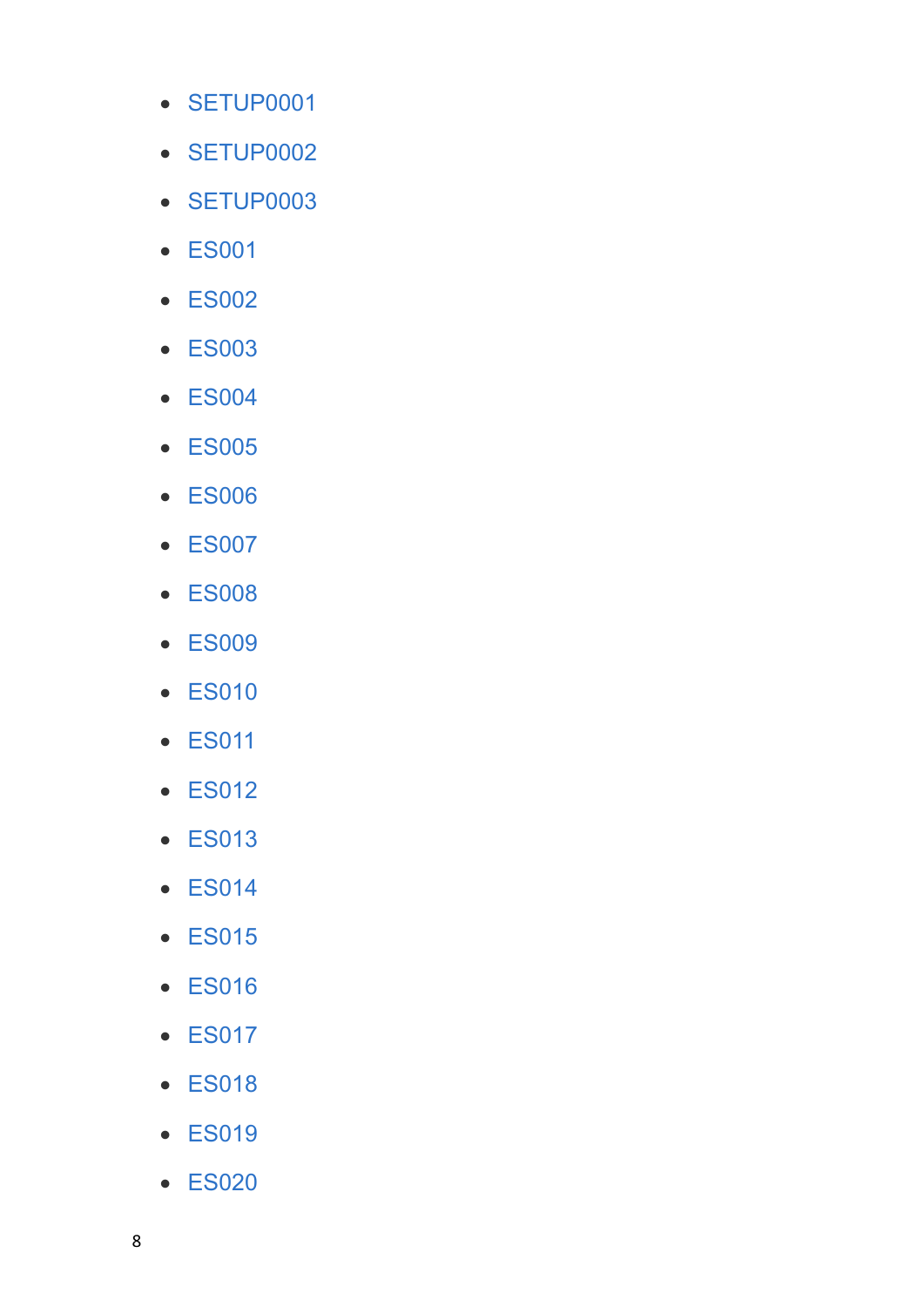- · [ES021](#page-77-0)
- · [ES022](#page-77-1)
- · [ES023](#page-77-2)
- · [ES024](#page-77-3)
- · [ES025](#page-77-4)
- · [LM0001](#page-78-0)
- <span id="page-8-0"></span>· [LM0002](#page-78-1)

### GENERIC\_ALARM (Code.SCA0001)

description = "Error within the SCA service.";

severity = AlarmSeverity.CRITICAL;

#### **Help on this Alarm:**

This covers all unknown errors that have no more specific errors.

## <span id="page-8-1"></span>SCA0002

## INVALID\_SRC\_DST\_CONFIGURATION(Code.SCA0002)

description = "Found a replication job where either the source or destination is not a managed network element.";

severity = AlarmSeverity.CRITICAL;

#### **Help on this Alarm:**

• Problem: This alarm will occur when an Eyeglass configuration replication Job fails to run because is associated with an PowerScale cluster that has not been provisioned in Eyeglass. The Eyeglass configuration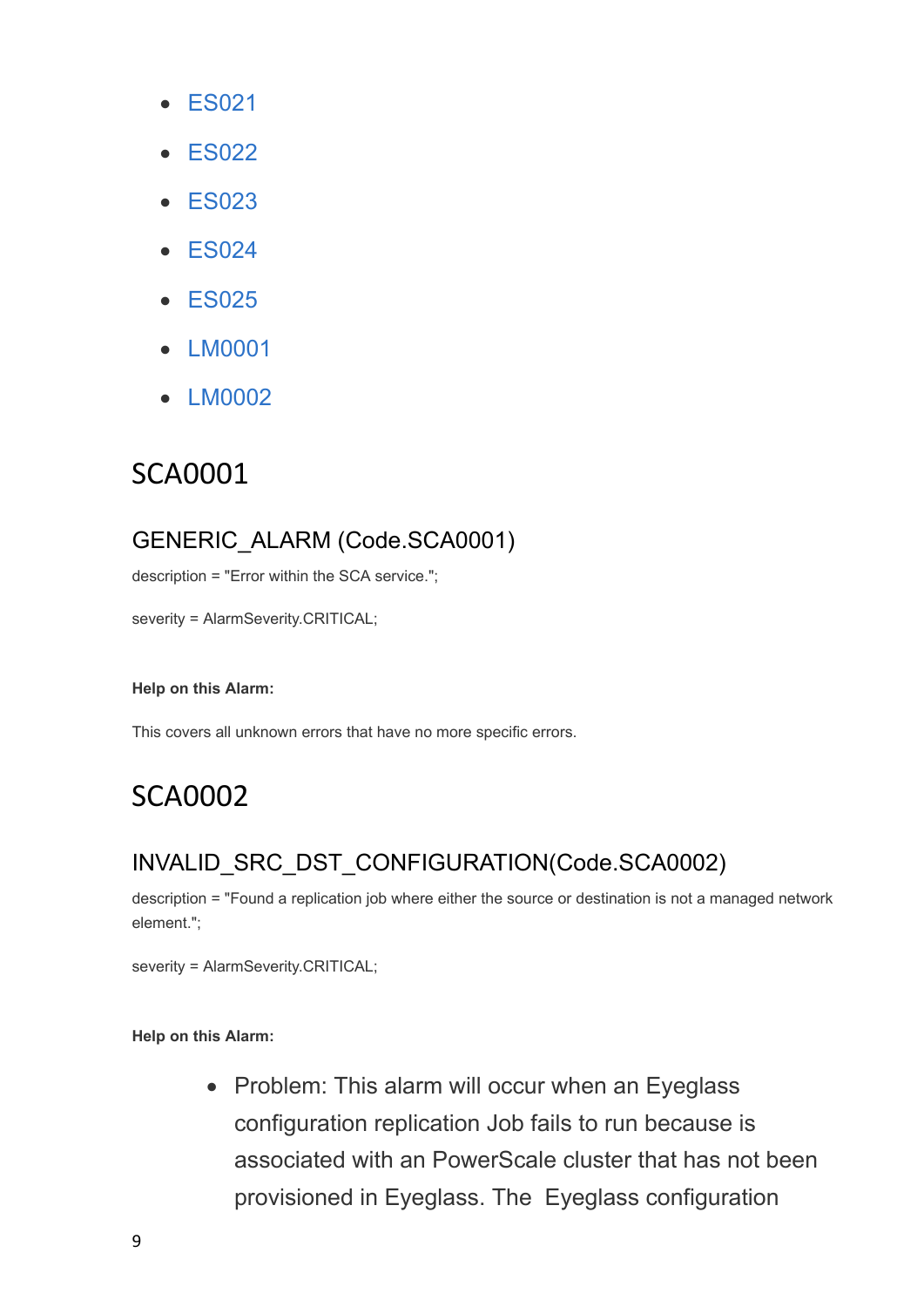replication Jobs are created based on the SyncIQ policies discovered during the Eyeglass Inventory task. It is possible that an PowerScale cluster provisioned in Eyeglass could have SyncIQ policies that have PowerScale cluster targets that are not provisioned in Eyeglass.

- · Resolution:
	- o Provision Eyeglass with all PowerScale clusters related to Eyeglass configuration replication Jobs
	- o If not all PowerScale clusters associated with Eyeglass configuration replication Jobs can be managed by Eyeglass, disable Eyeglass configuration replication Jobs associated with PowerScale clusters not managed by Eyeglass to avoid the error

# <span id="page-9-0"></span>SCA0003

## INVENTORY\_FAILED(Code.SCA0003)

description = "Failed to retrieve inventory.";

severity = AlarmSeverity.CRITICAL;

- Problem: This alarm will occur when the Eyeglass Inventory task which discovers the configuration information on an PowerScale cluster has failed to run.
- · Resolution:
	- o Ensure that PowerScale clusters are reachable from Eyeglass server
	- $\circ$  This problem can also occur if the Inventory task attempts to start while another instance of the Inventory task is still running. In this case the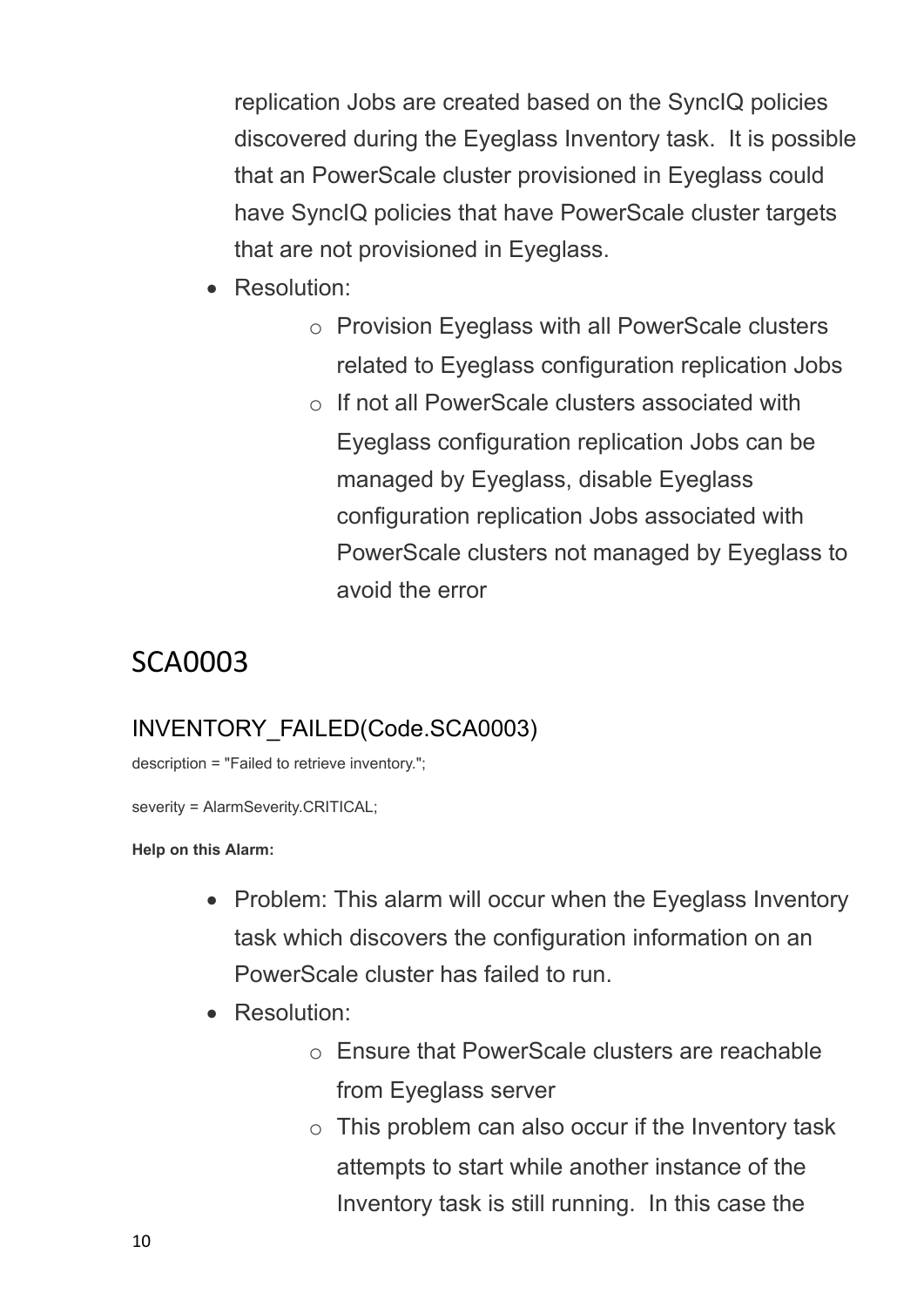problem will be transient and will clear on it's own. If this problem persists, contact support.superna.net for assistance.

- o If the Info for the alarm shows "Error fetching data from ssh. Inventory may be incomplete" there is an issue with retrieving the Inventory information that requires ssh access. This may be a problem with the permissions of the PowerScale cluster user in Eyeglass. Check the following
	- Ensure that the PowerScale cluster user role in Eyeglass has Network Read/Write permissions
	- Ensure that the PowerScale cluster user roled in Eyeglass does not contain a - or other special characters. This can cause an issue with the sudo command that is used. To troubleshoot this condition:
- 1. Login to PowerScale cluster CLI as PowerScale Cluster user that has been provisioned in Eyeglass
- 2. Execute the command below it needs to be able to execute without error

*sudo isi networks list pools*

Example of successful command execution

| % sudo isi networks list pools |      |                          |        |
|--------------------------------|------|--------------------------|--------|
| Subnet                         | Pool | <b>SmartConnect Zone</b> | Ranges |
| Alloc                          |      |                          |        |
|                                |      |                          |        |
| int-a-subnet int-a-pool        |      | 192.168.4.145-192.1      |        |
| <b>Static</b>                  |      |                          |        |
|                                |      |                          |        |

Example of failed command execution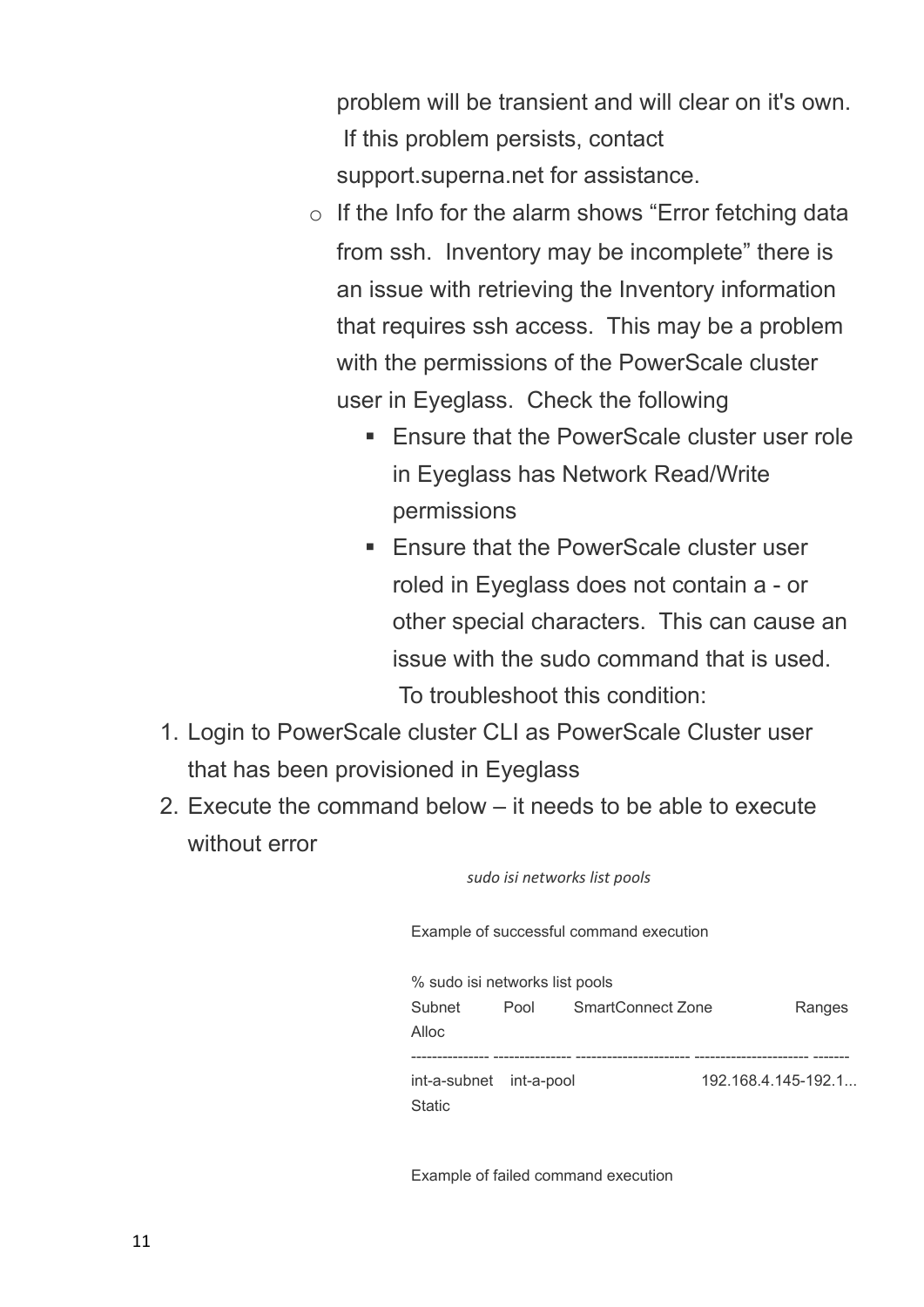sudo isi networks list pools sudo: >>> /usr/local/etc/sudoers: syntax error near line 168 <<< sudo: parse error in /usr/local/etc/sudoers near line 168 sudo: no valid sudoers sources found, quitting sudo: unable to initialize policy plugin

## REPLICATION\_JOB\_FAILED(Code.SCA0004)

NOTE: failure for any property of a share, export or quota to replicate will stop all replication for that share/export/quota.

description = "Replication job failed to run.";

severity = AlarmSeverity.CRITICAL;

**Help on this Alarm:**

Following reasons are commonly seen to cause a replication job failure. The Info related to the alarm should be verified to confirm the cause:

- o AEC\_NOT\_FOUND\_Zone <Zone Name> not found.
	- Problem: This error is issued when the Eyeglass configuration replication job runs and attempts to replicate a share or export when the associated Zone does not exist on the target.
	- Resolution: Ensure that all Zones associated with shares and exports exist on the target. Once the Zones exist, the next configuration replication job will succeed and the alarm will be cleared
- AEC\_NOT\_FOUND\_"Path 'x/y/z' not found: No such file or directory".
	- o Problem: This error is issued when the Eyeglass configuration replication job runs and attempts to replicate a share or export or quota when the associated directory does not exist on the target.
	- o Possible Cause for Missing Path (Group 1):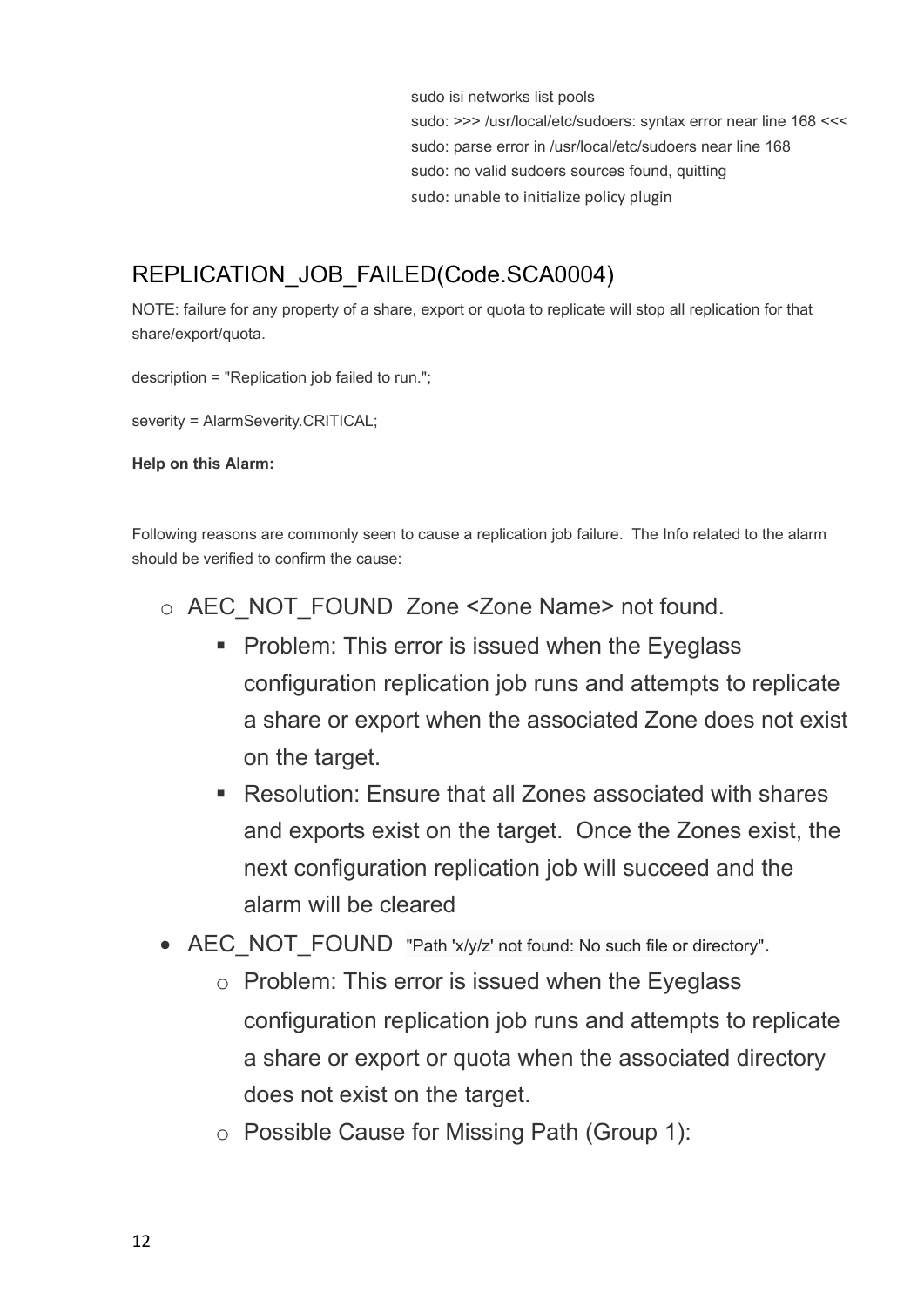- SyncQ Policy associated with the path has not been run.
- Path is on the SyncIQ Policy Excluded list.
- SyncIQ Policy has paths in the included or excluded list and the path that was not found is protected by the policy but is not in either list.
- o Resolution (Group 1): Ensure that all directories associated with shares and exports and quotas exist on the target. Once the Zones exist, the next configuration replication job will succeed and the alarm will be cleared
- o Possible Cause for Missing Path (Group 2):
	- share path has a trailing "/" at the end of the share path - example /ifs/home/
- o Resolution (Group 2): We recommend to remove the trailing "/" from the path of the share to resolve the error.
- AEC\_EXCEPTION bad hostname <host name>
	- o NFS Export Clients field has a host name entry that cannot be resolved on replication of the Export
- AEC\_EXCEPTION Cannot set security descriptor on <share path> Read only file system
	- $\circ$  You will receive the above error when Eyeglass is not able to sync share properties such as ABE (Access based Enumeration).
	- $\circ$  In this case we recommend you to compare all properties of the active cluster share with the target cluster share and make it identical with the source.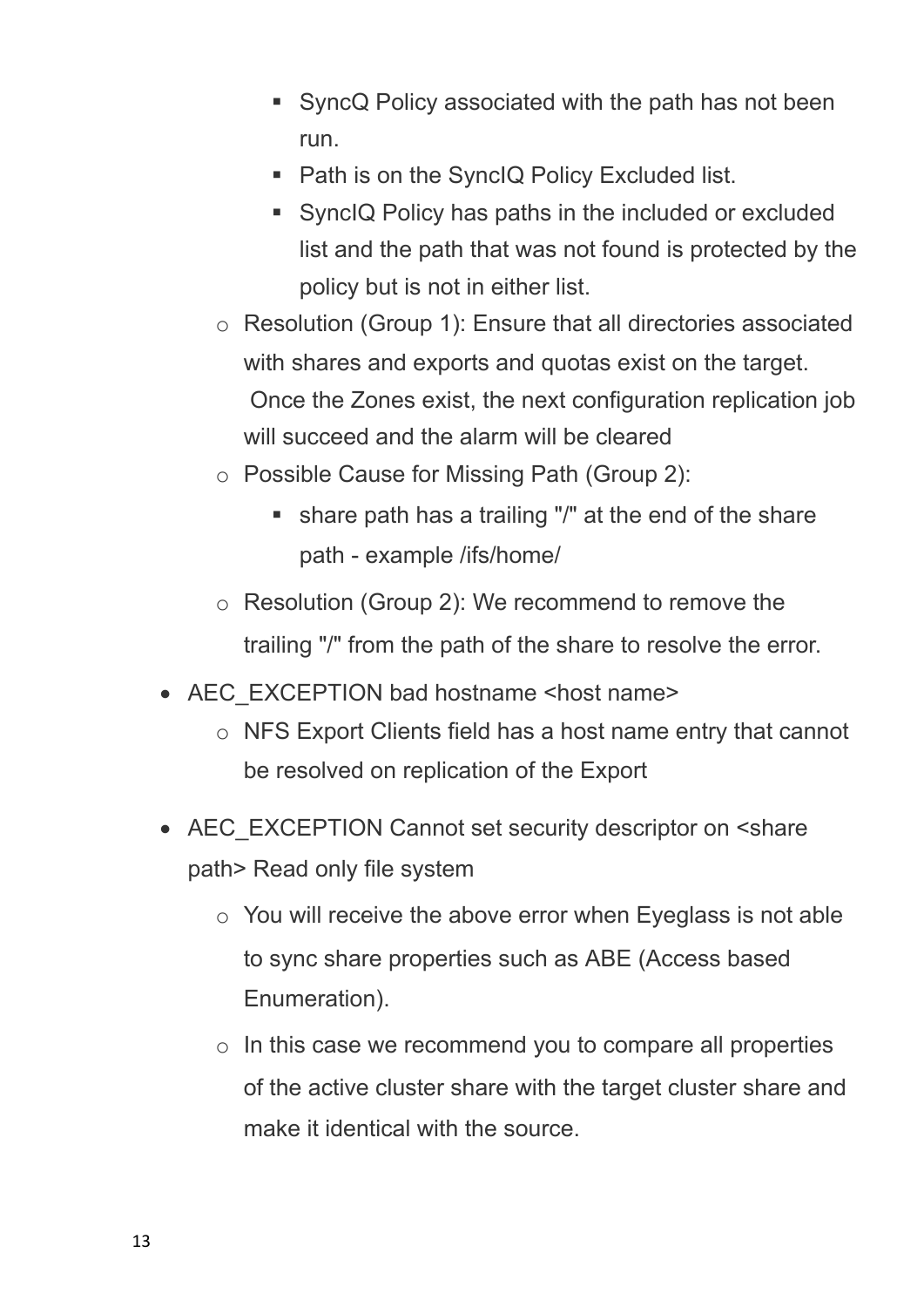## <span id="page-13-0"></span>FAILED TO CONNECT(Code.SCA0005)

description = "Failed to connect to the designated target.";

severity = AlarmSeverity.CRITICAL;

**Help on this Alarm:** 

- Problem: This alarm will occur when Eyeglass cannot establish a connection with an PowerScale cluster it is managing.
- · Resolution:
	- o Verify that there have been no change in PowerScale credentials which would cause Eyeglass provisioning to be out of date.
	- o Verify that there have been no networking or firewall changes which would result in loss of network connectivity between the Eyeglass server and the PowerScale clusters.

## <span id="page-13-1"></span>SCA0006

### BACKUP JOB FAILED(Code.SCA0006)

description = "Failed to create a backup archive.";

severity = AlarmSeverity.MAJOR;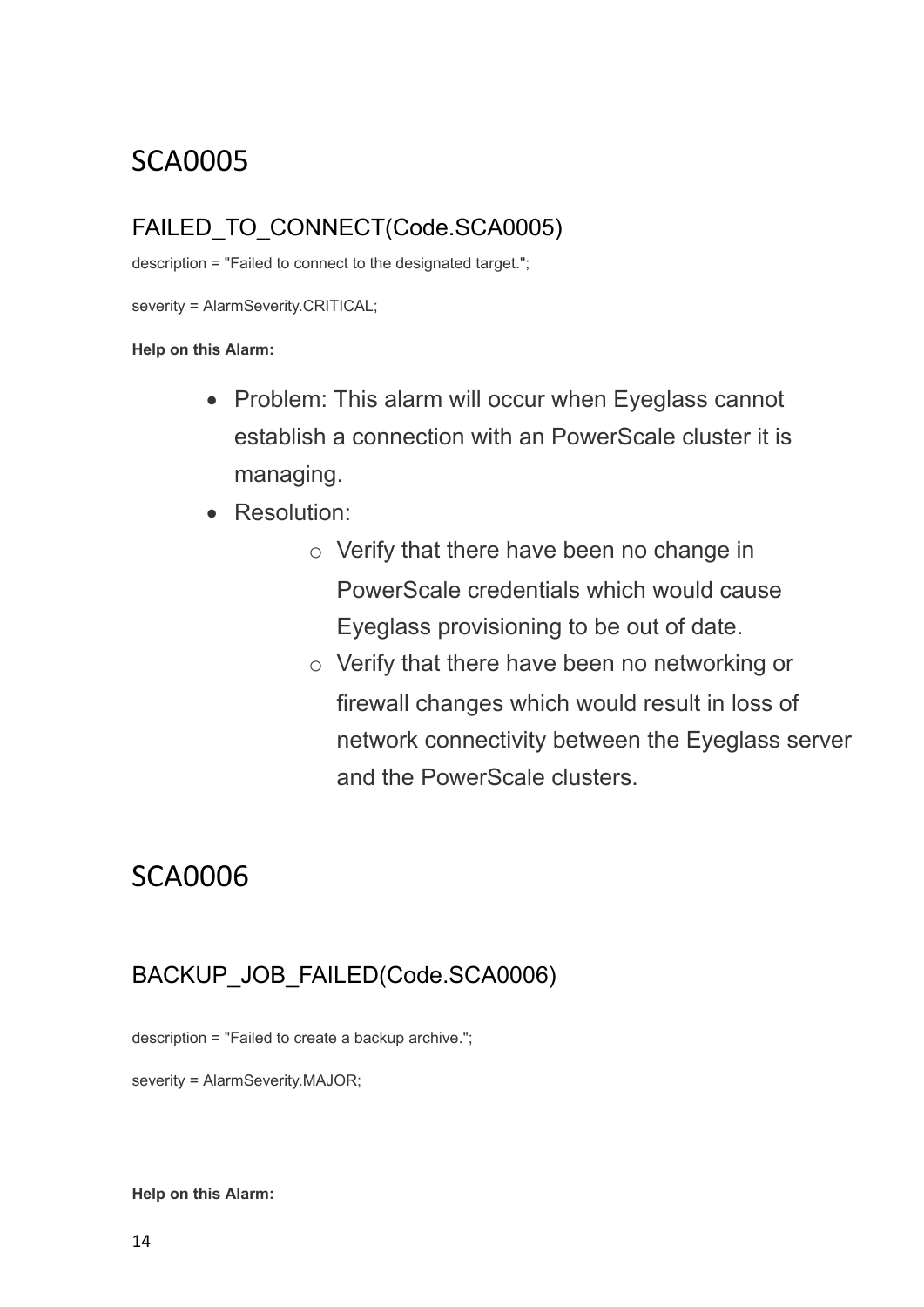### <span id="page-14-0"></span>JOB\_AUDIT\_FAILURE(Code.SCA0007)

description = "Replication job audit failed.";

severity = AlarmSeverity.MAJOR;

- · Problem: The Eyeglass audit task compares source and destination configuration items post replication to confirm that the replication task has done it's Job and that the configuration items on the source and target are indeed identical. Replication job audit failed alarm will occur when:
	- $\circ$  audit job fails to run
	- $\circ$  audit job finds configuration item where source and target are different
- Resolution: Use the Info related to the alarm aid in resolving the issue
	- $\circ$  audit job failure to run
		- Info: Audit of shares for current job is inconclusive because source and target network element are identical.
		- Resolution: Eyeglass configuration replication Job has same PowerScale cluster configured as source and target. Eyeglass cannot perform replication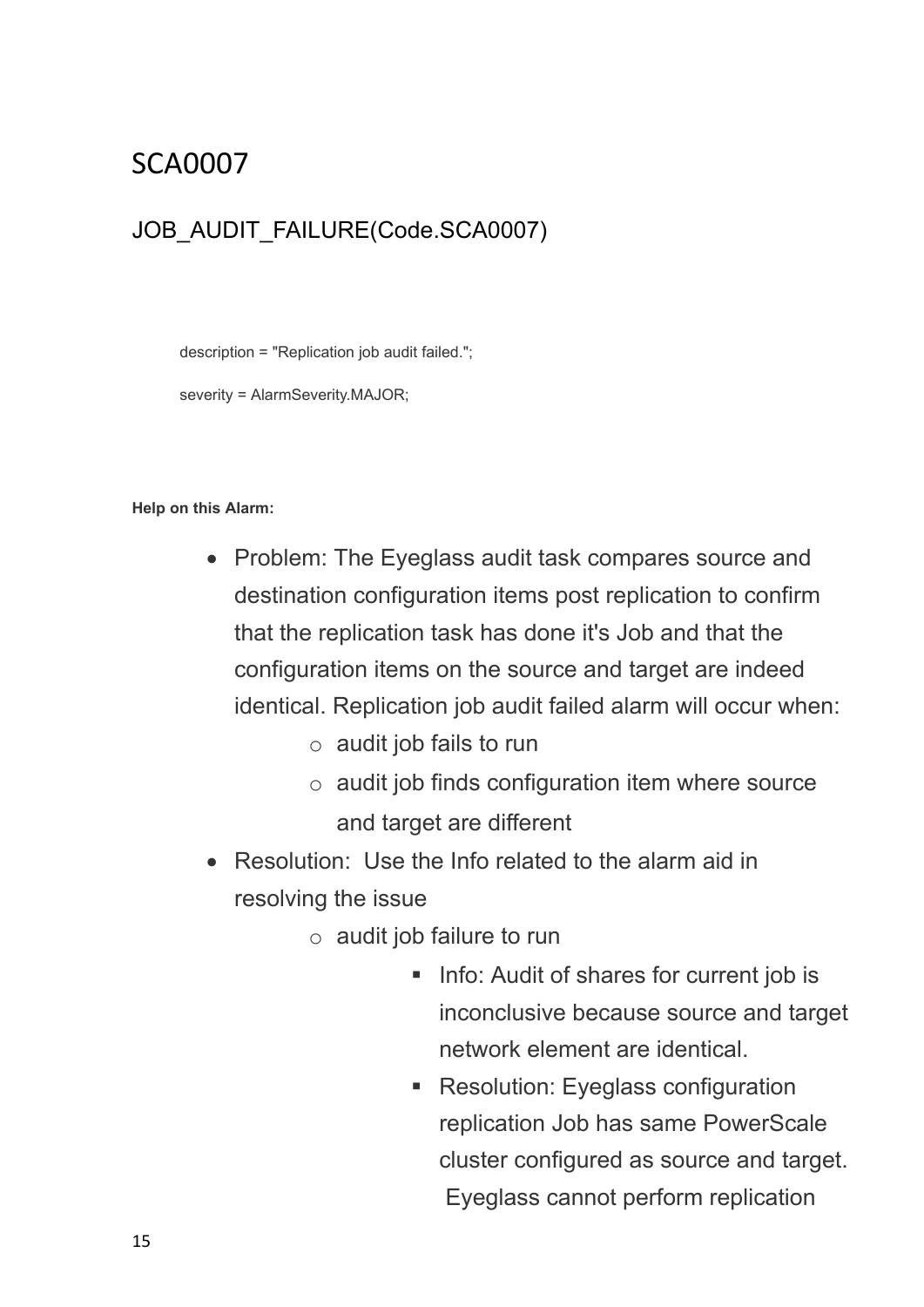configuration or the associated audit with this configuration. Disable this Job to avoid this alarm.

- Info: Audit of job 'xxx' has failed: Source and/or target network element were not found in provided list of network elements
- · Resolution: Source and target PowerScale Clusters in Job xxx must be managed by Eyeglass for audit to run.
- audit job finds configuration item where source and target are different
	- o Info: Audit failed: Values for key 'xxx' do not match: source: share or export ; target: share or export
		- key 'xxx' refers to a property of share or export where mismatch was found
	- o Info: Auditable source (type: 'xxx', zone: 'yyy', name: 'zzz') and target (type: 'xxx', zone: 'yyy', name: 'zzz') objects not found on source or target cluster, hence audit fails.
		- Auditable source refers to configuration item
	- o Resolution:
		- Check that associated Replication Job was successfully run. If not, source and destination may indeed be different. and Replication Job issue needs to be resolved.
		- It is possible that a change to configuration item was made via OneFS after replication Job completed and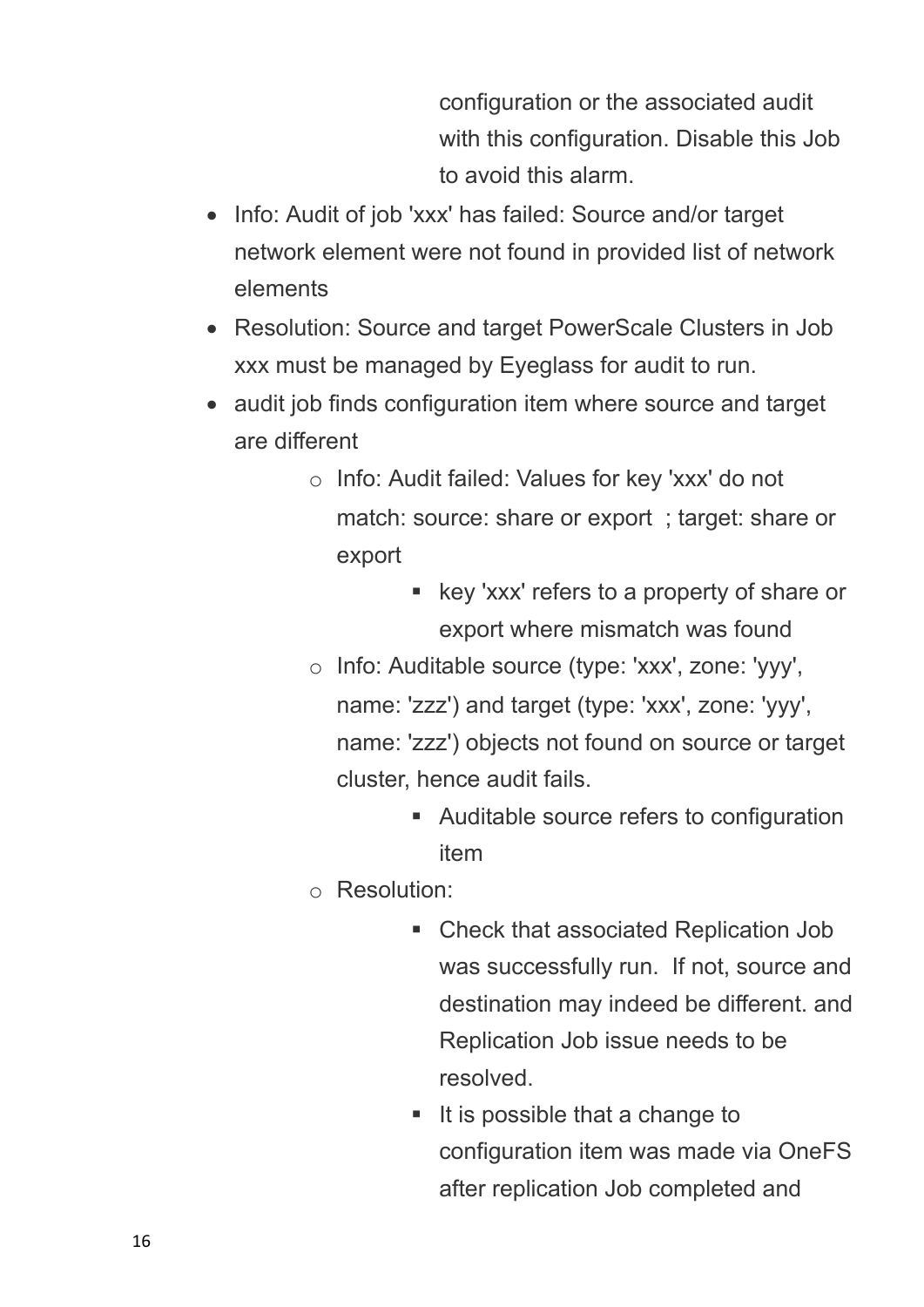before audit task ran. The next replication task will resolve this mismatch.

## <span id="page-16-0"></span>SCA0008

## QUOTA\_FAILOVER\_JOB\_FAILED(Code.SCA0008)

description = "Quota failover job failed.";

severity = AlarmSeverity.CRITICAL;

**Help on this Alarm:**

## <span id="page-16-1"></span>SCA0009

### BASE\_LICENSE\_TO\_EXPIRE(Code.SCA0009)

protected AlarmData create(String syncKey, String extraInfo) {

description = "Base license to expire.";

severity = AlarmSeverity.WARNING;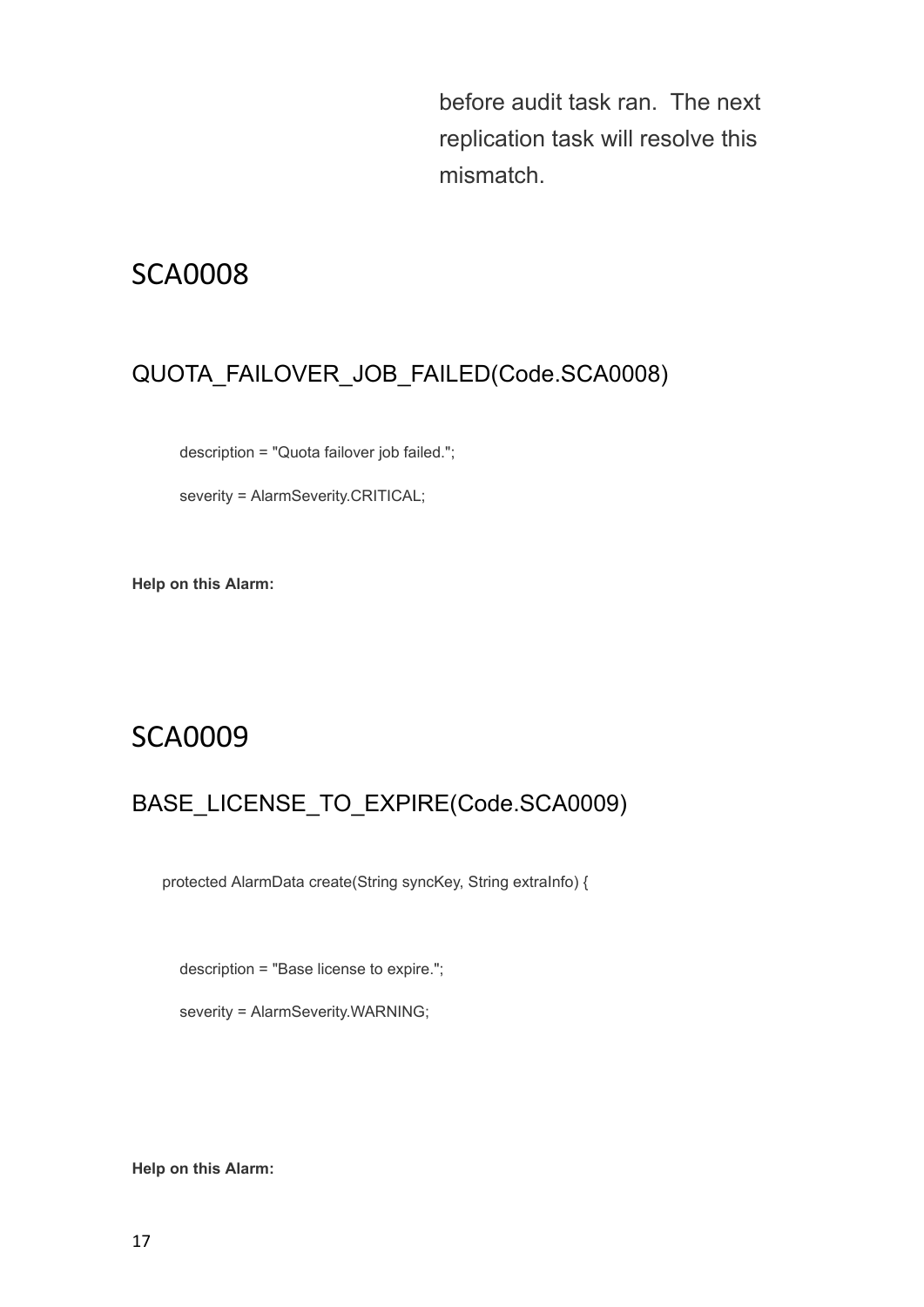Trial key has expired and can be renewed on the support.superna.net site by opening a case with your appliance id.

## <span id="page-17-0"></span>SCA0010

### BASE\_LICENSE\_HAS\_EXPIRED(Code.SCA0010)

description = "Base license has expired.";

severity = AlarmSeverity.MAJOR;

#### **Help on this Alarm:**

 Trial key has expired and can be renewed on the support.superna.net site by opening a case with your appliance id.

## <span id="page-17-1"></span>SCA0011

### DISCOVERY\_LICENSE\_TO\_EXPIRE(Code.SCA0011)

description = "Discovery license to expire.";

severity = AlarmSeverity.WARNING;

#### **Help on this Alarm:**

 Trial key has expired and can be renewed on the support.superna.net site by opening a case with your appliance id.

### <span id="page-17-2"></span>SCA0012

### DISCOVERY\_LICENSE\_HAS\_EXPIRED(Code.SCA0012)

description = "Discovery license has expired.";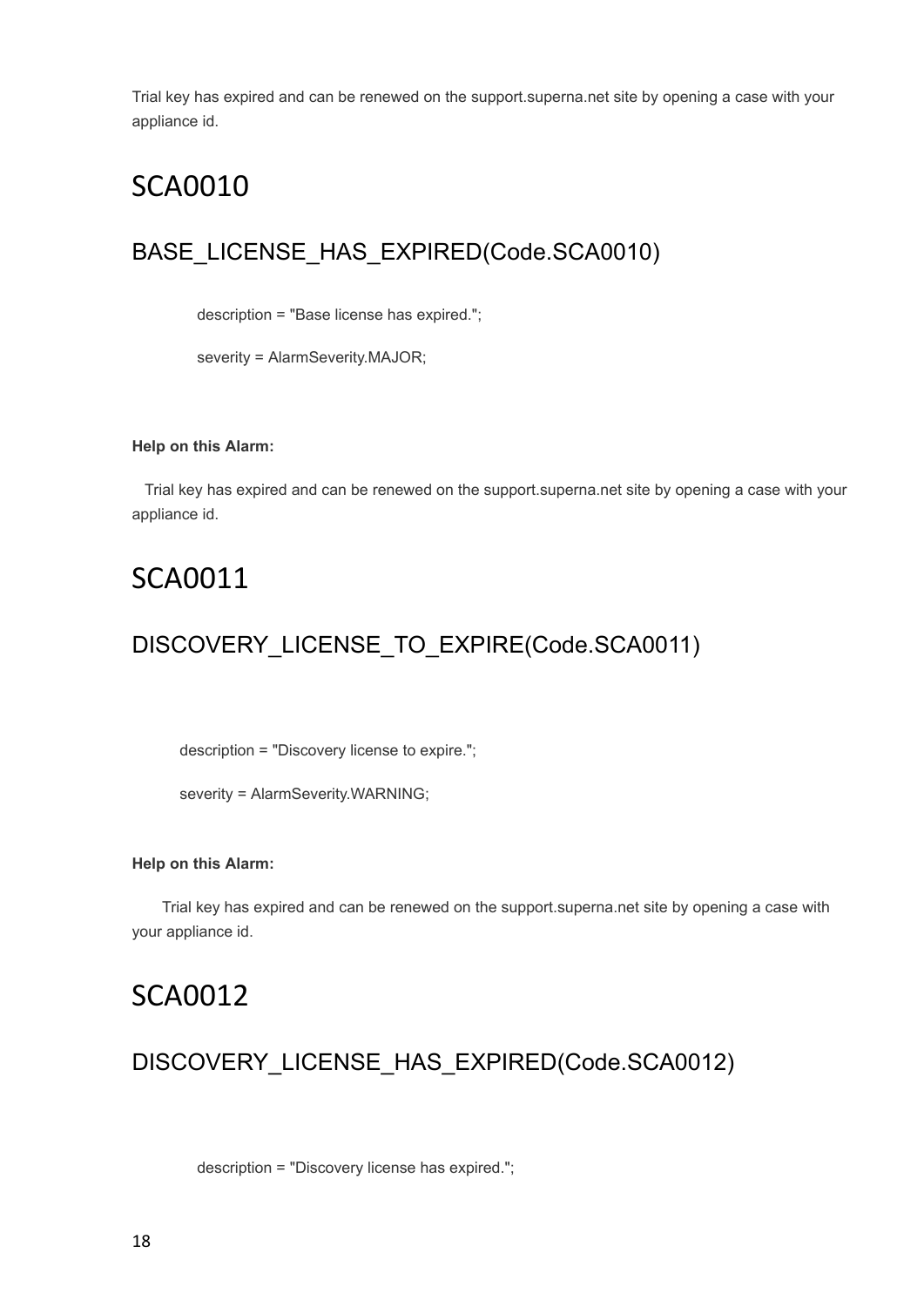#### **Help on this Alarm:**

 Trial key has expired and can be renewed on the support.superna.net site by opening a case with your appliance id.

## <span id="page-18-0"></span>SCA0013

### FEATURE\_LICENSE\_TO\_EXPIRE(Code.SCA0013)

description = "Feature license to expire.";

severity = AlarmSeverity.WARNING;

**Help on this Alarm:**

Trial key has expired and can be renewed on the support.superna.net site by opening a case with your appliance id.

## <span id="page-18-1"></span>SCA0014

### FEATURE\_LICENSE\_HAS\_EXPIRED(Code.SCA0014)

description = "Feature license has expired.";

severity = AlarmSeverity.MAJOR;

},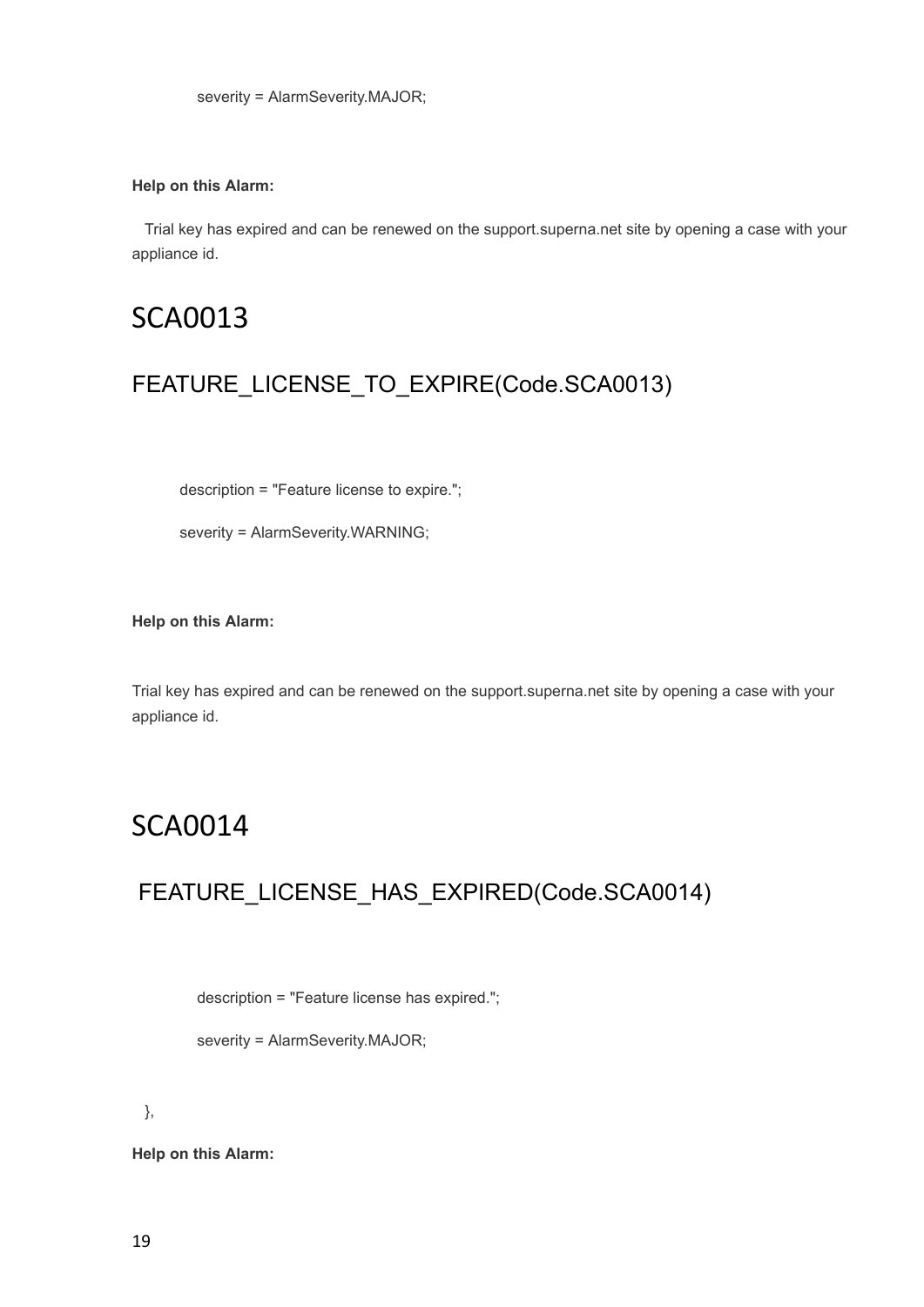Trial key has expired and can be renewed on the support.superna.net site by opening a case with your appliance id.

## <span id="page-19-0"></span>SCA0015

### MANAGEDOBJECT\_LICENSE\_TO\_EXPIRE(Code.SCA0015)

description = "Managed object license to expire.";

severity = AlarmSeverity.WARNING;

#### **Help on this Alarm:**

 Trial key has expired and can be renewed on the support.superna.net site by opening a case with your appliance id.

## <span id="page-19-1"></span>SCA0016

### MANAGEDOBJECT\_LICENSE\_HAS\_EXPIRED(Code.SCA0016)

description = "Managed object license has expired.";

severity = AlarmSeverity.MAJOR;

#### **Help on this Alarm:**

 Trial key has expired and can be renewed on the support.superna.net site by opening a case with your appliance id.

## <span id="page-19-2"></span>SCA0017

### SUPPORT\_LICENSE\_TO\_EXPIRE(Code.SCA0017)

description = "Support license to expire.";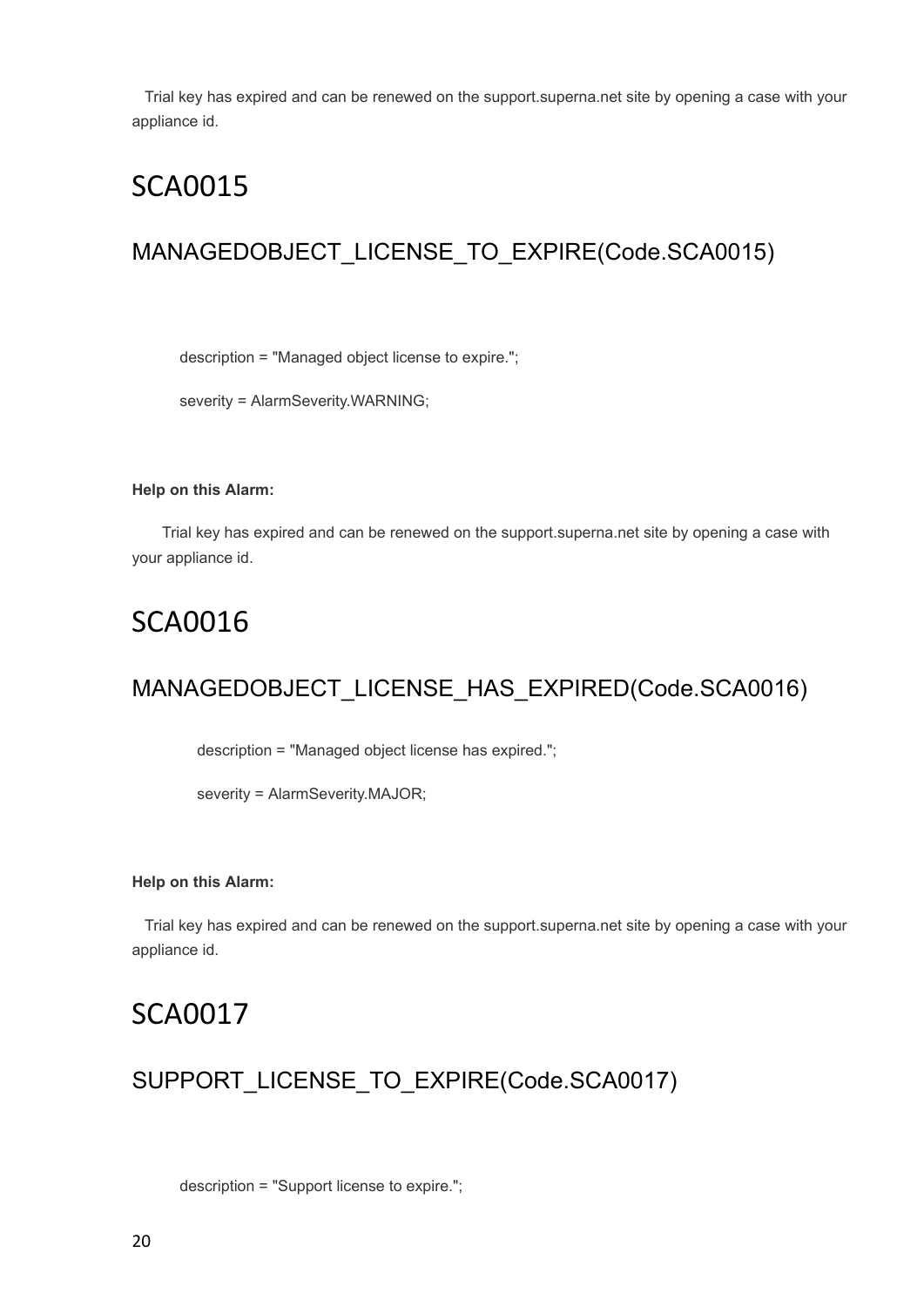#### **Help on this Alarm:**

 Trial key has expired and can be renewed on the support.superna.net site by opening a case with your appliance id.

## <span id="page-20-0"></span>SCA0018

### SUPPORT\_LICENSE\_HAS\_EXPIRED(Code.SCA0018)

description = "Support license has expired.";

severity = AlarmSeverity.MAJOR;

#### **Help on this Alarm:**

 Trial key has expired and can be renewed on the support.superna.net site by opening a case with your appliance id.

## <span id="page-20-1"></span>SCA0019

### TRIAL\_KEY\_LIMITS\_REACHED(Code.SCA0019)

description = "Replication functionality limited by trial. ";

severity = AlarmSeverity.WARNING;

#### **Help on this Alarm:**

The trial key has limits applied. Open a case on support.superna.net to request higher limits.

## <span id="page-20-2"></span>SCA0020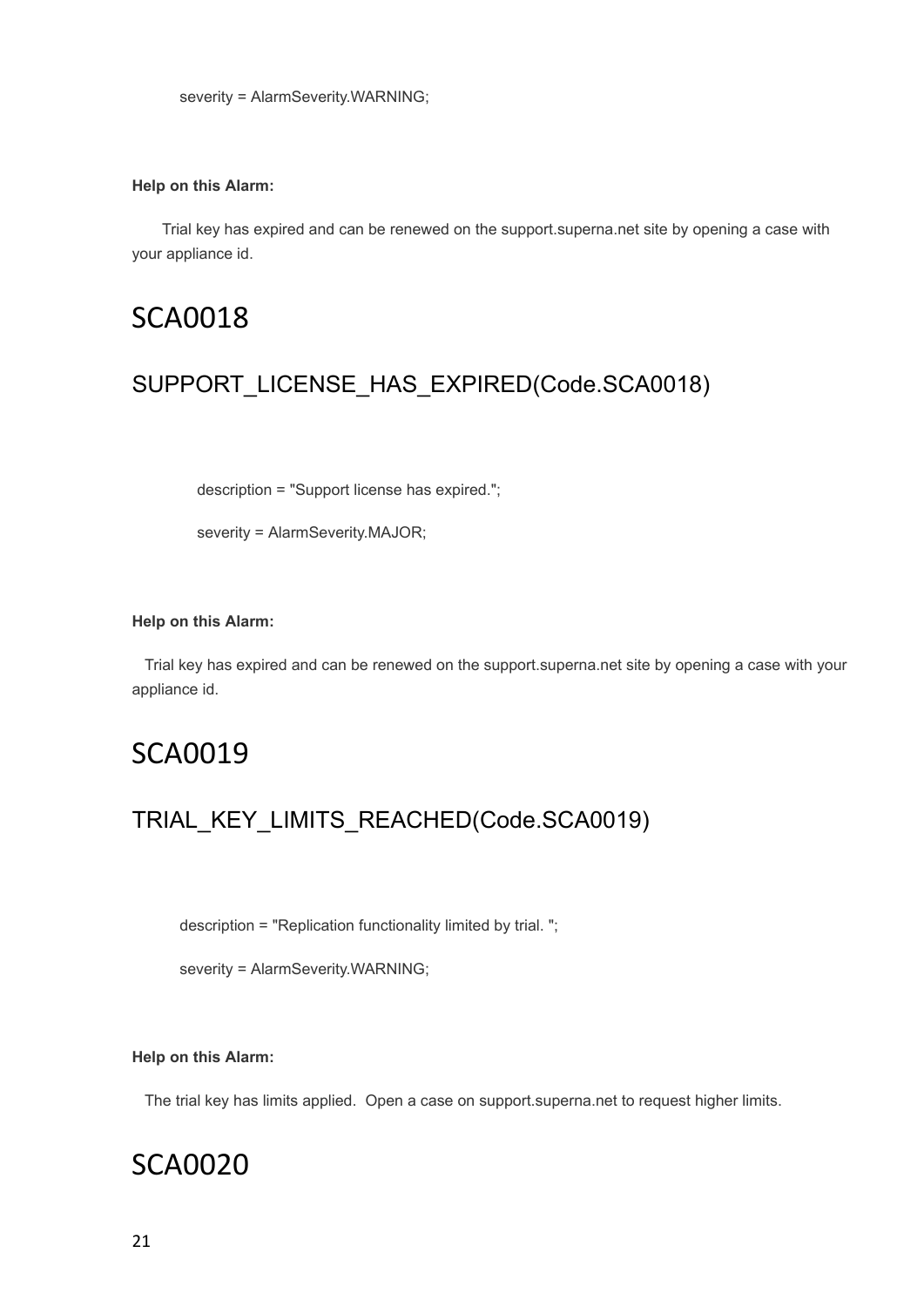### AUDITTRUSTEE\_ISSUE(Code.SCA0020)

description = "Replication audit issue with trustee(s).";

severity = AlarmSeverity.CRITICAL;

**Help on this Alarm:**

## <span id="page-21-0"></span>SCA0021

### SINGLE\_SHARE\_MIGRATION\_FAILURE(Code.SCA0021)

description = "Single Share Migration Job failed.";

severity = AlarmSeverity.MAJOR;

#### **Help on this Alarm:**

The migration job has encountered an error, this error code relates to folder migration feature. The SyncIQ policy and migration job from running jobs window should be checked for the failed step and find the info button for the error to raise a case with support.

## <span id="page-21-1"></span>SCA0022

### NO\_SUPPORT\_LICENSE\_INSTALLED(Code.SCA0022)

description = "No support license has been installed; " +

"patches cannot be applied.";

severity = AlarmSeverity.MAJOR;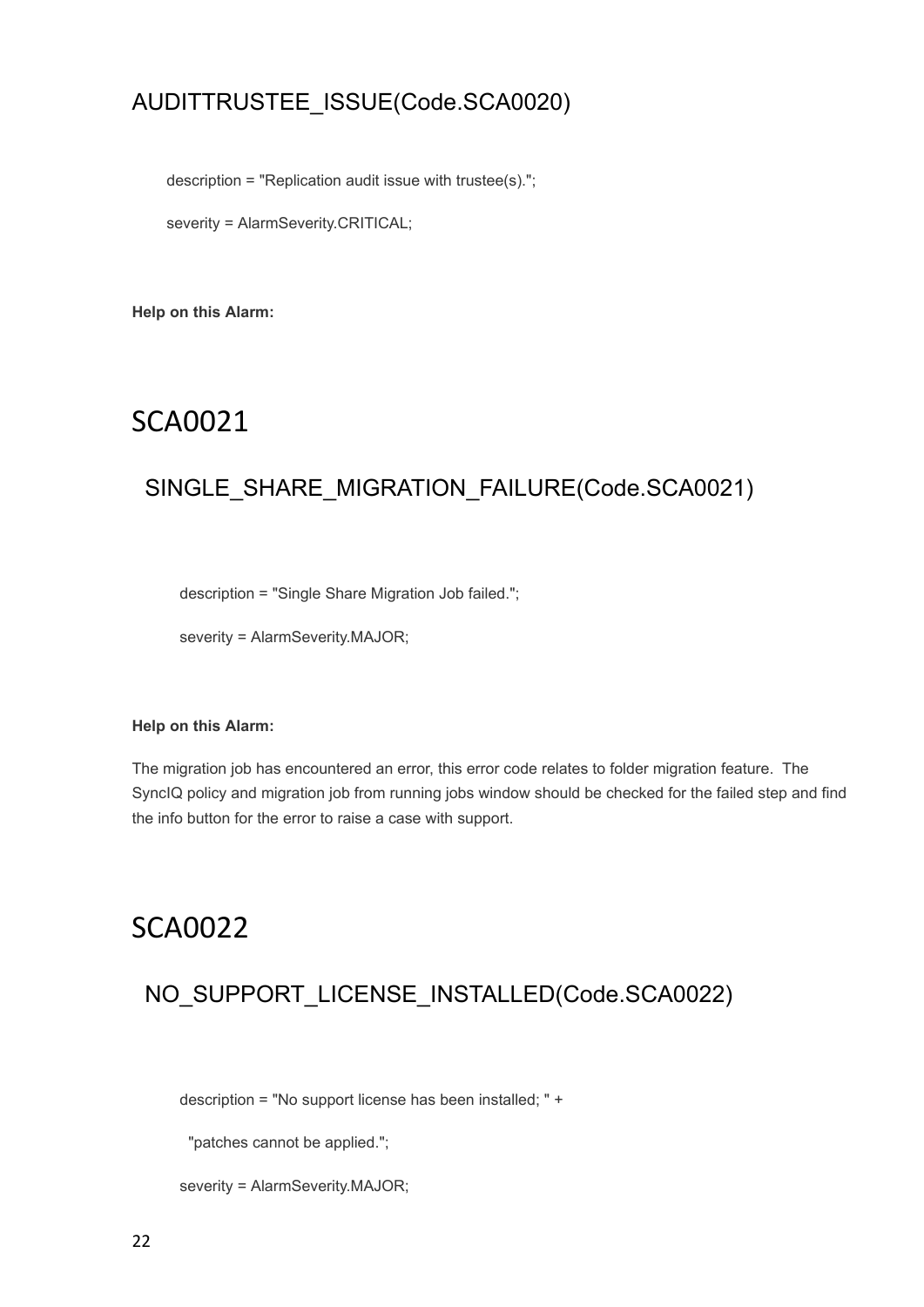#### **Help on this Alarm:**

This indicates no support license key is installed which is required to raise a case for a production appliance. If you support keys have expired a new order is required to purchase a new support contract.

## <span id="page-22-0"></span>SCA0023

## REPLICATION\_SOURCE\_MATCHES\_DESTINATION(Code.SCA002 3)

description = Found a replication job where the source and " +

"destination are the same and that replicates shares.";

severity = AlarmSeverity.CRITICAL;

#### **Help on this Alarm:**

This alarm is expected if a SyncIQ Job is discovered where the source and target refer to the same cluster.

## <span id="page-22-1"></span>SCA0024

### PREVIOUS\_JOB\_STILL\_RUNNING (Code.SCA0024)

 description = "A scheduled task was unable to run as there was another instance already running.";

severity = AlarmSeverity.WARNING;

#### **Help on this Alarm:**

This alarm will occur when there is a replication task in progress at the time when a new replication task is scheduled to begin. By default, Eyeglass attempts to begin a new replication task every 5 minutes. In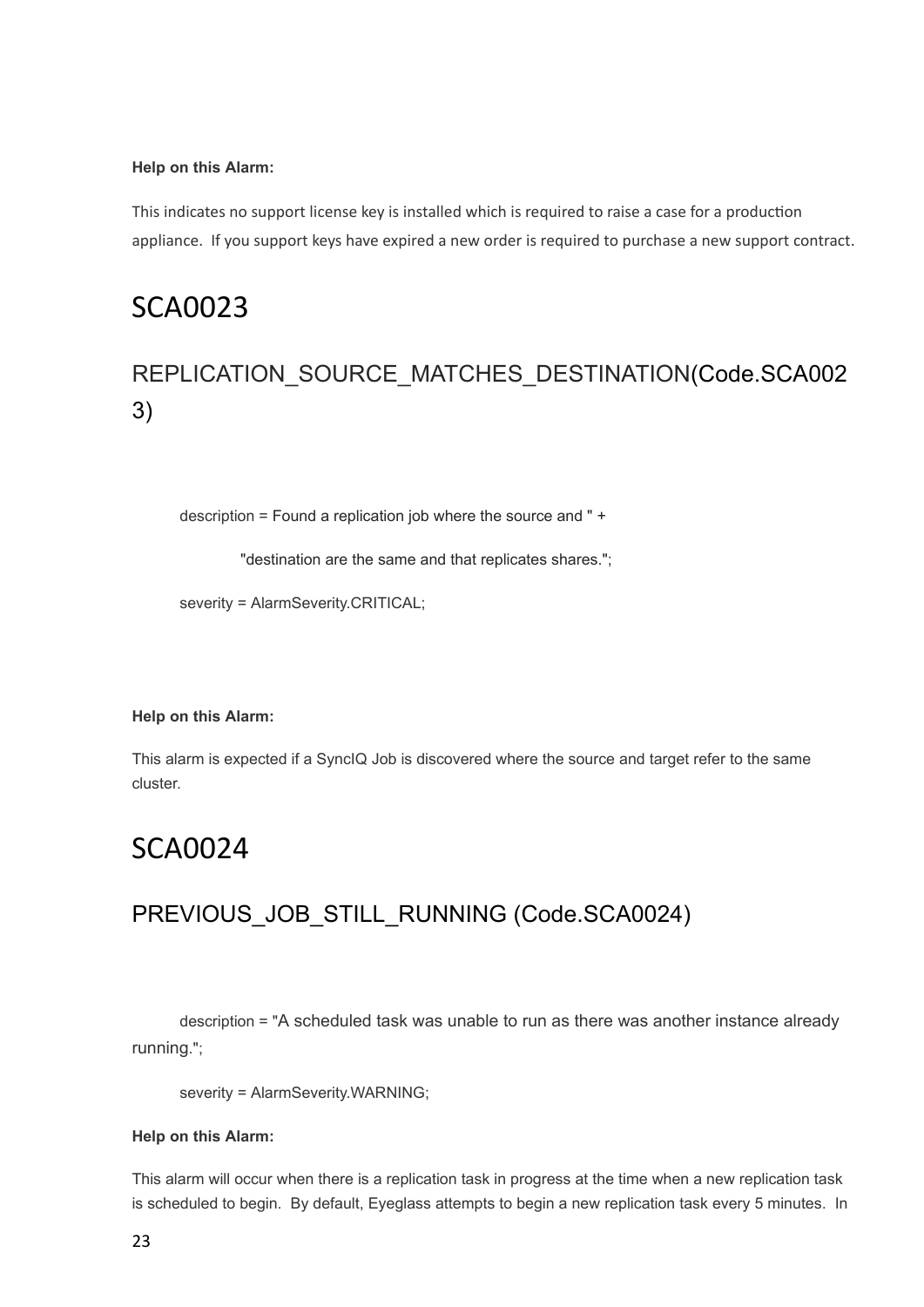the event that configuration replication takes longer than 5 minutes on your Eyeglass system you will see this alarm for each attempt to start replication that was blocked.

No action is required. When the in-progress configuration replication Job completes, the next scheduled configuration replication task will begin.

## <span id="page-23-0"></span>SCA0025

### NETWORK\_ELEMENT\_TOO\_BUSY(Code.SCA0025)

protected AlarmData create(String syncKey, String extraInfo)

description = "The target is too busy to respond to all requests. " +

"Consider reducing the number of parallel operations.";

severity = AlarmSeverity.MAJOR;

#### **Help on this Alarm:**

This alarm will occur when the API call to the cluster returns this error. It indicates the cluster node is busy and is refusing to answer API calls. This can happen if too many parallel operations are issued to the cluster using PAPI. No arm will occur in this condition but Eyeglass can not complete the operation and will generate other errors. This can also occur on a heavily used cluster or a node in the cluster that has resource issues i.e. CPU utilization.

To correct this operation raise a support request to get instructions to reduce the number of parallel API calls used to connect to a cluster.

## <span id="page-23-1"></span>SCA0026

### DR\_DASHBOARD\_STATUS\_CHANGE\_ALARM (Code.SCA0026)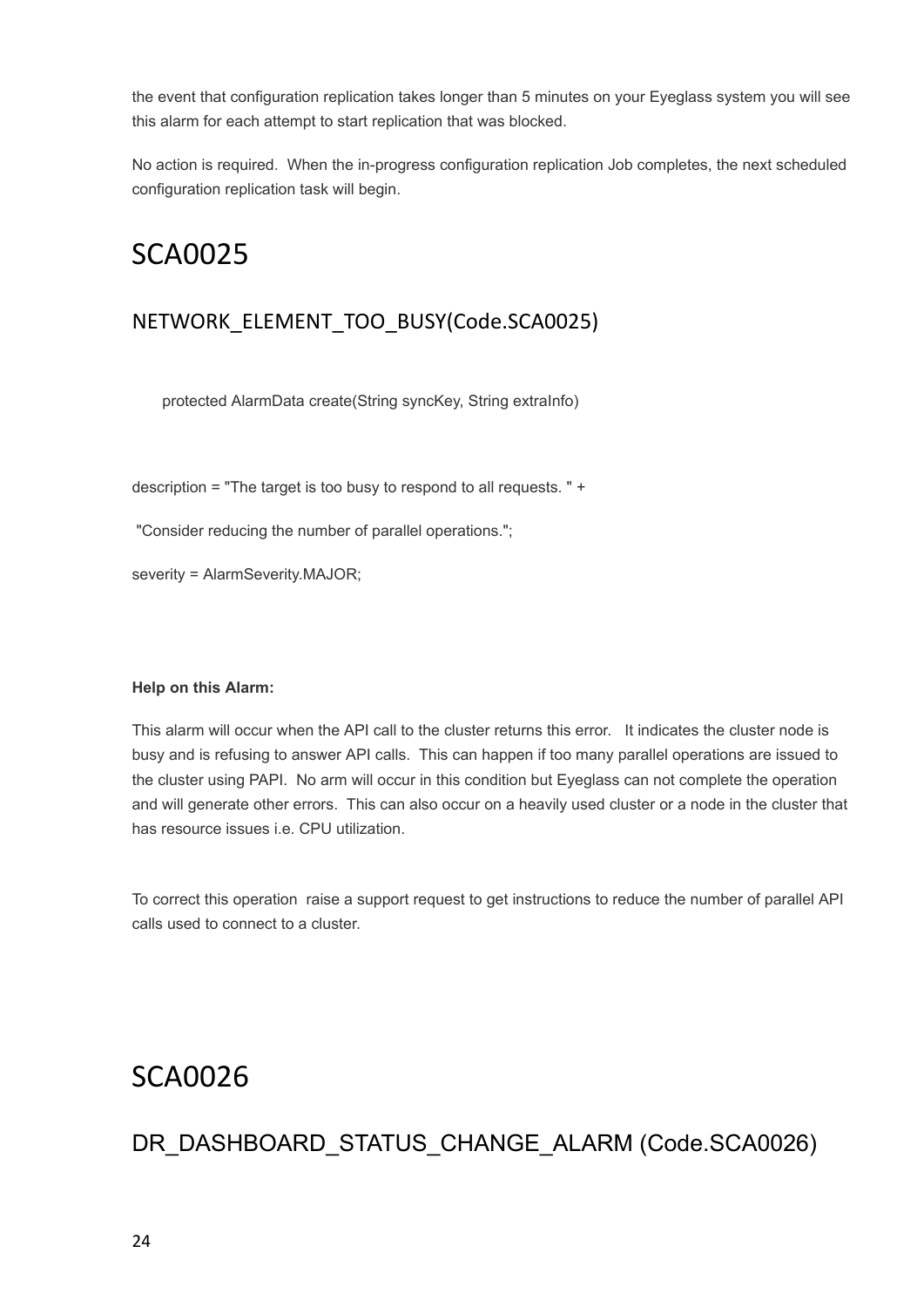description = "The job status for the job changed to error";

severity = AlarmSeverity.CRITICAL;

#### **Help on this Alarm:**

This alarm will occur when there is an error state either on a Configuration Replication Job or on a SyncIQ Policy Job resulting in an overall DR Dashboard status related to that policy to be in Error.

To troubleshoot this error, login to the Eyeglass web page and open the DR Dashboard window. Find the Job which was reporting an error and expand it to determine whether the issue is with the SyncIQ policy Job or the Eyeglass Configuration Replication Job. If the problem lies with the SyncIQ Job, further troubleshooting should be done from OneFS. If the problem lies with Eyeglass Configuration Replication Job, open the Alarms window and look for an alarm which has this Configuration Replication Job as the source. The Info of this alarm will provide additional details regarding the cause of the issue.

## <span id="page-24-0"></span>SCA0027

## DR\_DASHBOARD\_STATUS\_CHANGE\_WARNING (Code.SCA0027)

description = "The job status for the job changed to either 'pending' or 'disabled'";

severity = AlarmSeverity.WARNING;

#### **Help on this Alarm:**

This alarm will occur when there is a DR Dashboard status change for a Job to either Pending or Disabled.

For a status of Pending, no action is required. This is an indication that the Job has not yet been run.

For a status of Disabled, this status may occur if the SyncIQ Policy has been disabled in OneFS or if the Configuration Replication Job has been User Disabled in Eyeglass. If Disabled is not the correct status for this Job, login to the Eyeglass web page and open the DR Dashboard window. Expand the Job related to the alarm to determine whether the SyncIQ Policy has been disabled or the Eyeglass Configuration Replication Job. If this Job should not be disabled for the SyncIQ policy you must enable using the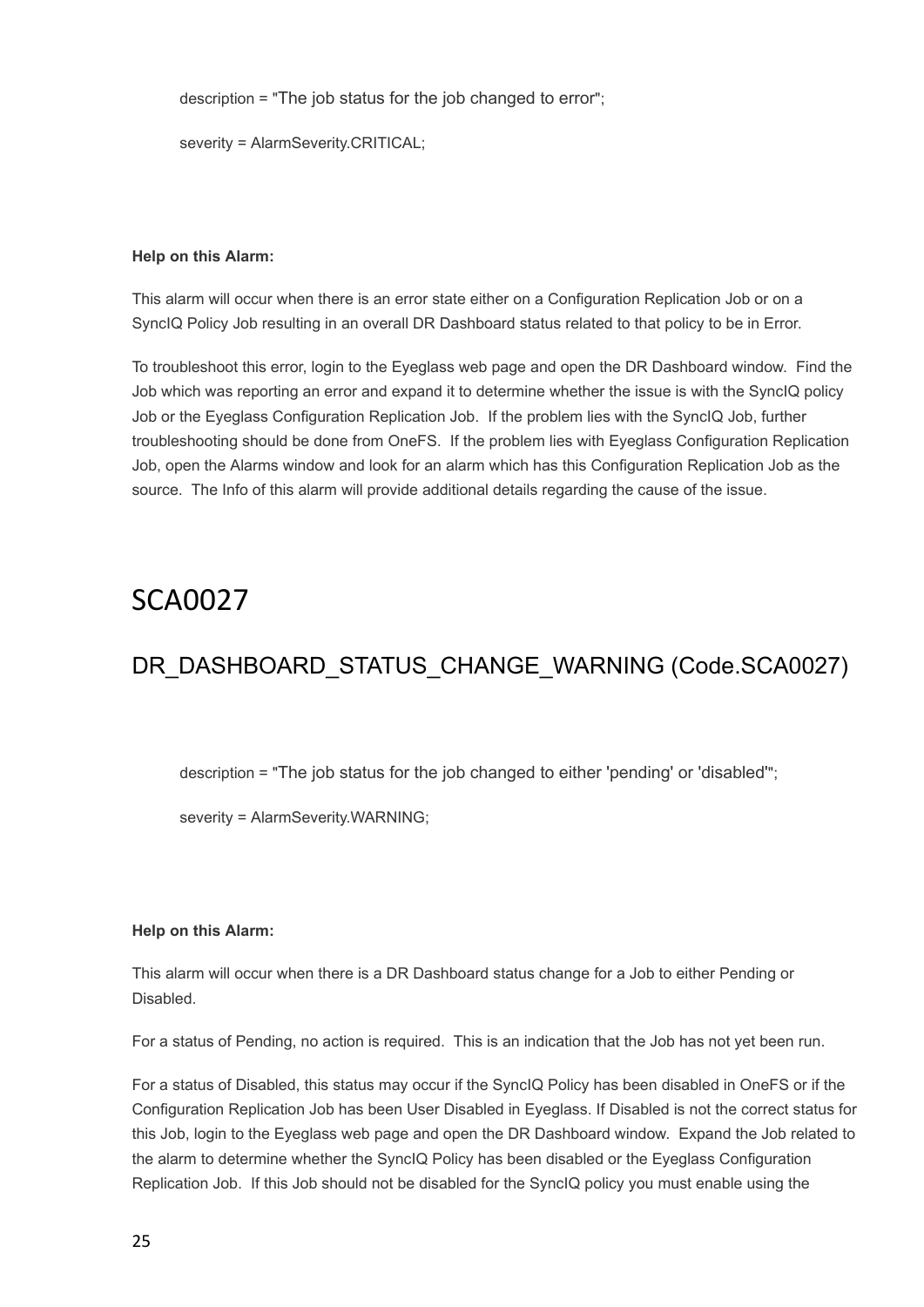OneFS interface. For Eyeglass Configuration Replication, open the Jobs window and then select the Job in the list. Open the Select a bulk action menu and select Enable/Disable.

## <span id="page-25-0"></span>SCA0028

## RUNBOOK\_ROBOT\_JOB\_FAILED(Code.SCA0028)

description = "The Runbook Robot job failed for job: "

severity = AlarmSeverity.MAJOR;

#### **Help on this Alarm:**

This alarm will occur when the run book robot job fails and indicates you have misconfigured the robot or the robot failed and your cluster is not ready for a real DR event. The robot is the best indication of readiness for failover.

## <span id="page-25-1"></span>SCA0029

### POLICY\_FAILOVER\_FAILURE(Code.SCA0029)

description = "Policy Failover Job failed.";

severity = AlarmSeverity.MAJOR;

#### **Help on this Alarm:**

This alarm will occur when a DR Assistant failover job has been created and submitted to failover a policy. To recover from this alarm. Open the DR Assistant icon on the Eyeglass desktop and select the failover history. Review the failover log for the failover job to find which step in the failover did not complete so you know where to begin manual step recovery. Use the [Failover](http://docedit.supernaeyeglass.com/smart/project-eyeglass-operations-guides/failover-recovery-procedures) [Recovery](http://docedit.supernaeyeglass.com/smart/project-eyeglass-operations-guides/failover-recovery-procedures) [Procedures](http://docedit.supernaeyeglass.com/smart/project-eyeglass-operations-guides/failover-recovery-procedures) for guidance on manual recovery.

## <span id="page-25-2"></span>SCA0030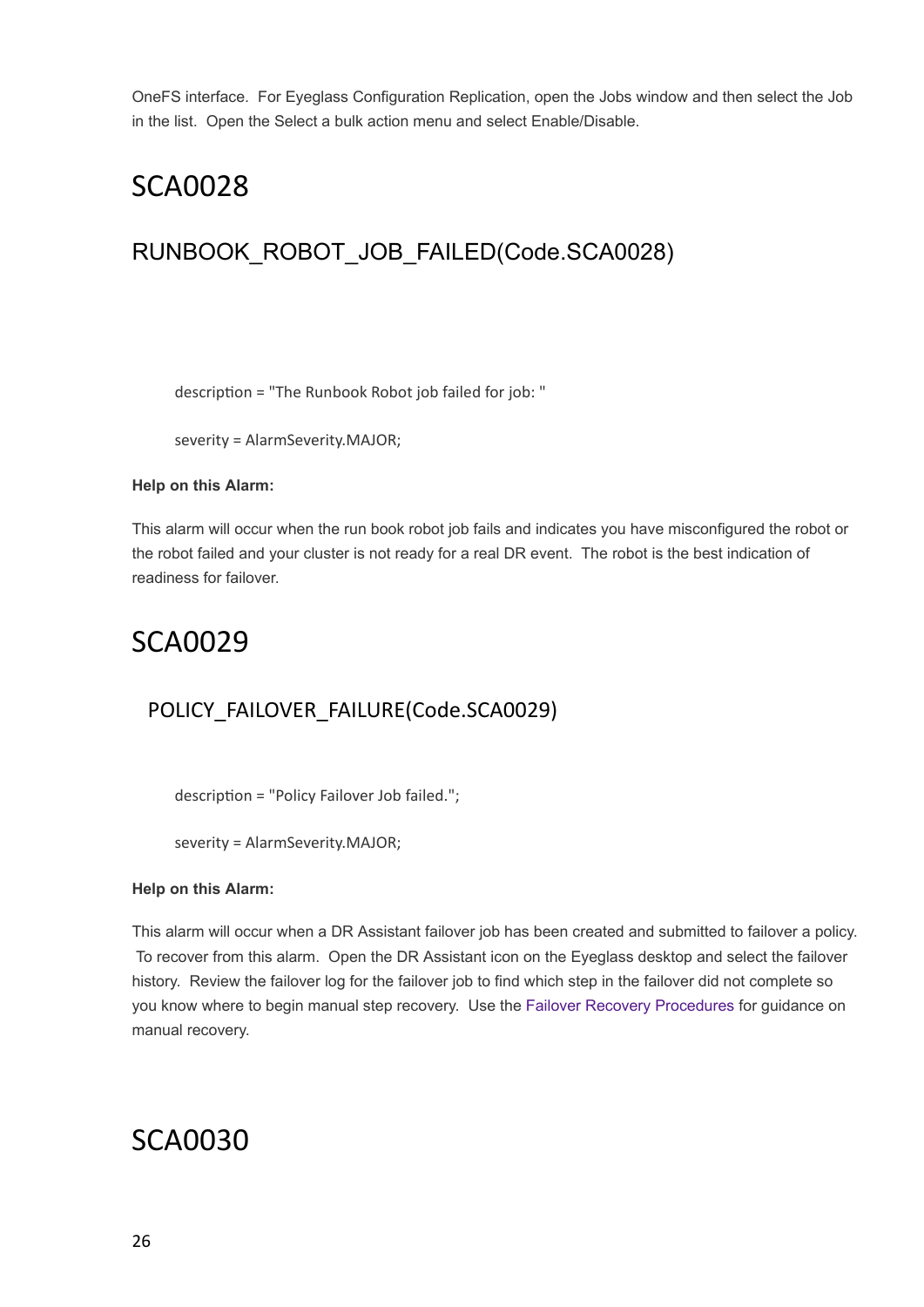### ACCESS\_ZONE\_FAILOVER\_FAILURE(Code.SCA0030)

description = "Access Zone Failover Job failed.";

severity = AlarmSeverity.MAJOR;

#### **Help on this Alarm:**

This alarm will occur when a DR Assistant failover job has been created and submitted to failover an Access zone. To recover from this alarm. Open the DR Assistant icon on the Eyeglass desktop and select the failover history. Review the failover log for the failover job to find which step in the failover did not complete so you know where to begin manual step recovery. Use the [Failover](http://docedit.supernaeyeglass.com/smart/project-eyeglass-operations-guides/failover-recovery-procedures) [Recovery](http://docedit.supernaeyeglass.com/smart/project-eyeglass-operations-guides/failover-recovery-procedures) [Procedures](http://docedit.supernaeyeglass.com/smart/project-eyeglass-operations-guides/failover-recovery-procedures) for guidance on manual recovery.

## <span id="page-26-0"></span>SCA0031

### DFS\_FAILOVER\_FAILURE(Code.SCA0031)

description = "DFS Failover Job failed."

severity = AlarmSeverity.MAJOR

#### **Help on this Alarm:**

This alarm will occur when a DR Assistant failover of a DFS job has failed. The DR Assistant history window has a log that should be reviewed for which step failed and take corrective action from when the failure occured to manually recover the failed steps. Use the [Failover](http://docedit.supernaeyeglass.com/smart/project-eyeglass-operations-guides/failover-recovery-procedures) [Recovery](http://docedit.supernaeyeglass.com/smart/project-eyeglass-operations-guides/failover-recovery-procedures) [Proceduresf](http://docedit.supernaeyeglass.com/smart/project-eyeglass-operations-guides/failover-recovery-procedures)or guidance on manual recovery..

## <span id="page-26-1"></span>SCA0032

### READINESS\_JOB\_FAILED(Code.SCA0032)

description = "Readiness job failed to run."

severity = AlarmSeverity.MAJOR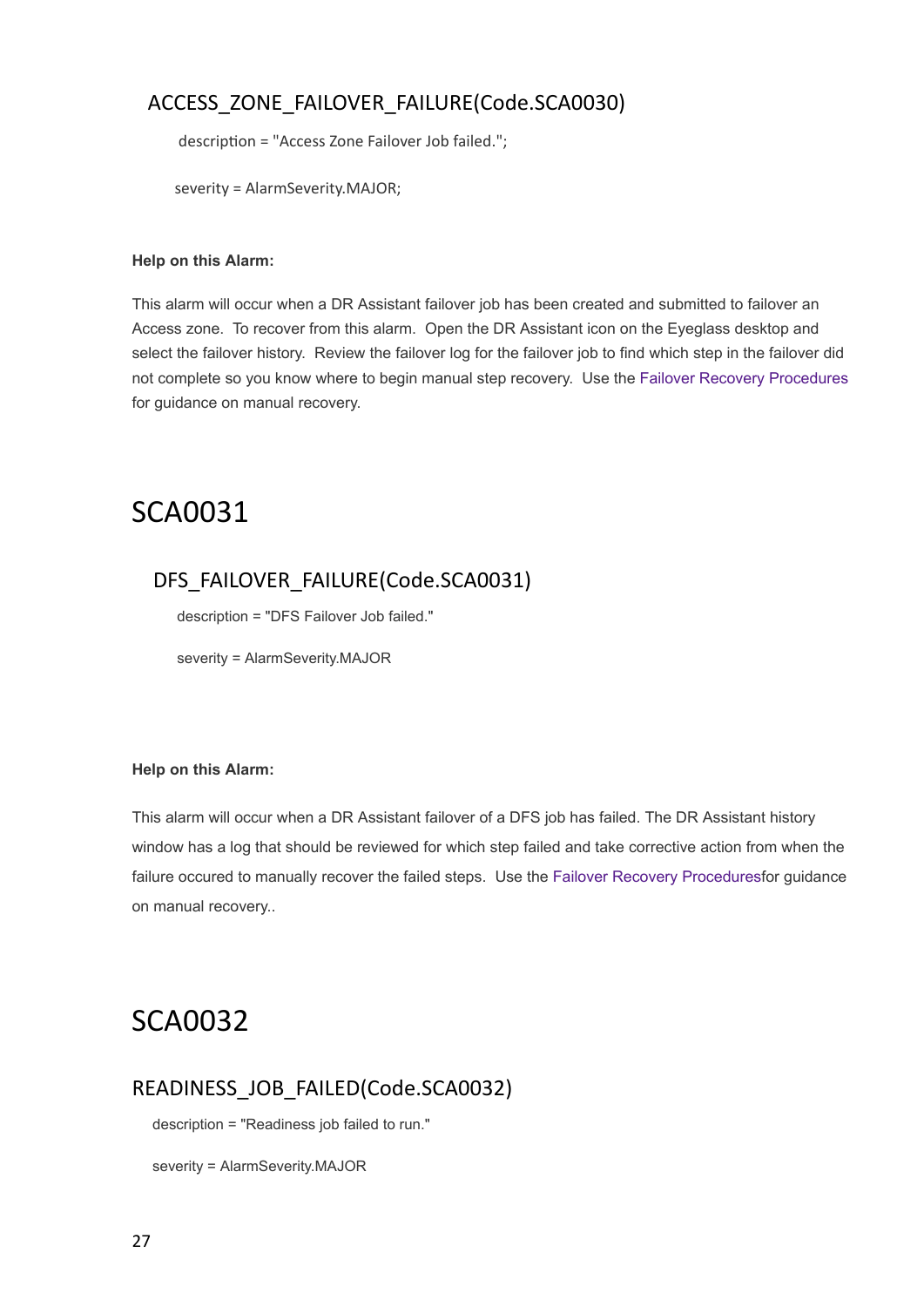#### **Help on this Alarm:**

The Failover Readiness job encountered unexpected errors when running. Run Failover Readiness manually from the Eyeglass Jobs window. Ensure the Access Zone Prerequisites have been [Planning](http://docedit.supernaeyeglass.com/smart/project-design-guides/planning-and-procedures-for-eyeglass-access-zone-failover) [and](http://docedit.supernaeyeglass.com/smart/project-design-guides/planning-and-procedures-for-eyeglass-access-zone-failover) [Procedures](http://docedit.supernaeyeglass.com/smart/project-design-guides/planning-and-procedures-for-eyeglass-access-zone-failover) [for](http://docedit.supernaeyeglass.com/smart/project-design-guides/planning-and-procedures-for-eyeglass-access-zone-failover) [Eyeglass](http://docedit.supernaeyeglass.com/smart/project-design-guides/planning-and-procedures-for-eyeglass-access-zone-failover) [Access](http://docedit.supernaeyeglass.com/smart/project-design-guides/planning-and-procedures-for-eyeglass-access-zone-failover) [Zone](http://docedit.supernaeyeglass.com/smart/project-design-guides/planning-and-procedures-for-eyeglass-access-zone-failover) [Failover](http://docedit.supernaeyeglass.com/smart/project-design-guides/planning-and-procedures-for-eyeglass-access-zone-failover).

## <span id="page-27-0"></span>SCA0033

#### READINESS\_CHECK\_ERRORS(Code.SCA0033)

description = "Readiness job execution found errors - not ready " +

"for failover.";

severity = AlarmSeverity.CRITICAL;

#### **Help on this Alarm:**

This alarm will occur when a Zone readiness job that check various parameters, settings, mappings for Smartconnect Zones, SPN values on cluster machine accounts are not registered with the AD. This requires delegation steps to SPN property on the machine account and should be check first in documentation the procedures. Network mapping not completed is another reason the readiness job can fail. It will also be failed if SyncIQ job associated with the Zone has failed (based on its path and access zone root path), if configuration replication also fails for any policy in an Access zone this will also trigger a zone readiness failure.

Go to the Eyeglass DR Dashboard Zone Readiness tab and select the zone name to check the status. Click mapping to verify all hints are in place, then click status make sure its green if not look for the failed item in the list and take action to resolve either SyncIQ failures, configuration replication job failures and policies and SPN failures.

## <span id="page-27-1"></span>SCA0034

#### SPN\_PROCESSING\_FAILED(Code.SCA0034)

description = "SPN processing (either checking or repairing) has failed."; severity = AlarmSeverity.MAJOR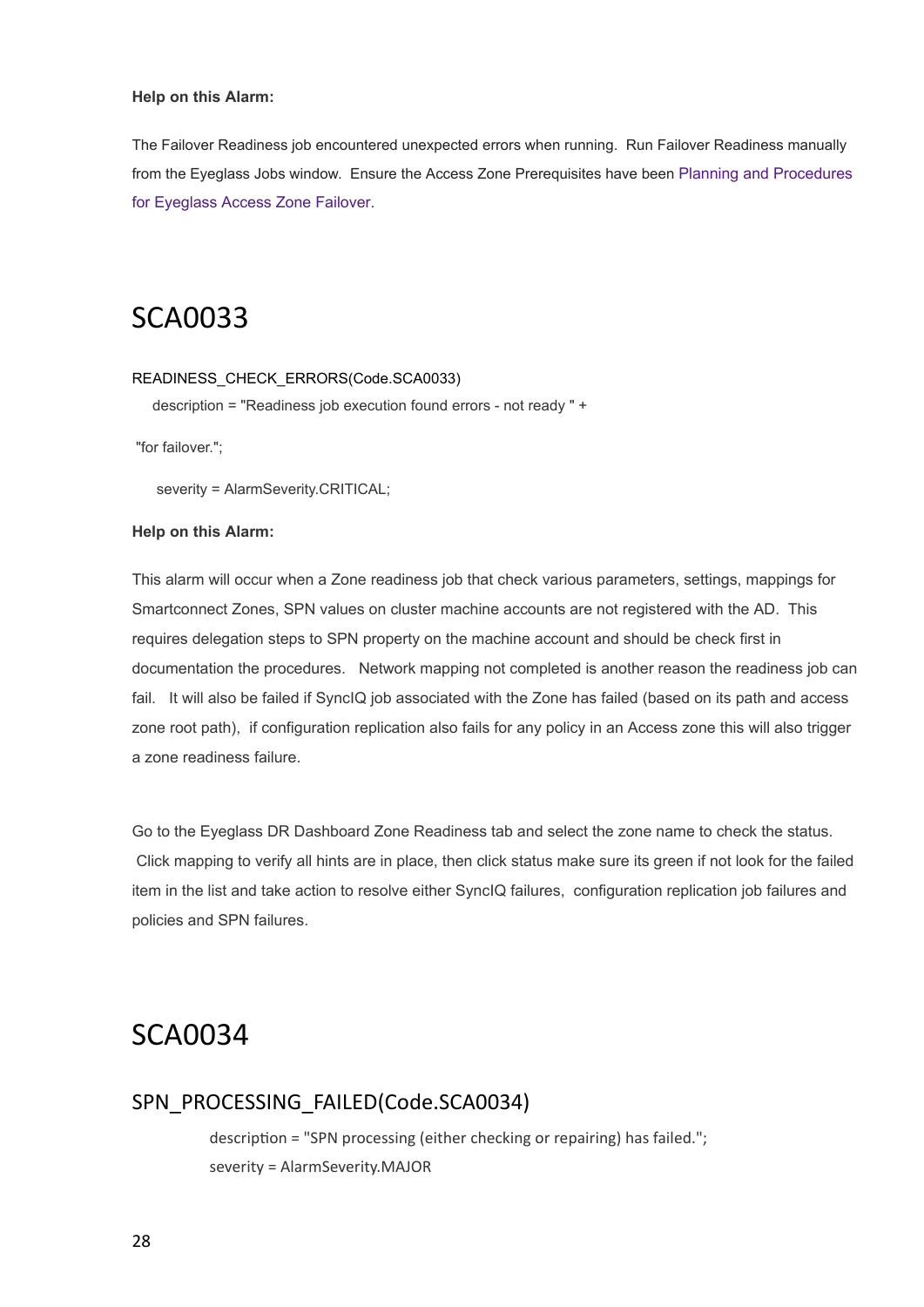#### **Help on this Alarm:**

This alarm will occur when Eyeglass was unable to create or delete SPNs during the regular Inventory task. Manually inspect existing SPNs using the ADSI Edit tool and ensure that there is an SPN for each Smartconnect Zone and Smartconnect Zone alias used for SMB share access. [Failover](http://docedit.supernaeyeglass.com/smart/project-eyeglass-administration-guides/readiness) [Readiness](http://docedit.supernaeyeglass.com/smart/project-eyeglass-administration-guides/readiness) [Validations](http://docedit.supernaeyeglass.com/smart/project-eyeglass-administration-guides/readiness) [DR](http://docedit.supernaeyeglass.com/smart/project-eyeglass-administration-guides/readiness) [Dashboard](http://docedit.supernaeyeglass.com/smart/project-eyeglass-administration-guides/readiness) [-](http://docedit.supernaeyeglass.com/smart/project-eyeglass-administration-guides/readiness) [SPN](http://docedit.supernaeyeglass.com/smart/project-eyeglass-administration-guides/readiness) [Delegation](http://docedit.supernaeyeglass.com/smart/project-eyeglass-administration-guides/readiness) [Example](http://docedit.supernaeyeglass.com/smart/project-eyeglass-administration-guides/readiness)

## <span id="page-28-0"></span>SCA0035

### NODE\_COUNT\_VIOLATION (Code.SCA0035)

description = "The node count limitation has been exceeded."

severity = AlarmSeverity.CRITICAL

#### **Help on this Alarm:**

This alarm will occur when you have an Eyeglass Node based license (License Type SEL EYEGLASS DR MANAGER ADVANCED OR Ent VAPP in the Eyeglass Managed Licenses window) and the number of nodes in the PowerScale clusters being managed by Eyeglass exceeds the number of nodes that you have licensed. Additional node licenses must be purchased to match the total number of managed nodes. No product support is provided for under licensed clusters.

## <span id="page-28-1"></span>SCA0036

### RUNBOOK\_ROBOT\_COUNT\_EXCEEDED (Code.SCA0036)

description = "The runbook robot job count has been exceeded."

severity = AlarmSeverity.WARNING

#### **Help on this Alarm:**

This alarm will occur to inform you that you have configured more than one Eyeglass Runbook Robot job on the PowerScale clusters being managed by Eyeglass. Eyeglass will only execute one Runbook Robot job. Remove extra Runbook Robot jobs by deleting the SyncIQ policies with the special name and ensure only 1 exists.

## <span id="page-28-2"></span>SCA0037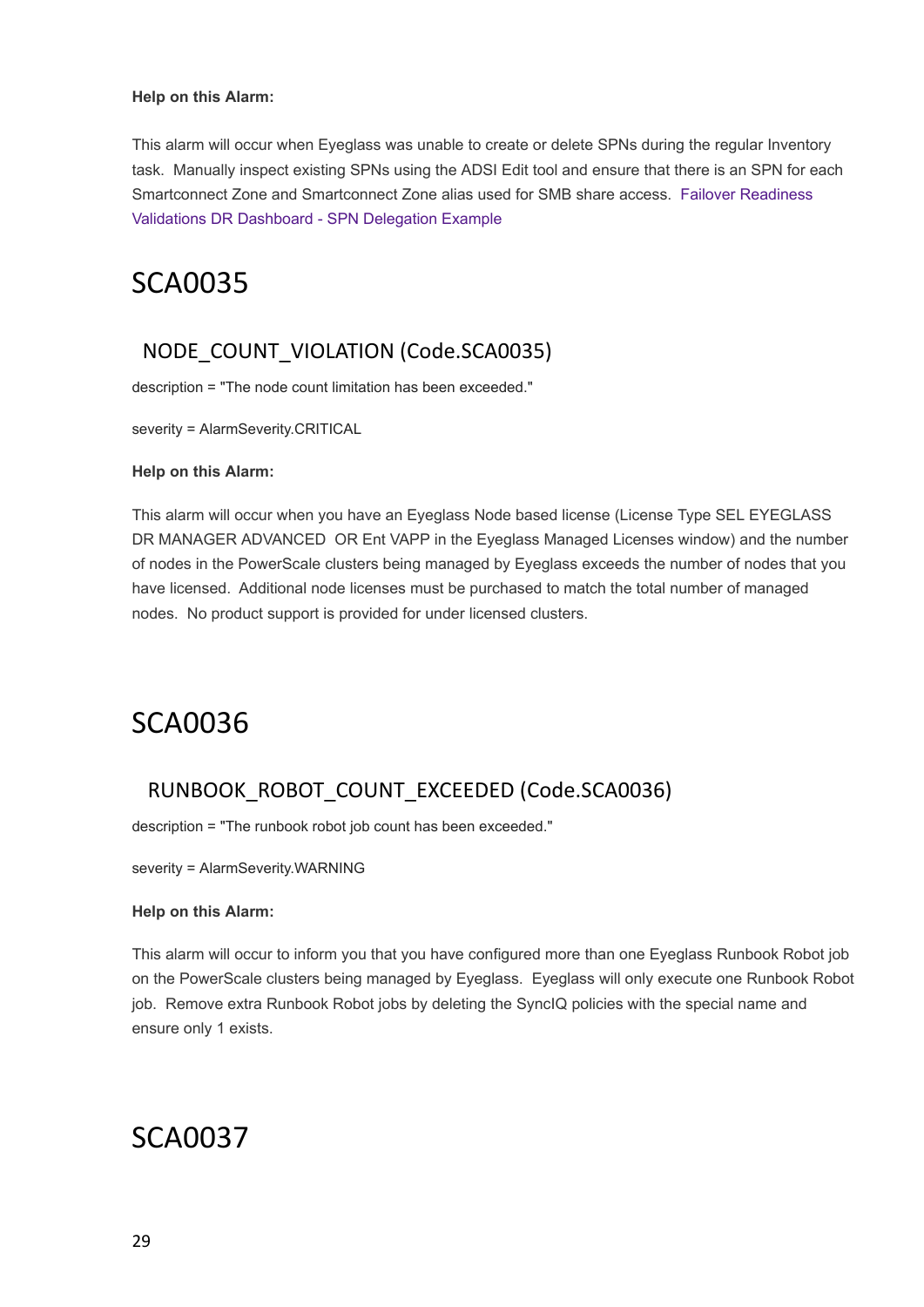### ACCESS\_ZONE\_FAILOVER\_SPN\_FAILURE (Code.SCA0037)

description = "Failed to delete or repair SPNs during failover"

severity = AlarmSeverity.CRITICAL

#### **Help on this Alarm:**

This alarm will occur when Eyeglass was unable to create or delete SPNs related to Smartconnect Zone changes that were made during an Access Zone failover. Manually inspect existing SPNs using the ADSI Edit tool:

- 1. Failover Source Cluster SPN for SmartConnect Zone that is prefixed with "igls-original" SHOULD exist, if not then add it.
- 2. Failover Target Cluster SPN for SmartConnect Zone name or Alias added during failover SHOULD exist, if not then add it

Where the above conditions are not met, using ADSI Edit to update SPN to be on correct cluster. You cannot create a missing SPN on the Active Cluster if it still exists for the Failed Over cluster. You need to remove from Failover Over cluster first and then add to active cluster. [How](http://docedit.supernaeyeglass.com/smart/project-eyeglass-configuration-guides/ad-delegation) [to](http://docedit.supernaeyeglass.com/smart/project-eyeglass-configuration-guides/ad-delegation) [Configure](http://docedit.supernaeyeglass.com/smart/project-eyeglass-configuration-guides/ad-delegation) [Delegation](http://docedit.supernaeyeglass.com/smart/project-eyeglass-configuration-guides/ad-delegation) [of](http://docedit.supernaeyeglass.com/smart/project-eyeglass-configuration-guides/ad-delegation) [Cluster](http://docedit.supernaeyeglass.com/smart/project-eyeglass-configuration-guides/ad-delegation) [Machine](http://docedit.supernaeyeglass.com/smart/project-eyeglass-configuration-guides/ad-delegation) [Accounts](http://docedit.supernaeyeglass.com/smart/project-eyeglass-configuration-guides/ad-delegation) [with](http://docedit.supernaeyeglass.com/smart/project-eyeglass-configuration-guides/ad-delegation) [Active](http://docedit.supernaeyeglass.com/smart/project-eyeglass-configuration-guides/ad-delegation) [Directory](http://docedit.supernaeyeglass.com/smart/project-eyeglass-configuration-guides/ad-delegation) [Users](http://docedit.supernaeyeglass.com/smart/project-eyeglass-configuration-guides/ad-delegation) [and](http://docedit.supernaeyeglass.com/smart/project-eyeglass-configuration-guides/ad-delegation) [Computers](http://docedit.supernaeyeglass.com/smart/project-eyeglass-configuration-guides/ad-delegation) [Snapin](http://docedit.supernaeyeglass.com/smart/project-eyeglass-configuration-guides/ad-delegation)

## <span id="page-29-0"></span>SCA0038

### POLICY\_CONTAINS\_EXCLUDES (Code.SCA0038)

description = "Found a policy with excluded directories. This is not a supported SyncIQ configuration for failback."

severity = AlarmSeverity.WARNING

#### **Help on this Alarm:**

This alarm will occur to inform you that Eyeglass has detected a SyncIQ Policy with excludes (or includes) configured. This is not a supported SyncIQ configuration for failback."

# <span id="page-29-1"></span>SCA0039

DISASTER\_RECOVERY\_TESTING\_FAILED(Code.SCA0039)

description = "The disaster recovery testing has failed."; severity = AlarmSeverity.MAJOR;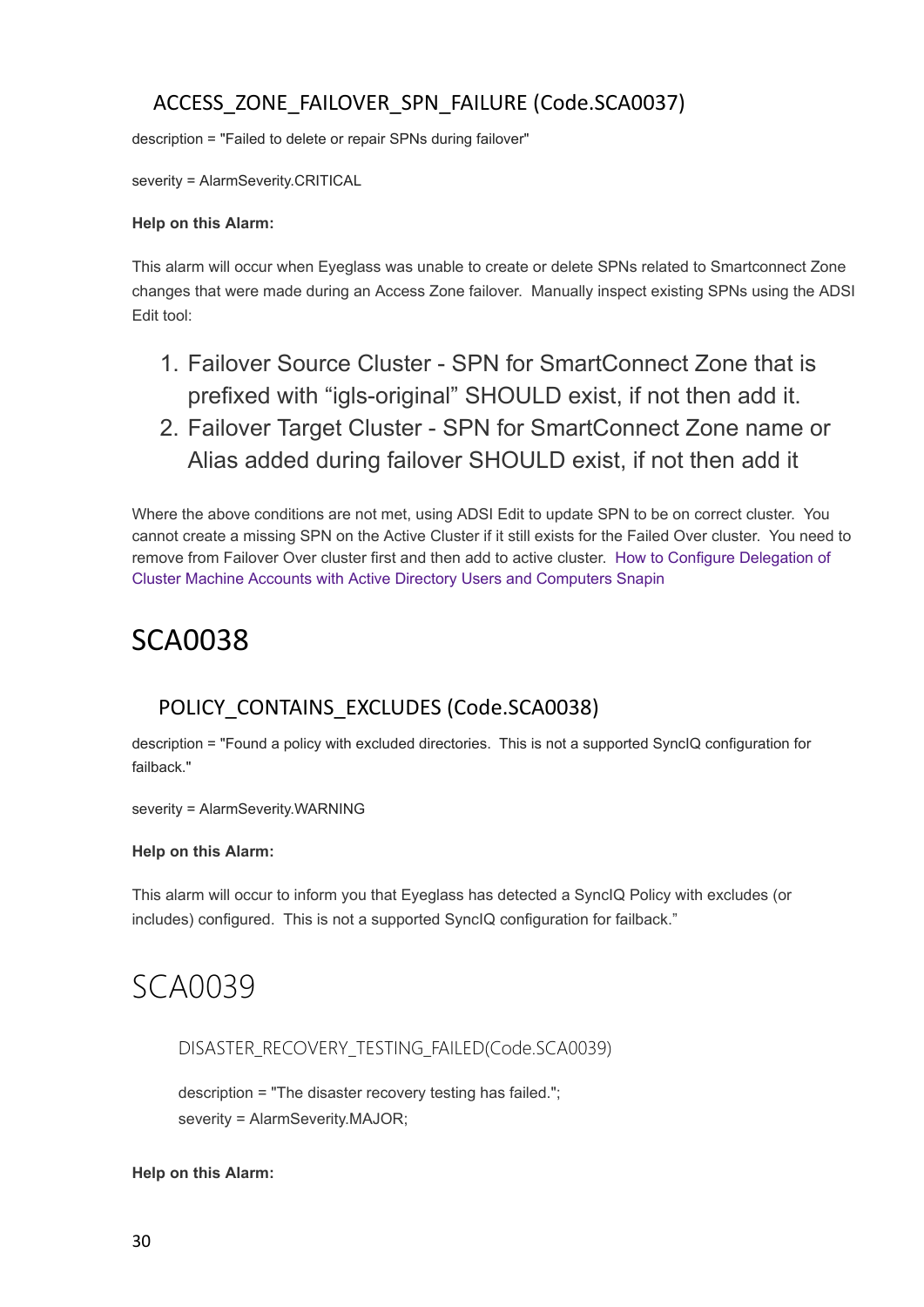This alarm will occur when Eyeglass has executed DR test mode job and it resulted in an error, retry the enable or disable or check the running jobs window for details on the failover.

# <span id="page-30-0"></span>SCA0040

FAILOVER\_SUCCEEDED(Code.SCA0040)

description = "Failover Succeded"; severity = AlarmSeverity.INFORMATIONAL;

#### **Help on this Alarm:**

This alarm will occur when Eyeglass has successfully executed any failover mode without error and is sent to log that a failover has occured.

# <span id="page-30-1"></span>SCA0041

#### DISASTER\_RECOVERY\_TEMPLATE\_FAILED(Code.SCA0041)

description = "The disaster recovery Template Replication has failed."; severity = AlarmSeverity.MAJOR;

#### **Help on this Alarm:**

This alarm will occur when Eyeglass PowerScaleSD product has deployed an access zone template to an edge cluster and the job has failed. Check the running job for specific error or step that failed before retrying again.

# <span id="page-30-2"></span>SCA0042

### DISASTER\_RECOVERY\_EDGE\_REPLICATION\_FAILED(Code.SCA0042)

description = "The disaster recovery Replication to SD Edge has failed."; severity = AlarmSeverity.MAJOR;

#### **Help on this Alarm:**

This alarm will occur when Eyeglass PowerScaleSD edition has executed failover from the core to the edge cluster and resulted in failure to setup the edge site after configuring failover. Consult the running jobs window for specific error and step before attempting to retry the job.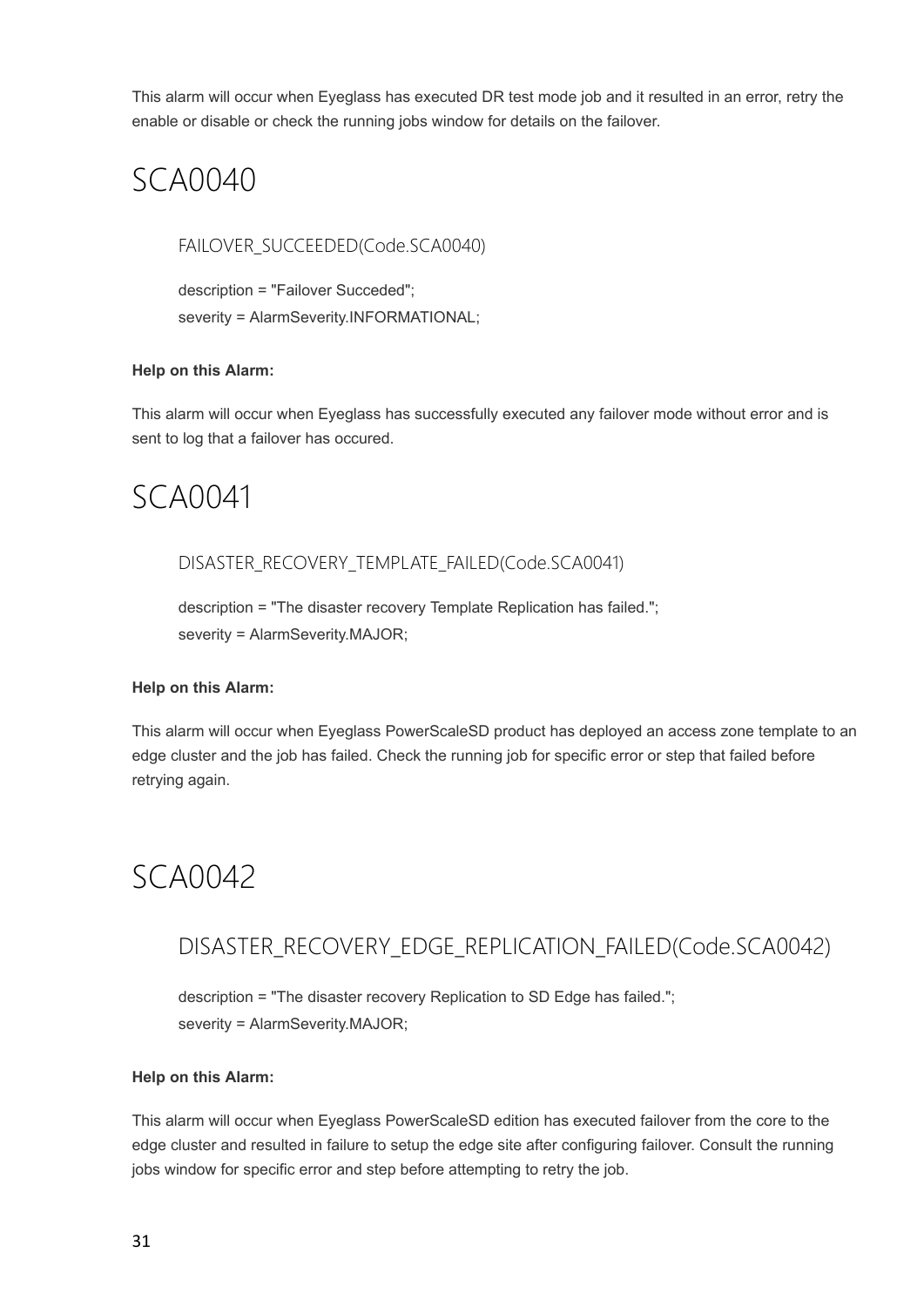### <span id="page-31-0"></span>DISASTER\_RECOVERY\_EDGE\_DEPLOYMENT\_FAILED(Code.SCA0043)

description = "The disaster recovery Deployment to SD Edge has failed."; severity = AlarmSeverity.MAJOR;

#### **Help on this Alarm:**

This alarm will occur when Eyeglass PowerScaleSD edition product deploys the core access zone template and syncs shares and exports to the edge cluster. This setup requires policies to sync folder structure before shares and exports can be created. Check policy run status on the PowerScale and running jobs window to verify the step and error code that blocked the job from completing before retrying the job.

### <span id="page-31-1"></span>SCA0044

## PROBE\_UNDER\_LICENSED (Code.SCA0044)

description = "The Probe is under-licensed."; severity = AlarmSeverity.MAJOR; **Help on this Alarm:**

This alarm indicates more clusters are managed by eyeglass DR than eyeglass CA UIM Probe license keys installed. Eyeglass will randomly select which clusters are managed for the CA UIM alarm monitoring. contact [sales@superna.net](mailto:sales@superna.net) to get a quote on additional probe license keys to remove the alarm and get a fully supported installation.

### <span id="page-31-2"></span>SCA0045

### INVENTORY\_DEGRADED(Code.SCA0045)

description = "Inventory is degraded/incomplete"; severity = AlarmSeverity.MINOR; **Help on this Alarm:**

This alarm indicates the inventory process that runs when cluster configuration replication job runs (default 5 minute intervals), encountered API failure responses from the cluster node the API request was sent too. This condition can clear on its own if the cluster node resumes processing API REST calls. If the configuration replication job fails completely then the cluster has stopped answering API calls. It is best to monitor how often this alarm is seen, and **IF persistent** open a case with support and upload the logs to the case. The logs will be requested if not attached to the case. If the condition persists EMC support case should be opened, as the node is overloaded and unable to respond to API queries. **NOTE: The**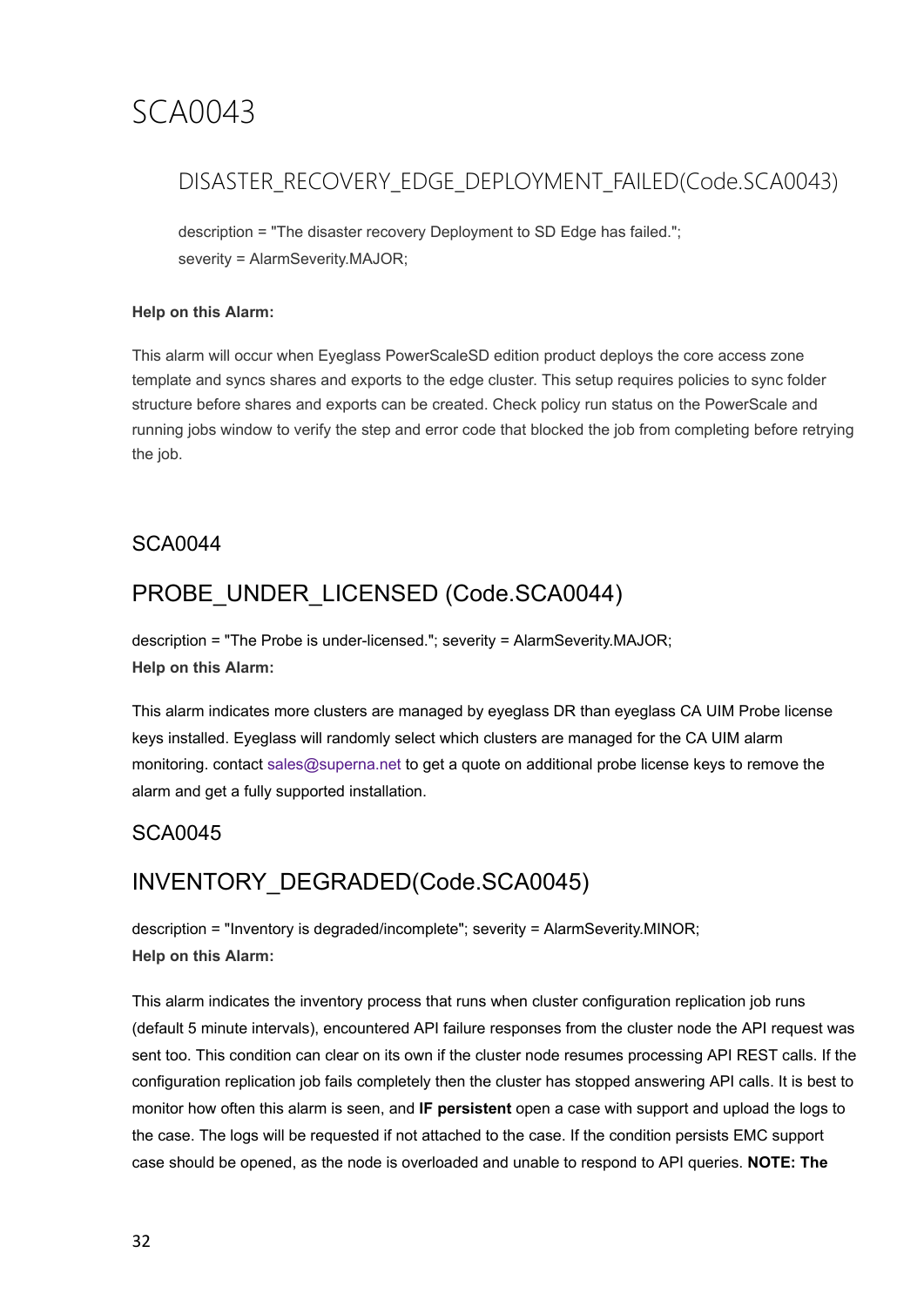OneFS UI also uses the REST API and ignoring this event can affect OneFS UI on the node that is **returning the API failures.**

#### <span id="page-32-0"></span>SCA0047

## NE\_REMOVAL\_ERROR(Code.SCA0047)

#### description = "Network element removal failed"; severity = AlarmSeverity.CRITICAL; **Help on this Alarm:**

This alarm is raised and logged when a cluster previously under management has been deleted which is a user action. This alarm will never be generated without manual delete from the Inventory Icon on the eyeglass desktop. If this alarm is unexpected, it indicates someone deleted the cluster and re-added it. This is not a recommended procedure for any errors encountered with eyeglass. Unless you know what procedure you are doing, check with support before deleting a cluster from inventory when active DR monitoring in production is the current state for this cluster. Test clusters can be deleted if needed using this procedure.

- 1. Open Inventory Window
- 2. Select Cluster
- 3. Right click and select Delete NE

#### <span id="page-32-1"></span>SCA0046

### CREATE\_SD\_EDGE\_DEPLOYMENT\_JOB(Code.SCA0046)

description = "Creation of SD Edge deployment Job failed";

severity = AlarmSeverity.MINOR;

#### **Help on this Alarm:**

This alarm only applies to the Branch office config and data protection licensed solution. when building a new edge site the deployment job failed.

- 1. This can be caused by un-reachable cluster
- 2. SyncIQ command failed to return with a status code from the cluster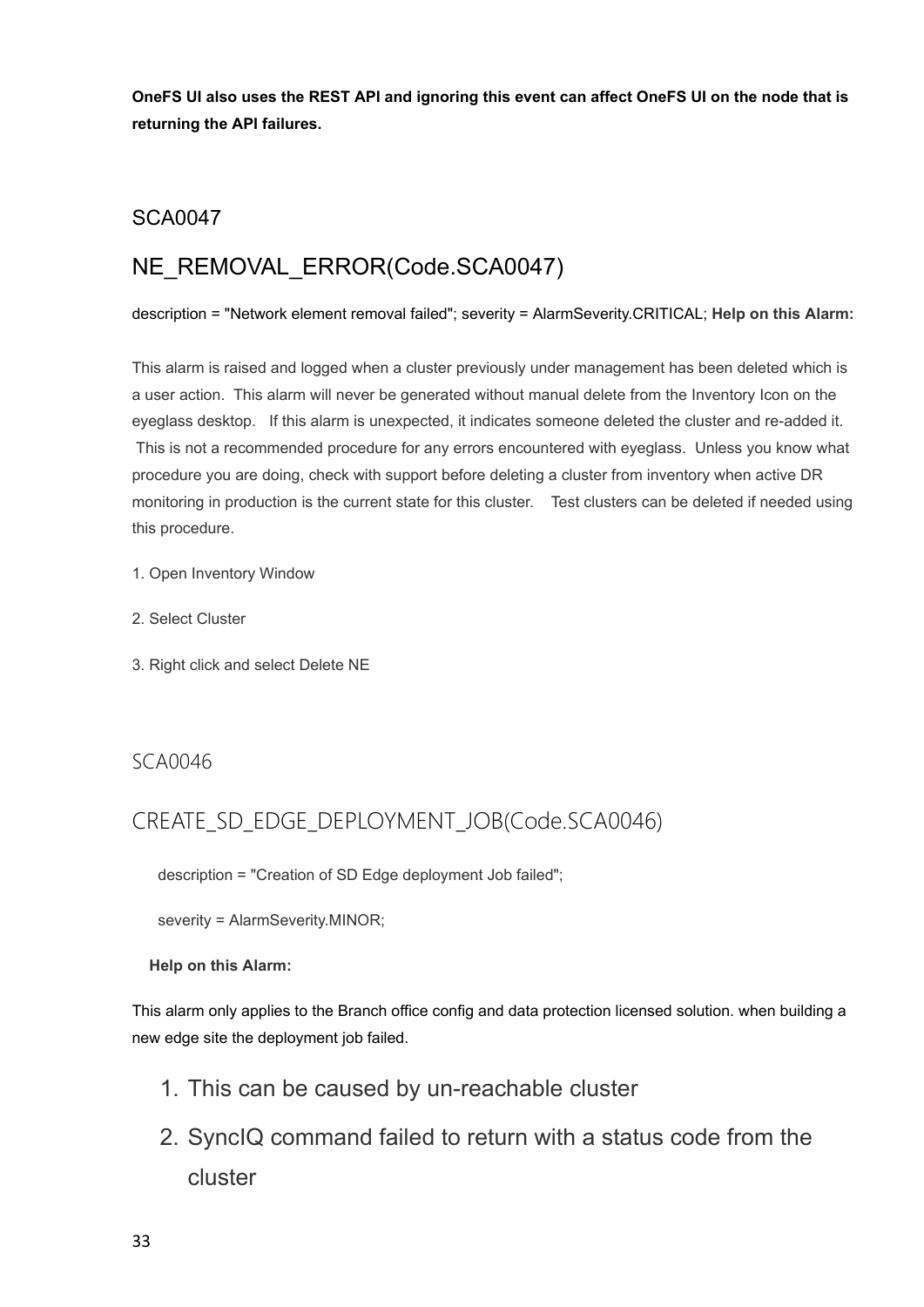3. Timeout waiting on a cluster command to complete. Check syncIQ reports for the temporary deployment policy that Eyeglass creates to look for errors on the source cluster where the template access zone was created.

<span id="page-33-0"></span>SCA0049

### JOB\_AUDIT\_WARNING(Code.SCA0049)

description = "Replication job audit resulted in a warning";

severity = AlarmSeverity.WARNING;

#### **Help on this Alarm:**

This alarm is raised when the cluster sync audit step runs as per of configuration replication job. This step gets inventory from both clusters and does a share,export,quota, snapshot schedule, dedupe setting, nfs aliases object and Attribute comparison. This generally indicates the source cluster policy and target cluster policy configuration data is not 100% in sync. The error in the alarms window includes an info text that will describe the field or objects that are not an exact match.

Resolution will require checking with support on the error to determine resolution.

It is possible that target cluster defaults for shares,exports are set in a way that means synced shares or exports by Eyeglass get modified by the target cluster to apply cluster defaults that are different from the source cluster. This can cause an attribute to change that the audit will detect.

The first place to check is default settings on both clusters match for shares and exports.

It is also possible someone manually changed a setting on a share or export on the target cluster causing the audit to fail.

In general we recommend that both source and target clusters are exact matches.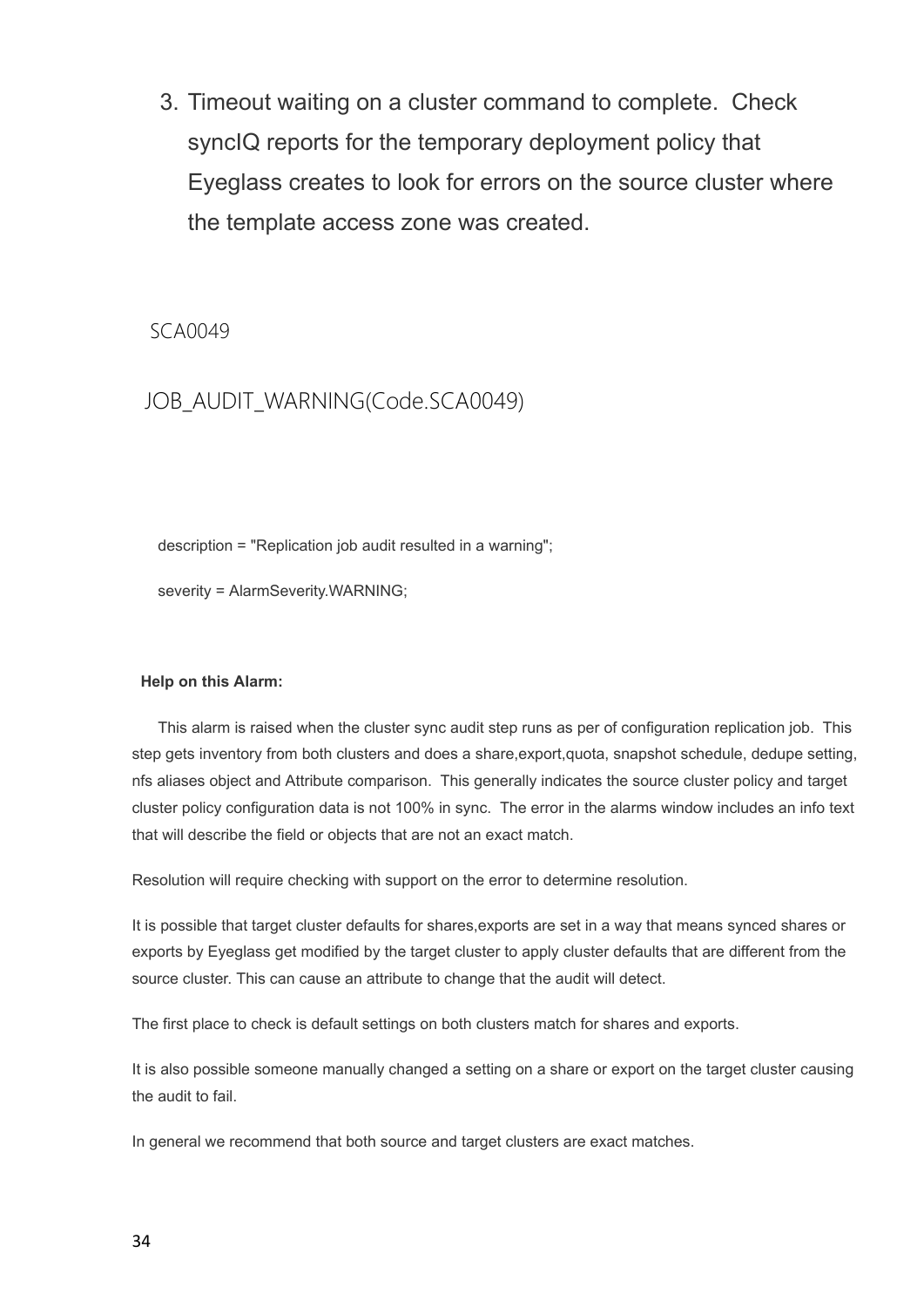### <span id="page-34-0"></span>QUOTA\_INVENTORY\_FAILED(Code.SCA0050)

description = "Failed to retrieve quotas";

severity = AlarmSeverity.CRITICAL;

#### **Help on this Alarm:**

The quotas are retrieved with REST api calls pages at a time. On clusters with 1000's or 10 000's of thousands of quotas, this process requires many api calls to complete to collect each quota and any notifications setup for each quota (retrieved with separate API calls). If an API call fails while retrieving quotas through this long running multi query part of the Configuration Sync job, this error can be returned.

This could also happen if eyeglass minimum permissions where not set correctly and should be checked.

#### <span id="page-34-1"></span>SCA0051

### DEDUPE\_REPLICATION\_FAILED(Code.SCA0051)

description = "Deduplication replication job failed to run";

severity = AlarmSeverity.MAJOR;

#### **Help on this Alarm:**

As of Eyeglass 1.6.3 and later dedupe paths are synced between clusters , configuration replication jobs are responsible for syncing dedupe paths and if an API failure to set all the paths on the target cluster occurs this alarm is raised. This could be minimum permissions issue with the eyeglass service account or API failure and configuration replication in running jobs should be expanded to find the info text that identifies the API error that triggered the failure. Search documentation site on how to find and identify sync errors.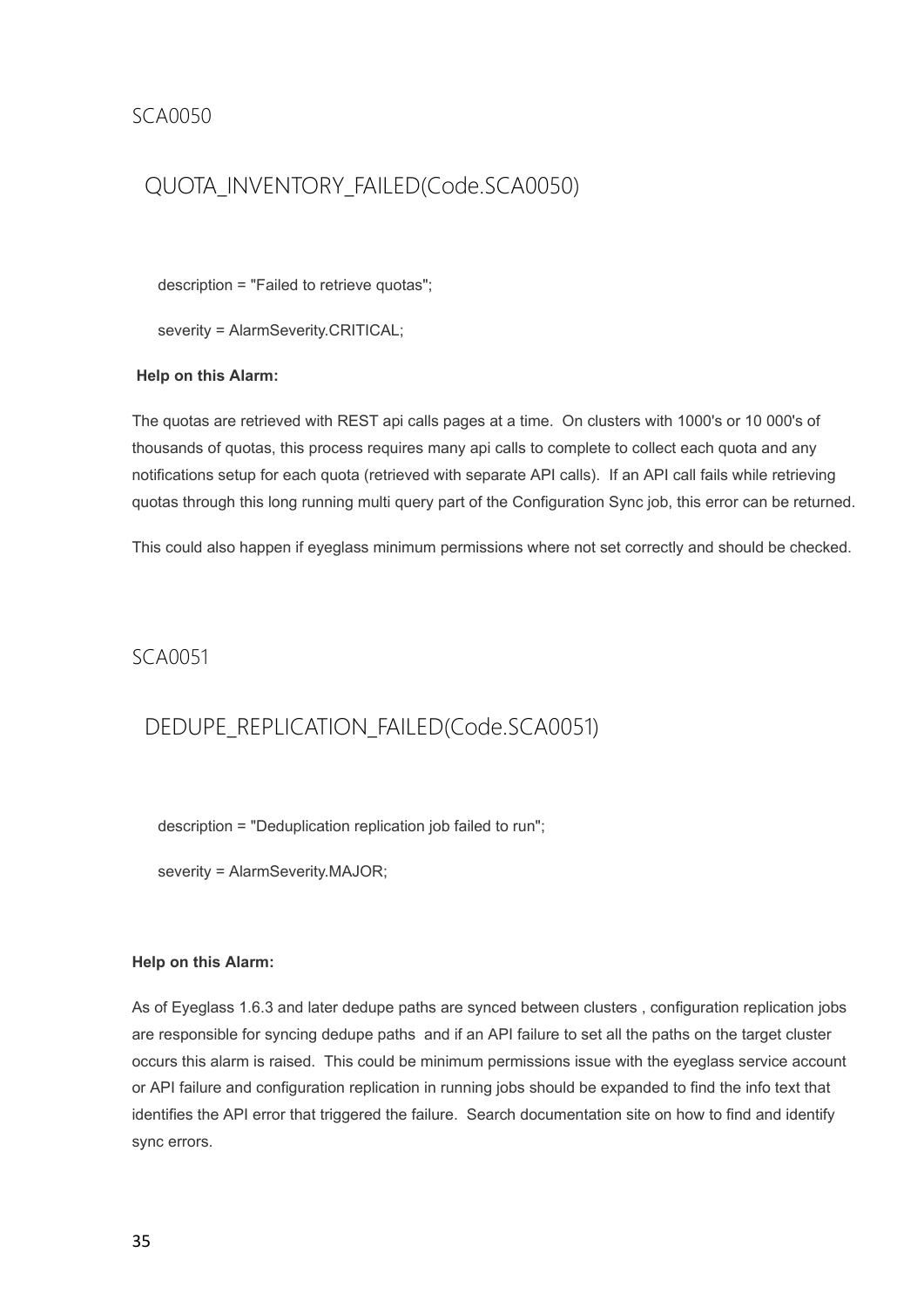### <span id="page-35-0"></span>DUPLICATE\_INVENTORY\_ITEM(Code.SCA0052)

description = "Found duplicate inventory items.";

severity = AlarmSeverity.MAJOR;

**Help on this Alarm:**

This error is raised when inventory function that runs as part of configuration job, identifies two entries that are duplicate and cannot be saved to the database. Raise a support case if this error is seen on instructions on how to reset the database to remove duplicate items. The database in 1.7.0 and later can be rediscovered safely with all job settings being discovered.

#### <span id="page-35-1"></span>SCA0053

### CONTINUOUS\_OPERATION\_STATUS\_ERROR(Code.SCA0053)

description = "Continuous operation status is ERROR";

severity = AlarmSeverity.MAJOR;

#### **Help on this Alarm:**

The new continuous operations dashboard shows the overall status of Snapshot sync and dedupe sync status, if this dashboard and status can not be updated from the configuration sync jobs or if sync status failed on SyncIQ policies paths with snapshot schedules or dedupe path settings related to SyncIQ jobs are not in Sync on source and target cluster, this alarm is raised indicate Readiness for operations on the target cluster is impacted.

Review the dashboard to identify the policy that is affected, which will help identify which area snapshots or dedupe are in sync error state. This can be done using the running jobs window and expanding the last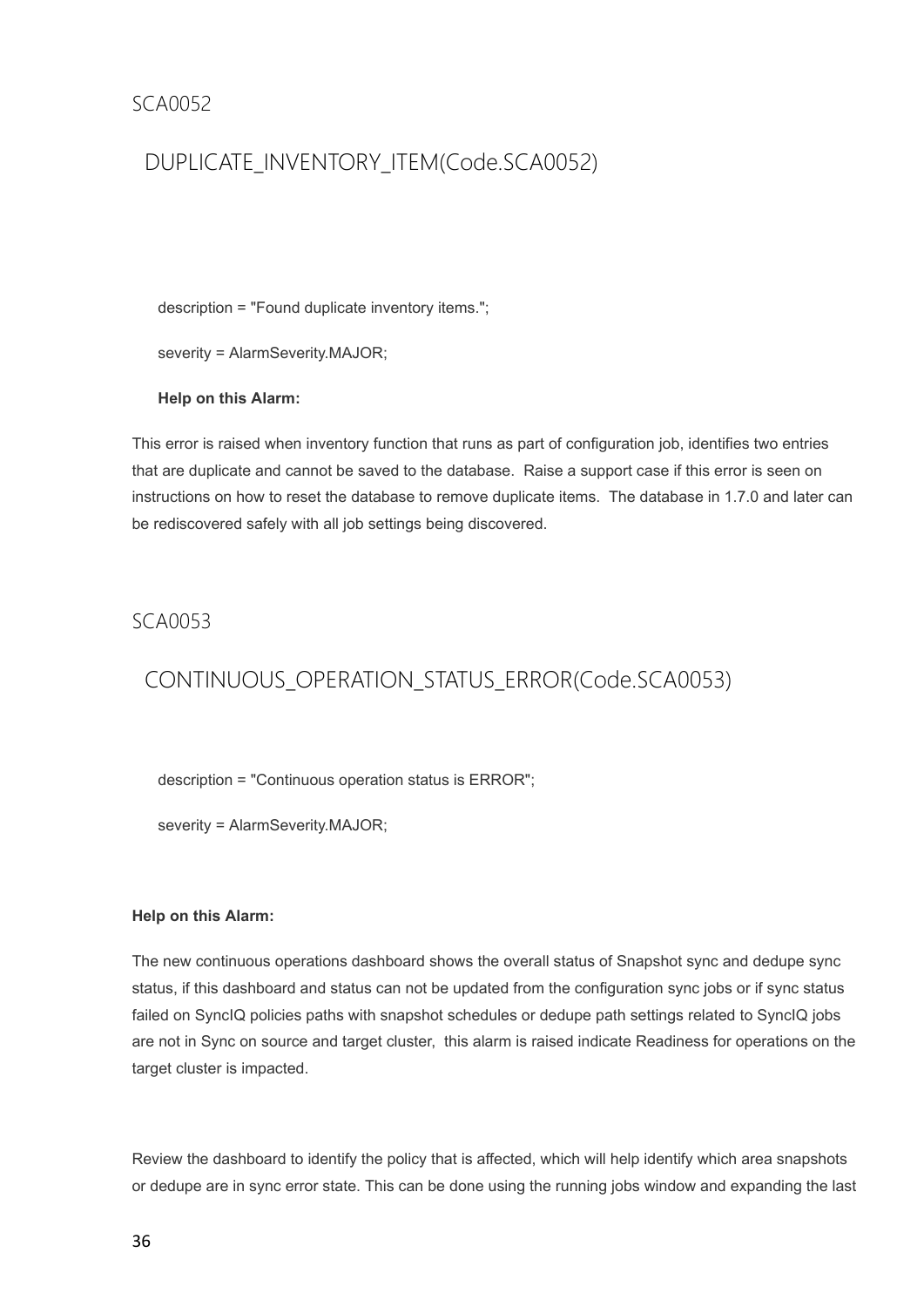errored job to find the policy and section for snapshot schedule and dedupe sync to identify the API error that is the root cause of the dashboard state change to error state. Search documentation site on how to find and identify sync errors.

### SCA0054

## MIGRATION\_JOB\_SUCCEEDED(Code.SCA0054)

description = "Migration job succeeded.";

severity = AlarmSeverity.INFORMATIONAL;

### **Help on this Alarm:**

This indicates an Access Zone Migration job has completed successfully.

### SCA0055

## ARCHIVE\_UPLOAD\_FAILED(Code.SCA0055)

description = "Archive upload failed";

severity = AlarmSeverity.CRITICAL;

### **Help on this Alarm:**

The new about Eyeglass --> backup tab now has upload directly to support option for logs, this error indicates the upload failed. Which is likely caused by firewall blocking the Eyeglass appliance from directly reaching the support portal to upload the log.

If you see this error it means support did not get the log file and you should login to the support site download the backup archive and upload manually to the support site. The direct upload requires port 443 HTTPS directly to the Internet from the Eyeglass appliance.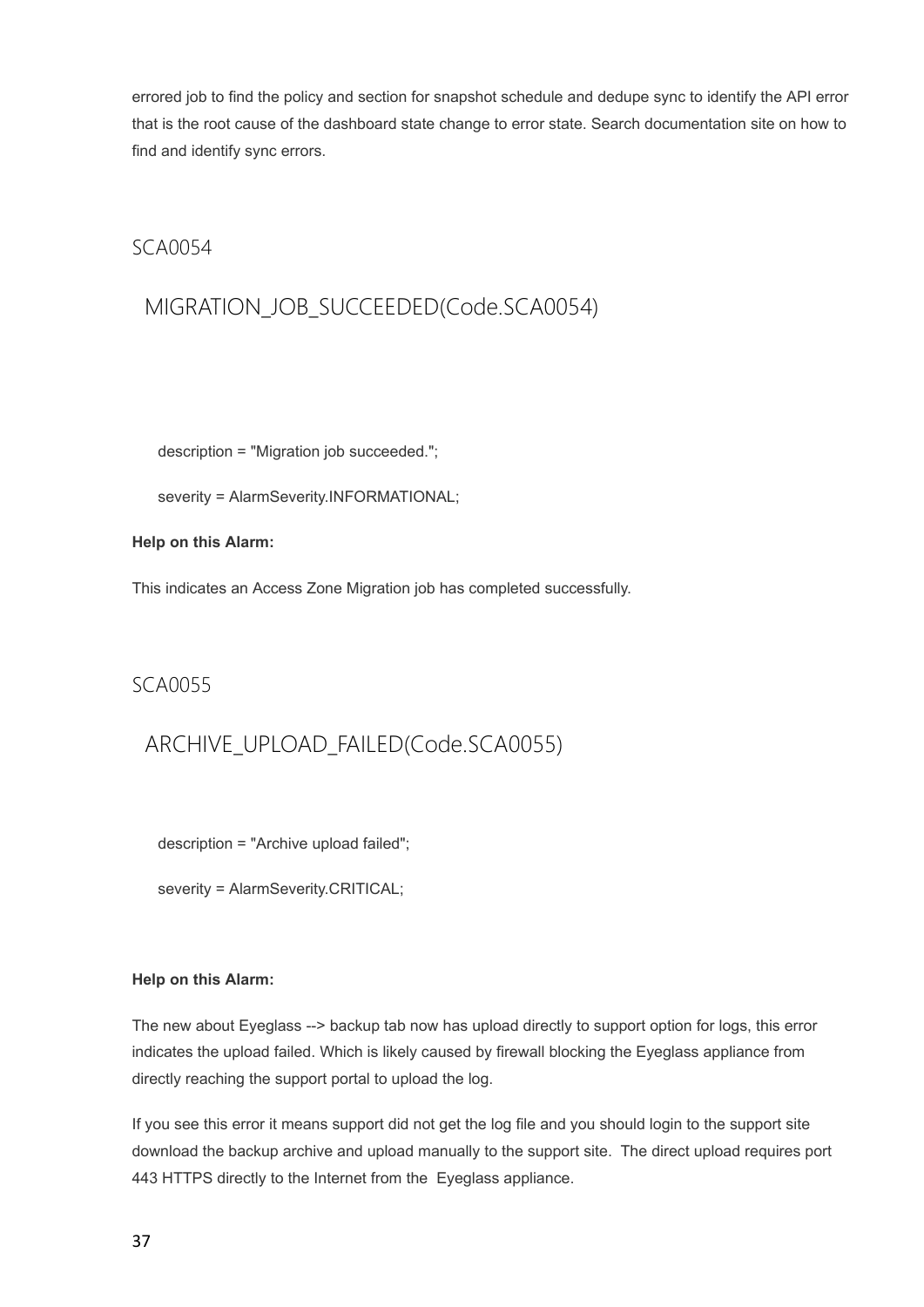### SCA0056

### DEDUPE\_AUDIT\_FAILED(Code.SCA0056)

description = "Deduplication audit job failed to run";

severity = AlarmSeverity.MAJOR;

#### **Help on this Alarm:**

This indicates the audit of both clusters dedupe settings (run automatically for the configuration sync jobs), was not able to complete the comparison between the cluster. Run manually again and see if the error persists. If the error is still present then open a case with support.

### SCA0057

QUOTA\_SYNCHRONIZATION\_FAILED(Code.SCA0057)

description = "Quota Synchronization Job Failed"; severity = AlarmSeverity.MAJOR;

### **Help on this Alarm:**

When a quota job run during failover or manual (should not be run manually). An error can occur if the cluster returns a create or delete quota error. This is most common when a domain lock from a quota scan blocks quota create API's. Unlinked Everyone quotas can also cause quota create or delete to fail. Use the info text in the running jobs screen to collect the error code and submit a case to Support.

### SCA0058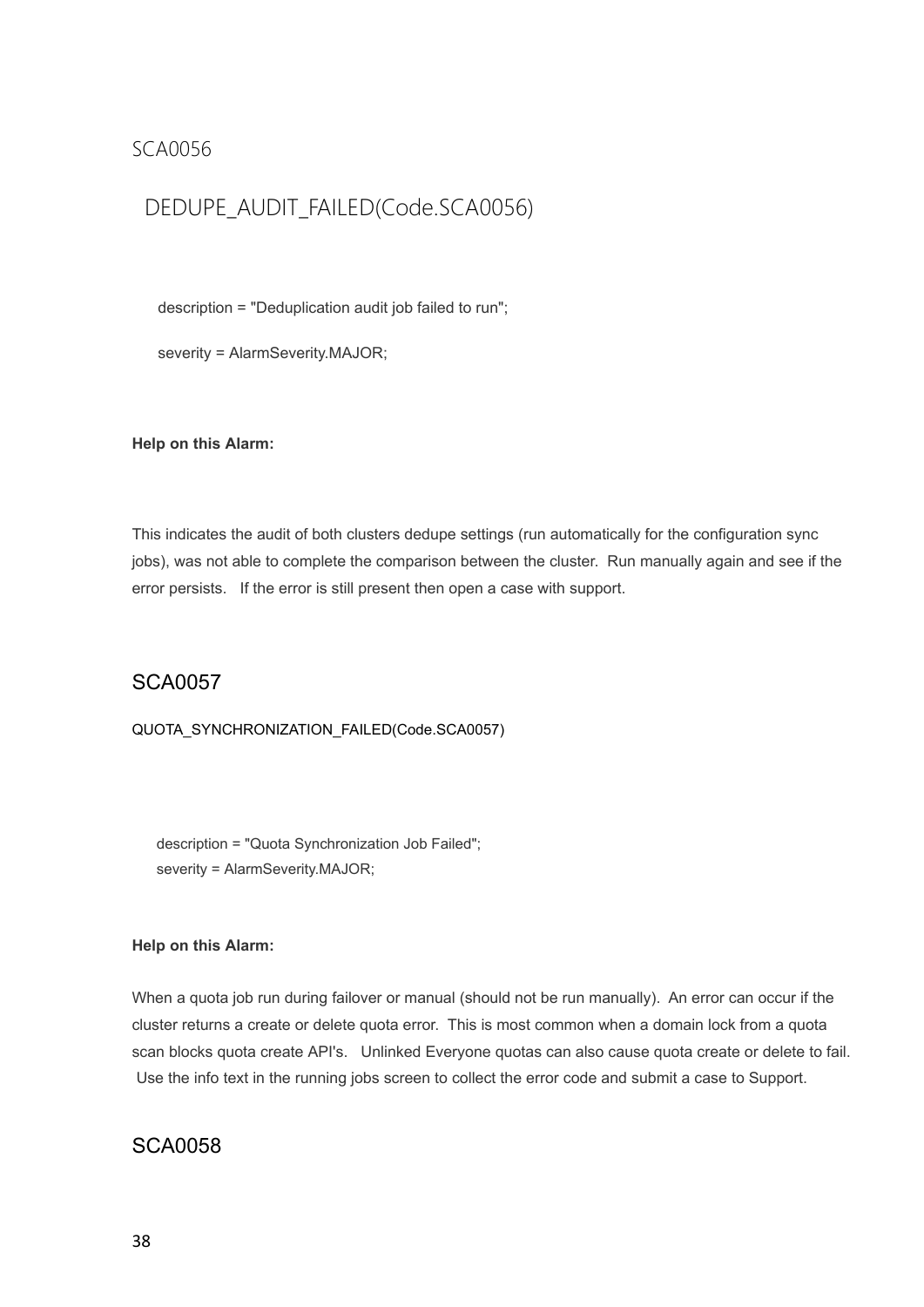### ERROR\_RETRIEVING\_CLUSTER\_VERSION(Code.SCA0058)

description = "Error retrieving cluster version."; severity = AlarmSeverity.MAJOR;

### **Help on this Alarm:**

This error occurs when a heartbeat task checks the cluster Onefs version and the api fails. This is commonly seen when a cluster was upgraded to Onefs 8 but the SCA process was not restarted afterwards. This document explains steps needed when a cluster major version from 7 to 8 is completed and how to have Eyeglass detect the new cluster version. [Guide](http://docedit.supernaeyeglass.com/smart/project-all-product-installation-and-upgrade-guides/eyeglass-isilon-edition-upgrade-guide) [here.](http://docedit.supernaeyeglass.com/smart/project-all-product-installation-and-upgrade-guides/eyeglass-isilon-edition-upgrade-guide)

### RSW0018

### RANSOMWARE\_DEFENDER\_UNDER\_LICENSED(Code. RSW0018)

description = "The Ransomware Defender is under-licensed."; severity = AlarmSeverity.MAJOR;

### **Help on this Alarm:**

This alarm will be raised when Eyeglass has more licenses and clusters added than Ransomware agent license installed. Each monitored cluster requires an agent license. Contact sales@superna.net to get a quote for agent licenses.

# RSW0019

## RANSOMWARE\_GENERIC\_ERROR

description = "The Ransomware Defender is a generic errorr please contact support.";

### SCA0060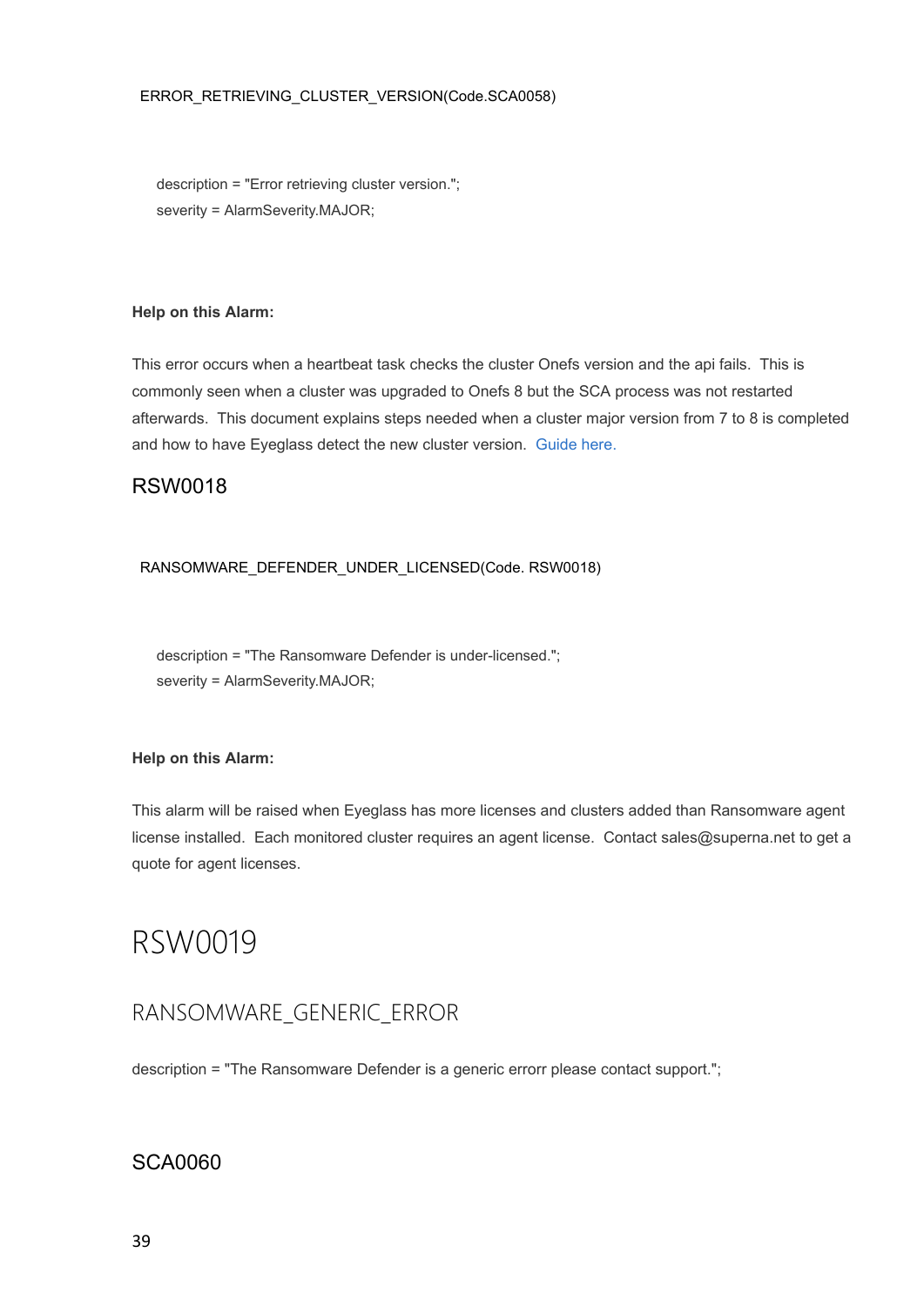### ERROR\_GENERATING\_DATASET(Code.SCA0060)

description = "Error generating data sets."; severity = AlarmSeverity.MINOR;

#### **Help on this Alarm:**

This alarm is raised when the servicenow integration api tries to build a data set that is exposed via an xml url https://eyeglass ip address/servicenow/servicenow.xml. This error would occur if not all API data is available to generate the dataset and expose through the xml interface. This does not affect DR functionality and can be ignored if you are not using this feature.

### RSW0001

### RANSOMWARE\_DEFENDER\_EVENT(Code. RSW0001)

description = "Ransomware signal received."; severity = AlarmSeverity.CRITICAL;

#### **Help on this Alarm:**

This alarm is raised for each security event raised for a user. This should be reviewed in the active events tab of the ransomware defender icon to determine shares affected or lock out status for this event. Actions possible are lockout, recover, initiate self recovery option.

### RSW0002

RANSOMWARE\_USER\_LOCKED(Code. RSW0002)

description = "Locked user access."; severity = AlarmSeverity.CRITICAL;

### **Help on this Alarm:**

A user was locked out with a Major or Critical detection security event. Consult the Ransomware defender GUI to identify the user ID, IP address of the machine where the user was logged in. Files affected can be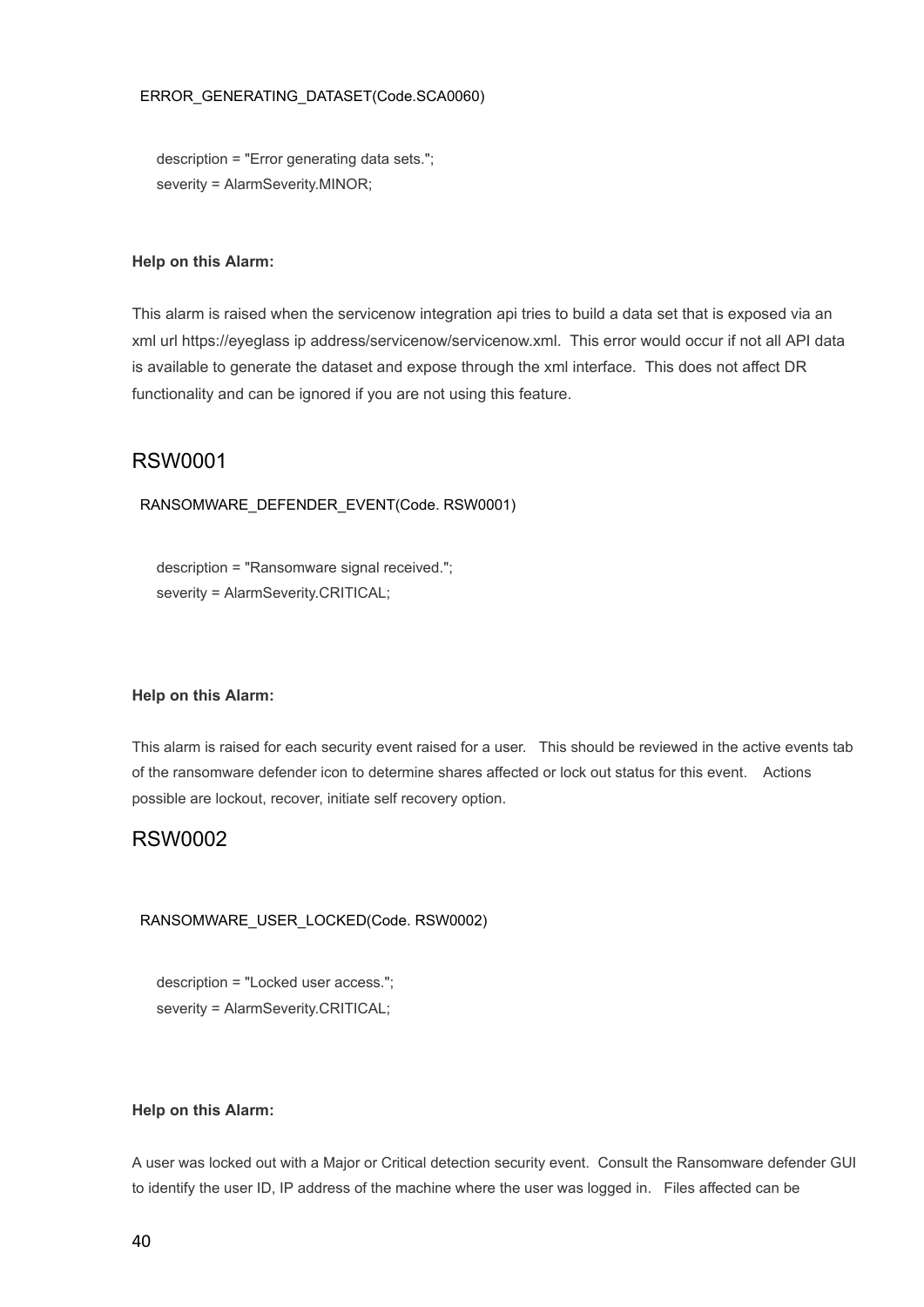exported to a CSV to inspect and remediate comprised files. The data recovery initiated option can be used to recover files from DR and snapshots. The user can be restored using the restore user access option.

### RSW0003

### RANSOMWARE\_USER\_LOCK\_FAILED(Code. RSW0003)

description = "Failed to lock user access after ransomware events received."; severity = AlarmSeverity.CRITICAL;

### **Help on this Alarm:**

A lock of a user account was not successful, consult the log for the action menu to see which shares or clusters the lockout job failed. This indicates these shares are not locked out for this user and manual lockout of the share for the affected user should be done. The lockout is not retried. It can be retried from the actions menu.

### RSW0004

### RANSOMWARE\_ECA\_IGLS\_SERVICE\_FAILURE(Code. RSW0004)

description = "ECA Service not forwarding all security events"; severity = AlarmSeverity.MAJOR;

### **Help on this Alarm:**

One or more nodes on an ECA cluster are not successfully communicating with the Eyeglass appliance. Click on the Manage Services icon on the Eyeglass desktop, and use the status of each ECA node and it's subcomponents to determine which ECA node is unhealthy.

### RSW0005

### RANSOMWARE\_ECA\_HBASE\_FAILURE(Code. RSW0005)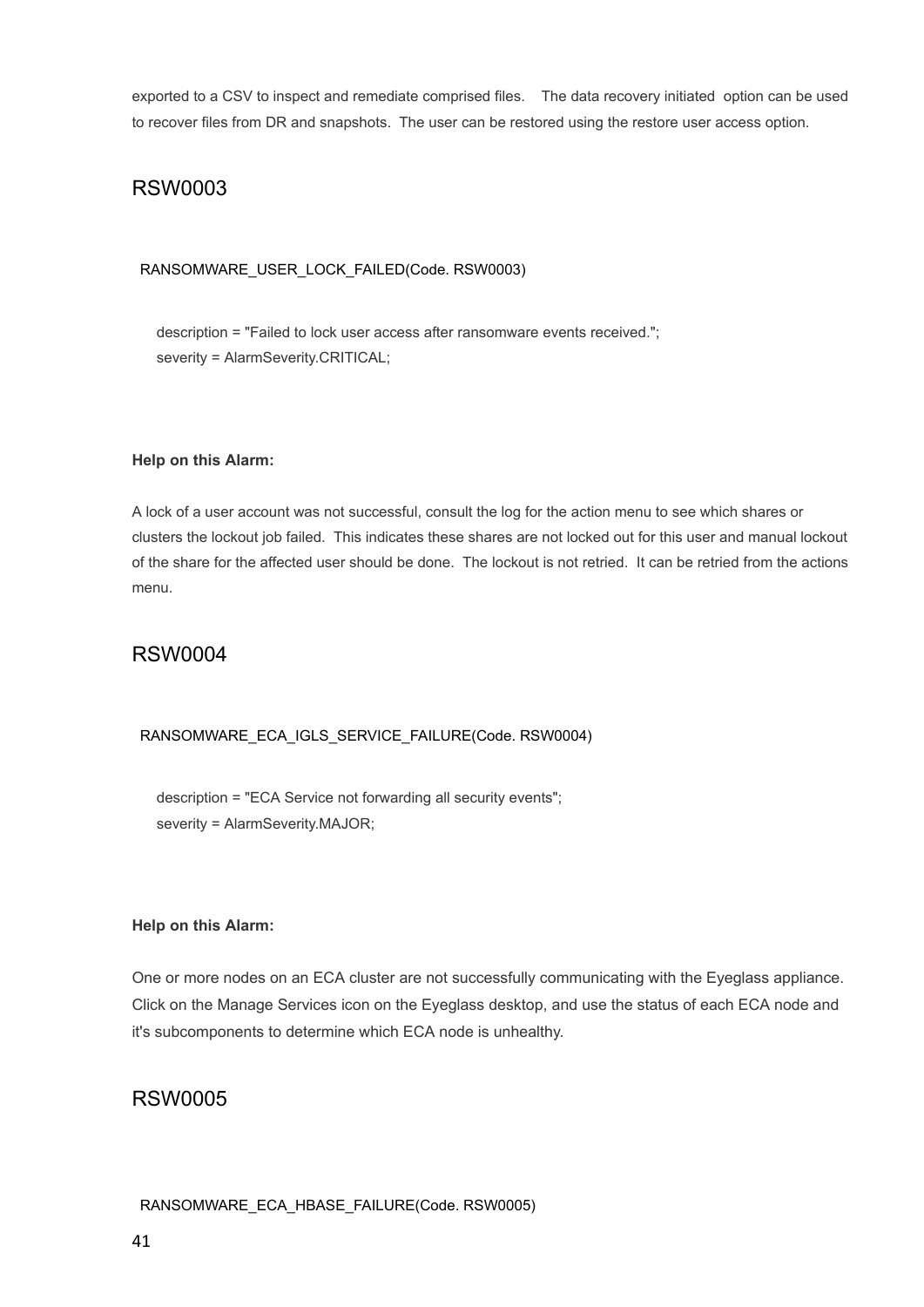description = "ECA Service not scanning Hbase for events"; severity = AlarmSeverity.MAJOR;

### **Help on this Alarm:**

If the alarm in SCA0064 is raised, eyeglass will attempt to periodically scan the ransomware signals database for new signals. If this scanning cannot happen, this alarm will be raised. To resolve: restore eyeglass to hbase connectivity.

### RSW0006

### RANSOMWARE\_ECA\_COMM\_FAILURE(Code. RSW0006)

description = "ECA Service unreachable to scan for events"; severity = AlarmSeverity.MAJOR;

### **Help on this Alarm:**

The Eyeglass VM cannot reach the ECA cluster to scan the analytics database. This impacts detection of Ransomware events. This should be fixed and look at networking and ecactl CLI commands in ransomware admin guide for troubleshooting.

### ECA0007

### ECA\_NODE\_FAILURE(Code. ECA0007)

description = "ECA Node inactive or in error state"; severity = AlarmSeverity.MAJOR;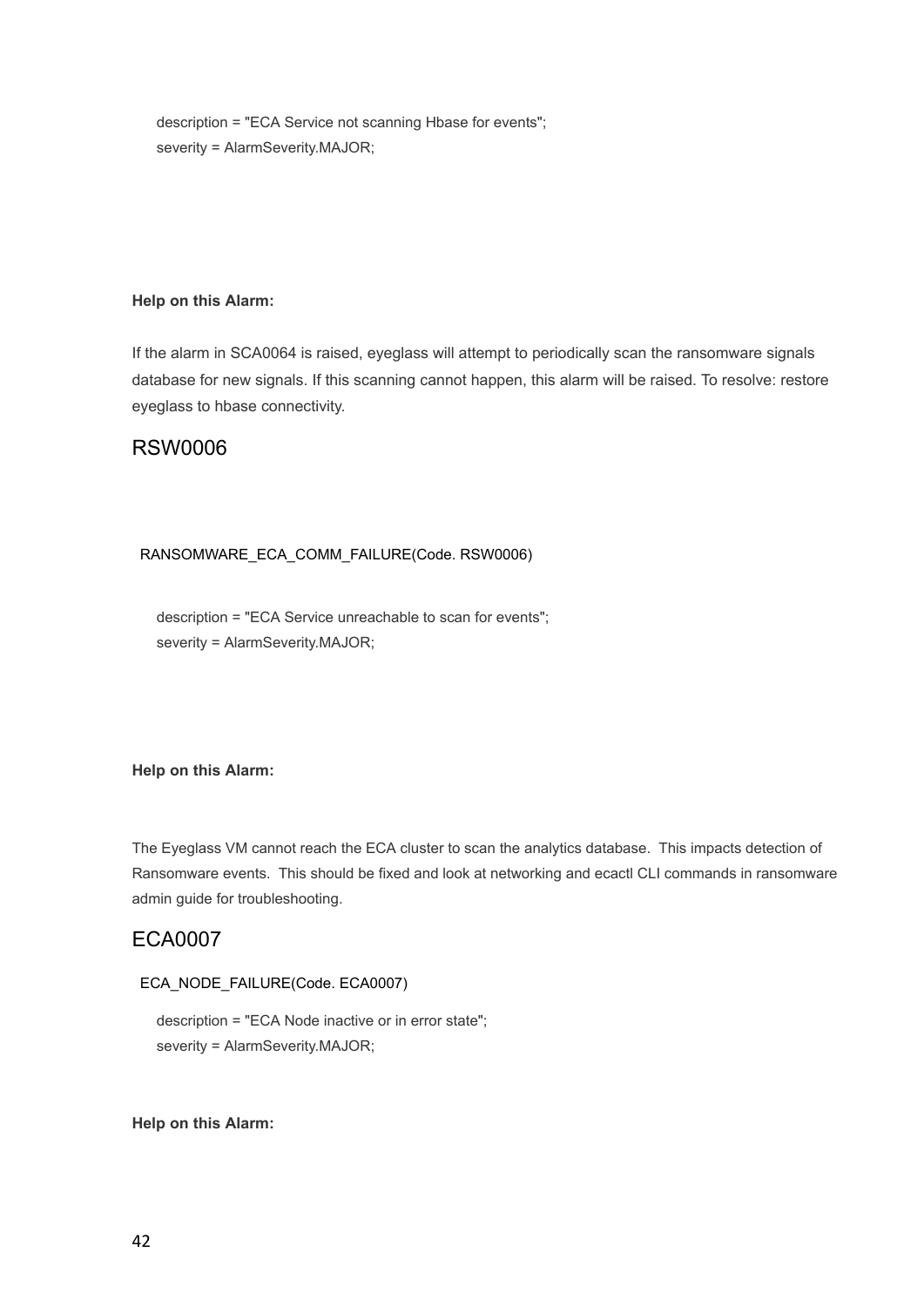An ECA cluster node has stopped sending alive heartbeats to the eyeglass VM. The ECA cluster is now in a degraded state until the node is fixed. See the admin guide on steps to login to the node and check services and container health.

### RSW0008

### RANSOMWARE\_ENTER\_MONITOR\_MODE(Code. RSW0008) {

description = "Ransomware: Entered monitor only mode"; severity = AlarmSeverity.MAJOR;

### **Help on this Alarm:**

When the Eyeglass Ransomware settings has monitor mode enable no lockout will occur. This alarm is a reminder that no data protection is enabled with monitor mode.

### RSW0009

### RANSOMWARE\_LEAVE\_MONITOR\_MODE(Code. RSW0009)

description = "Ransomware: Left monitor only mode"; severity = AlarmSeverity.MAJOR;

### **Help on this Alarm:**

When the Eyeglass Ransomware defender setting disables monitor mode, this alarm indicates that data protection monitoring is now active.

### RSW0010

### RANSOMWARE\_ECA\_VERSION(Code. RSW0010)

description = "Ransomware: ECA node version does not match the Eyeglass version."; severity = AlarmSeverity.MAJOR;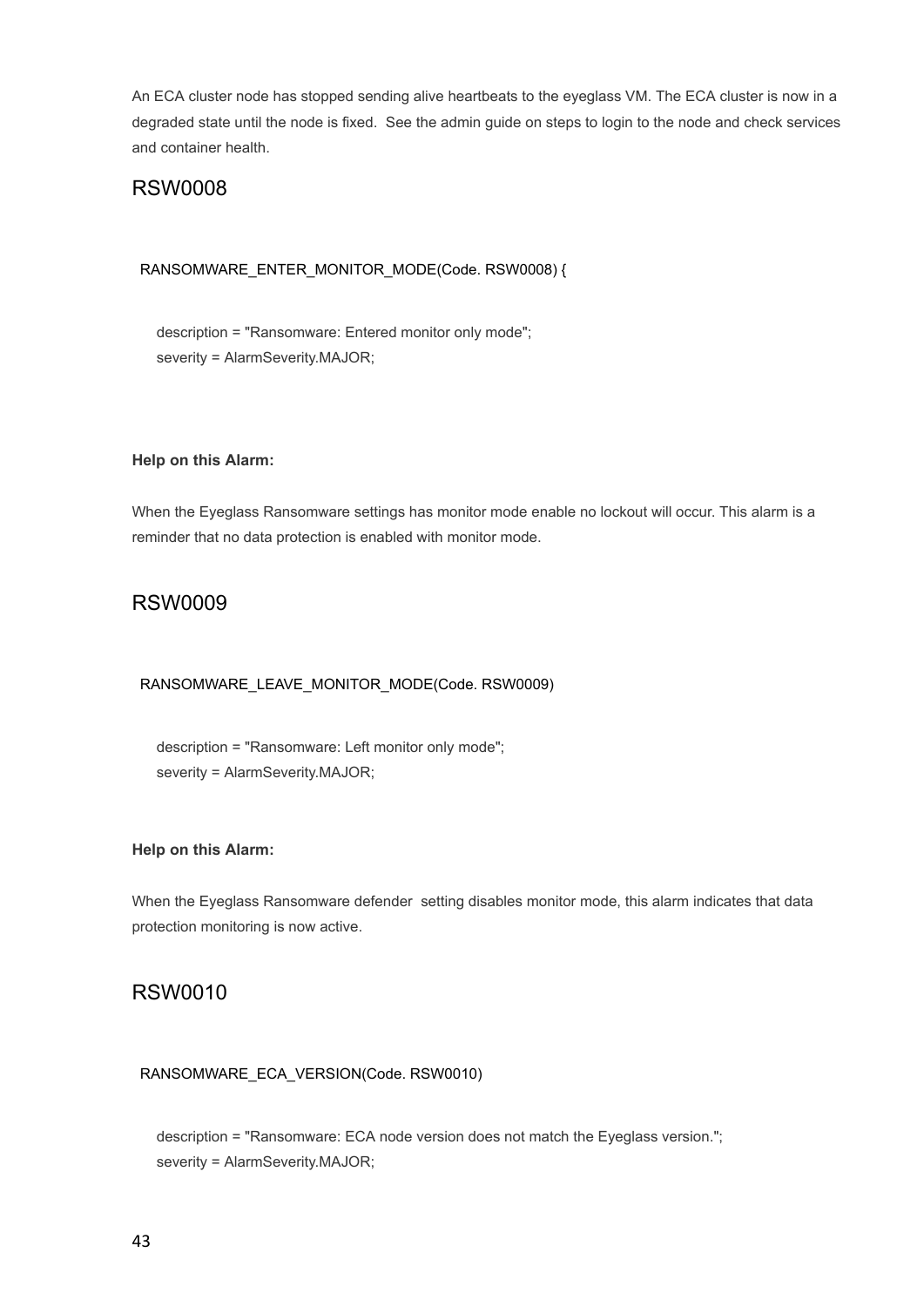### **Help on this Alarm:**

If the ECA cluster version does not match the Eyeglass version this alarm is raised. The versions should match and upgrades should be completed to match ECA and Eyeglass versions.

### RSW0011

## RSW\_RESTORE\_ACCESS\_SUCCESS(Code.RSW0011)

description = "User access restored."; severity = AlarmSeverity.INFORMATIONAL;

### **Help on this Alarm:**

The users permissions on the security event were restored for all shares that had a lockout applied. Check the security event history to verify the list of shares.

## RSW0012

## RSW\_RESTORE\_ACCESS\_FAILED(Code.RSW0012)

description = "Failed to restore user access."; severity = AlarmSeverity.CRITICAL;

### **Help on this Alarm:**

The users permissions on the security event were not all restored. Open the security event history to review the list of shares that were not successfully restored and manaully edit the share permissions to remove the deny read permission for the user named in the security event.

# RSW0023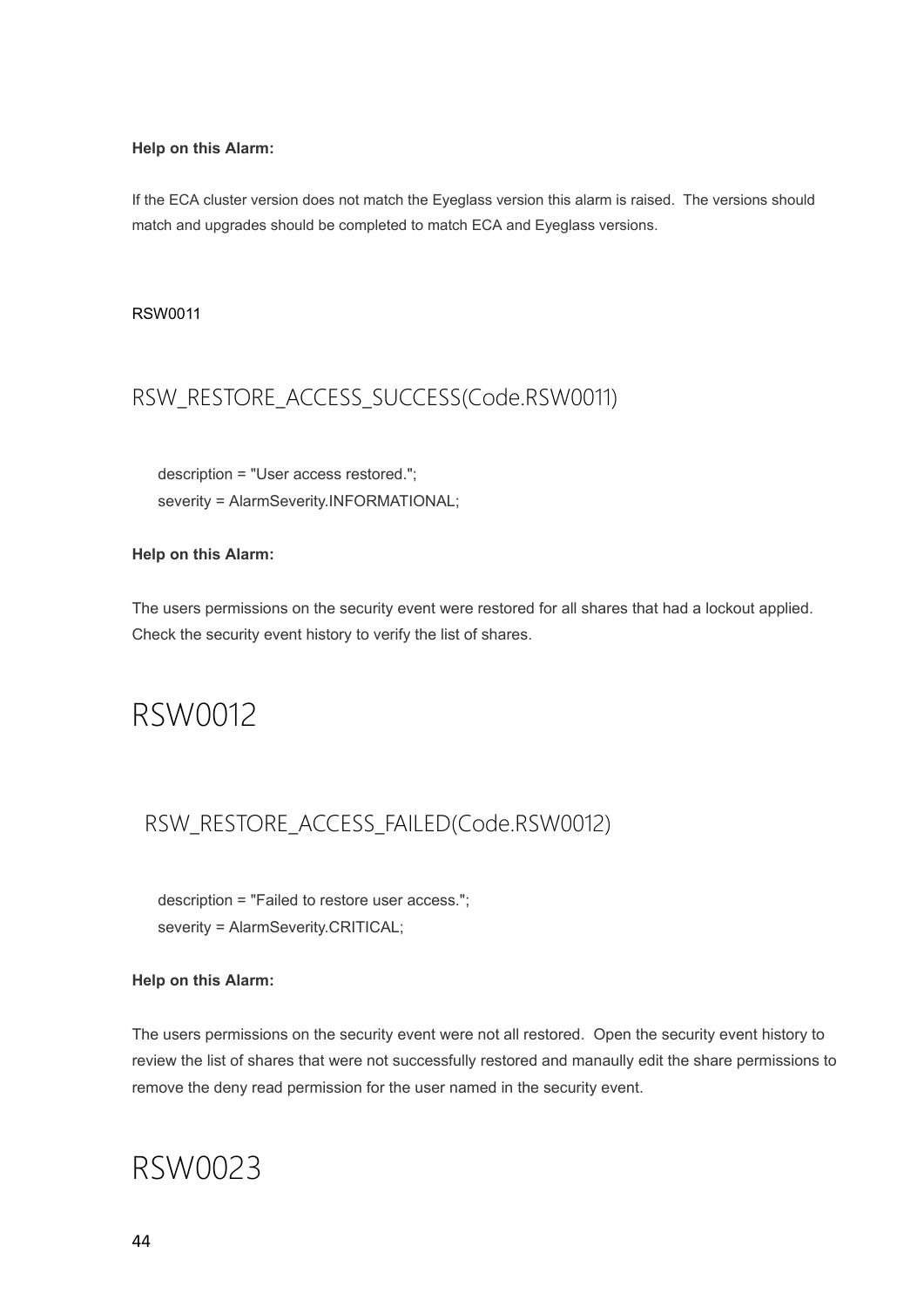## RANSOMWARE\_SERVICE\_INFO(code. RSW0023)

description = "Ransomware: service information, contact support";

### RSW0024

### SECURITY\_GUARD\_FAILURE(Code. RSW0024)

description = "Ransomware: Security Guard Failure"; severity = AlarmSeverity.MAJOR;

### **Help on this Alarm:**

The security if configured, runs on a schedule and failure should checked from the logs on the Ransomware defender icon, Security guard tab and open the last log to check which step failed. This feature tests your defenses are active and functioning as expected. This should be corrected and using service manager icon to verify the ECA is reachable and healthy. Check the cluster igls-honey pot share exists. Check other alarms in the alarms icon to verify the cluster(s) managed by the security guard feature can be reached. Note SMB open port is required from Eyeglass to the PowerScale clusters under management.

## RSW0025

### RANSOMWARE\_WARNING\_ERROR(Code. RSW0025)

description = " Warning or Error";

severity = AlarmSeverity.CRITICAL;

### **Help on this Alarm**

Please contact support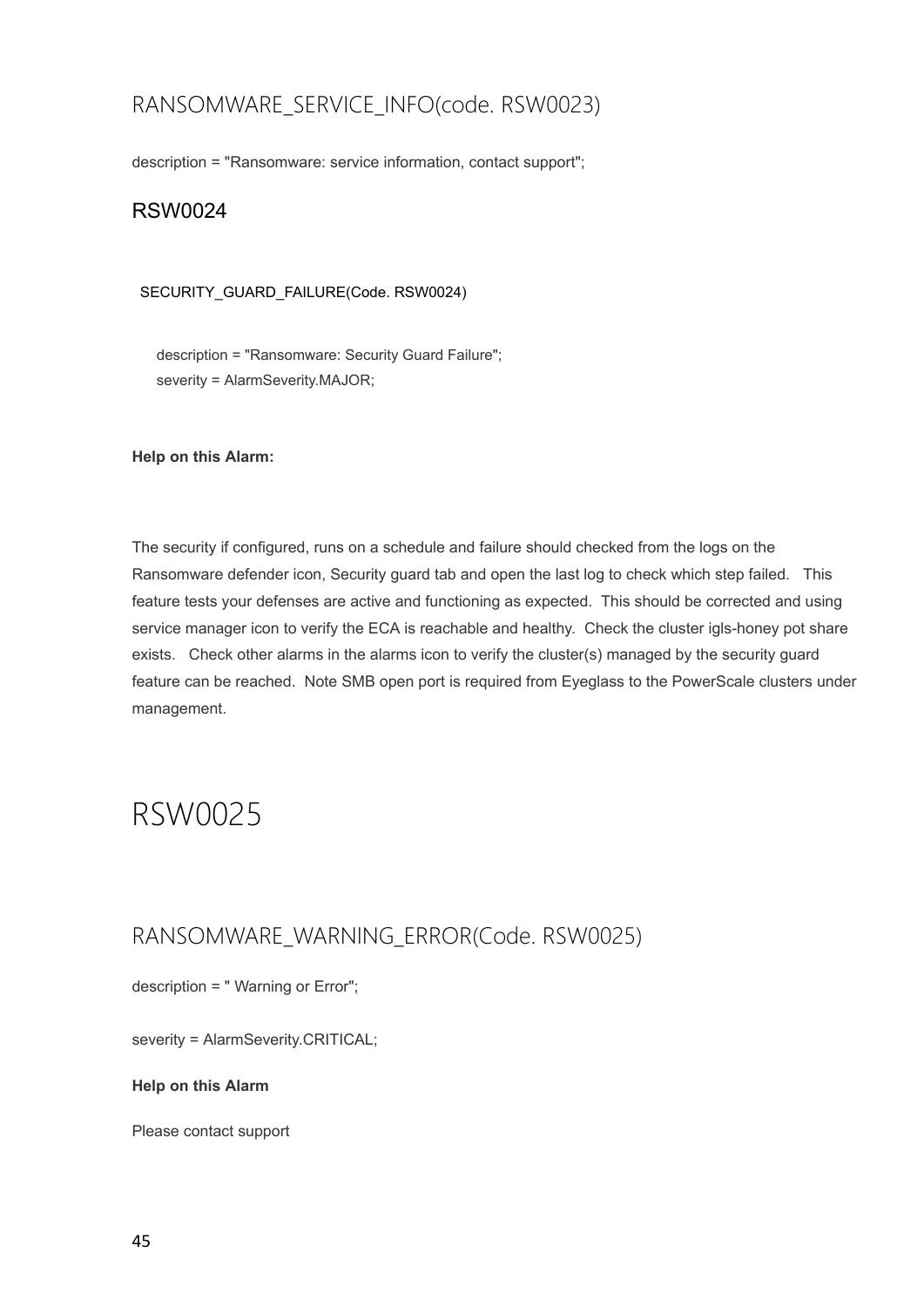# RSW0026

TURBOAUDIT\_EVENTRATE\_BELOW\_THRESHOLD\_WARNING

description = String.format("Event rate for all TurboAudit nodes over the last %d minute(s) is below %d." severity = AlarmSeverity.WARNING;

Help on this alarm

Check the NFS mount for audit data ingestion

# RSW0027

EVTARCHIVE\_EVENTRATE\_BELOW\_THRESHOLD\_WARNING

description = String.format("Event rate for all EvtArchive nodes over the last %d minute(s) is below %d.", severity = AlarmSeverity.WARNING;

Help on this alarm

# RSW0013

RSW\_SNAPSHOT\_WARNING(Code. RSW0013)

description = "Not all snapshots were created.";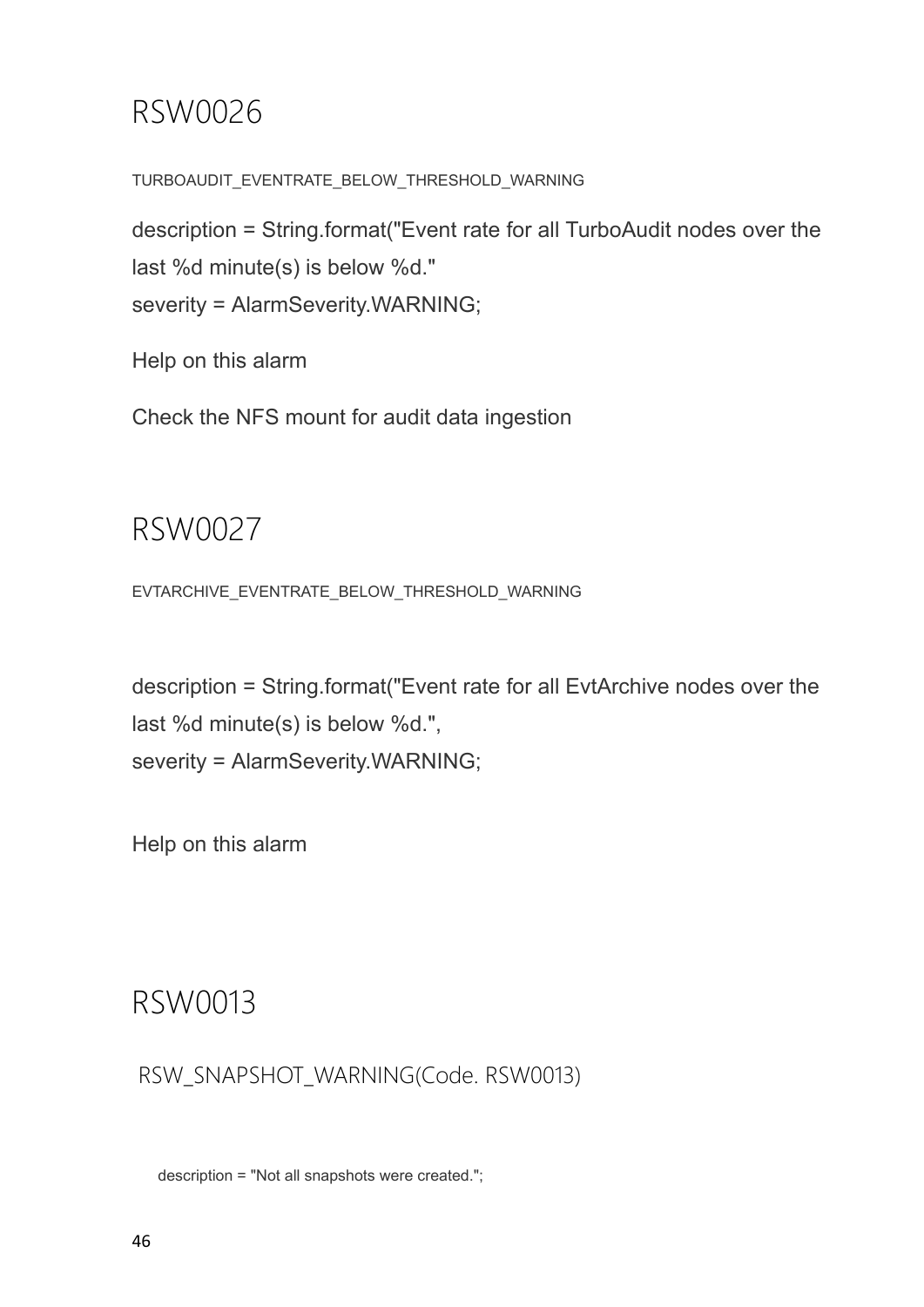### **Help on this Alarm:**

This alarm is raised by Ransomware defender when a snapshot create failed on one or more shares detected as part of a security event for a user. The Active security event tab should be checked and review the list of shares for the security event and compare to the snapshot list column to see which cluster or path does not have a snapshot created. Also open job icon, running jobs tab and find the snapshot create job and find the cluster and path that failed to create the snapshot.

**Alternative open is select security action menu and run create snapshot to retry the snapshot create again.**

**Possible reasons for failure: licensing on PowerScale, eyeglass service account snapshot create permission is missing (fix by adding snapshot create permission to the eyeglass service account).**

## RSW0014

## RSW\_SNAPSHOT\_FAILED(Code. RSW0014)

description = "Failed to create snapshots";

severity = AlarmSeverity.CRITICAL;

### **Help on this Alarm:**

**See explanation on alarm SCA0075 on details and steps to attempt another create of snapshot or debug the issue.**

# RSW0015

RSW\_SNAPSHOT\_DELETE\_WARNING(Code. RSW0015)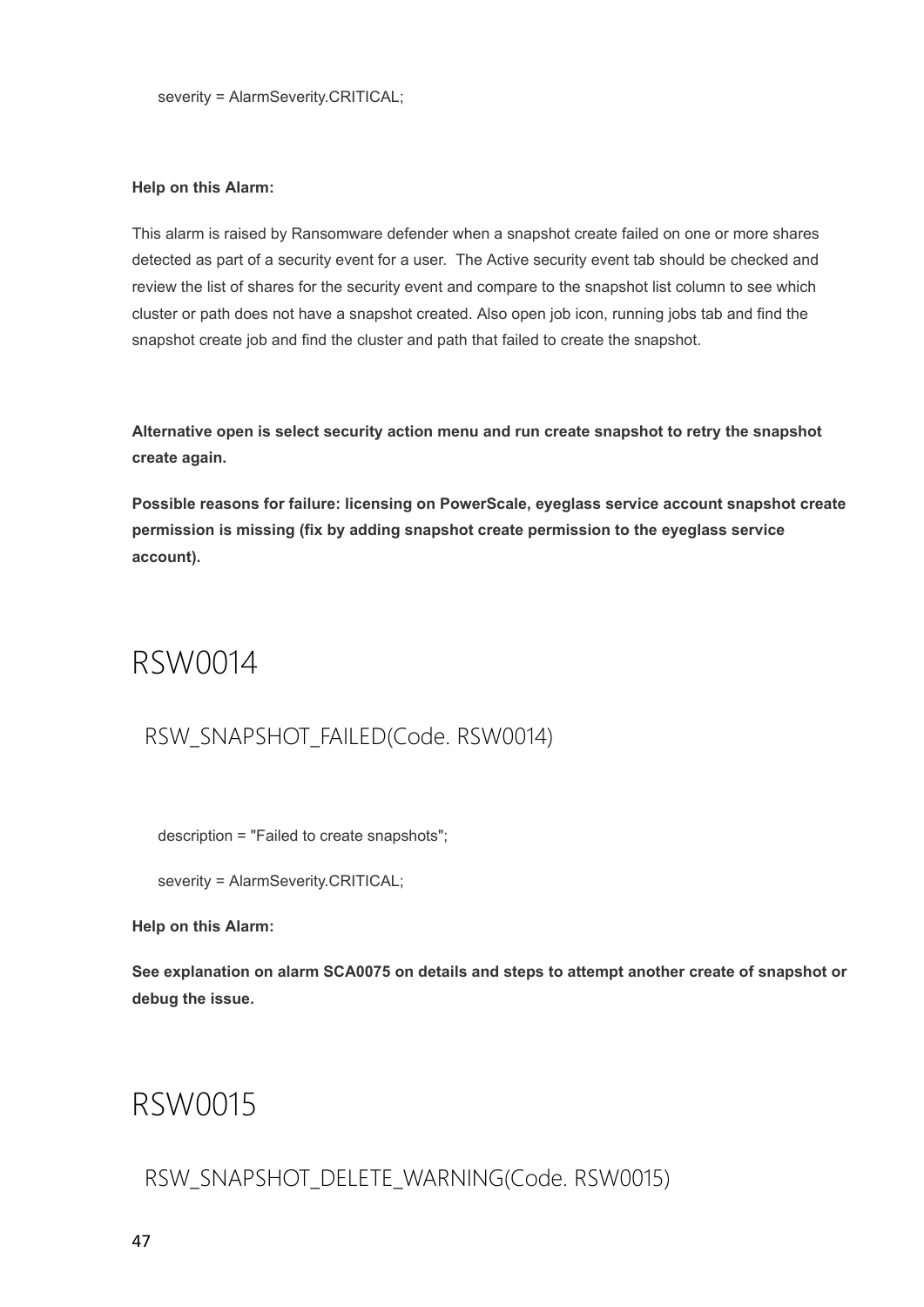description = "Not all snapshots were deleted";

severity = AlarmSeverity.MAJOR;

#### **Help on this Alarm:**

It indicates a security event snapshot was attempted to be deleted from the GUI but failed.

Snapshots applied on a security event and have an expiry of 48 hours. If you want to delete the snapshot sooner from Ransomware defender security event action menu and it fails with this error code. Check eyeglass role permissions are set correctly.

## RSW0016

### RSW\_SNAPSHOT\_DELETE\_FAILED(Code. RSW0016)

description = "Failed to delete snapshots";

severity = AlarmSeverity.MAJOR;

**Help on this Alarm:**

See explanation for SCA0077.

# SCA0061

### DISCOVERY\_RETRIEVAL\_ERROR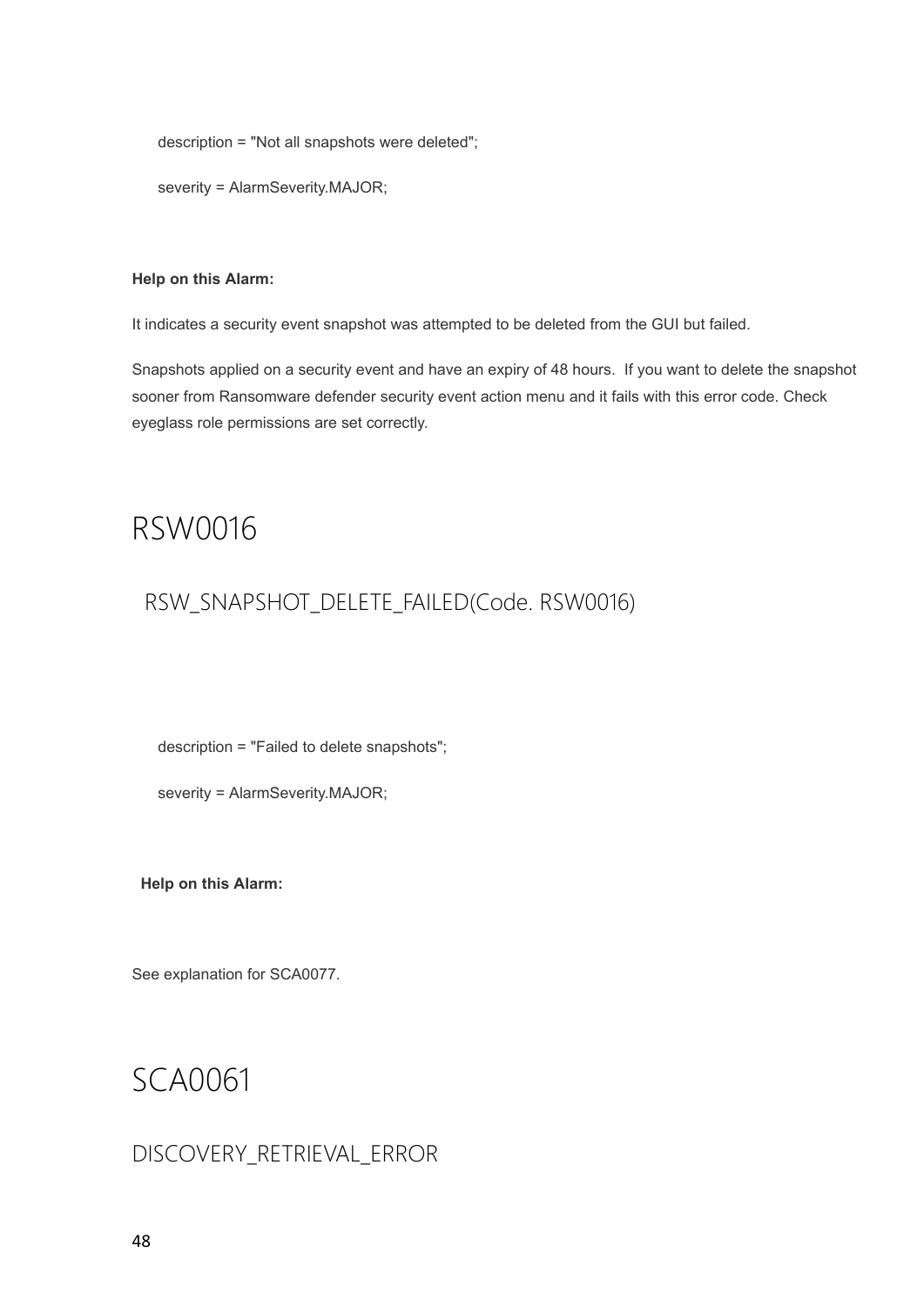description = "Failed to retrieve NE data";

severity = AlarmSeverity.MAJOR;

### **Help on this Alarm:**

This applies to Unity REST API retrieval failure.

# SCA0062

### REST\_API\_ERROR

description = "Failed API REST request";

severity = AlarmSeverity.MAJOR;

### **Help on this Alarm:**

This applies to Unity REST API retrieval failure.

# SCA0063

## POLICY\_FAILOVER\_CANCEL(Code. SCA0063)

description = "Policy Failover Job canceled.";

severity = AlarmSeverity.MAJOR;

### **Help on this Alarm:**

In release 2.0 and later a failover job can be canceled. This alarm indicates someone canceled a running failover. The failover log also indicates the failover was canceled. Note: all recover steps from a failed failover are manual.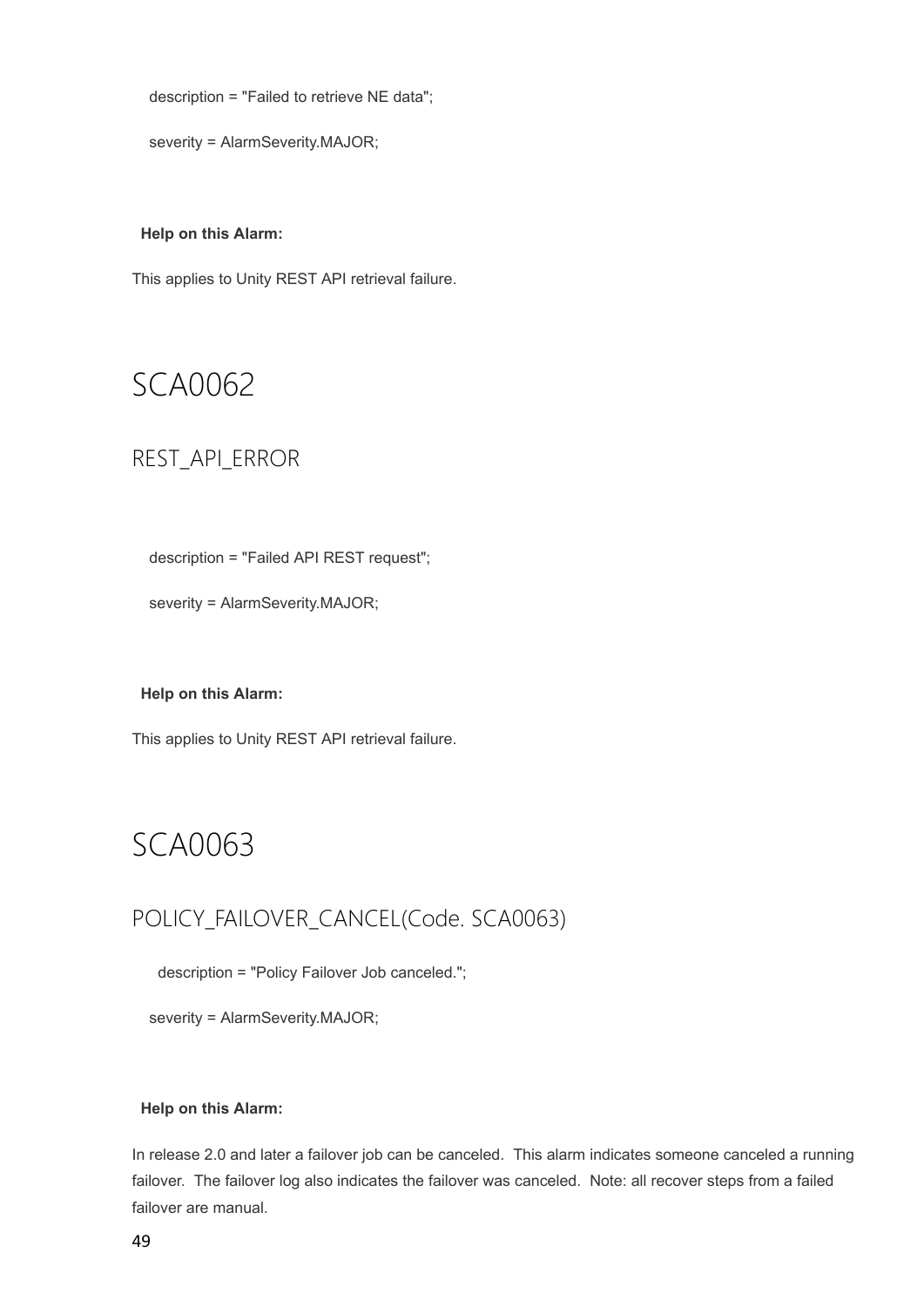## SCA0064

## ACCESS\_ZONE\_FAILOVER\_CANCEL(Code. SCA0064)

description = "Access Zone Failover Job canceled.";

severity = AlarmSeverity.MAJOR;

### **Help on this Alarm:**

In release 2.0 and later a failover job can be canceled. This alarm indicates someone canceled a running failover. The failover log also indicates the failover was canceled. Note: all recover steps from a failed failover are manual.

# SCA0065

## DFS\_FAILOVER\_CANCEL(Code. SCA0065)

description = "DFS Failover Job canceled.";

severity = AlarmSeverity.MAJOR;

### **Help on this Alarm:**

In release 2.0 and later a failover job can be canceled. This alarm indicates someone canceled a running failover. The failover log also indicates the failover was canceled. Note: all recover steps from a failed failover are manual.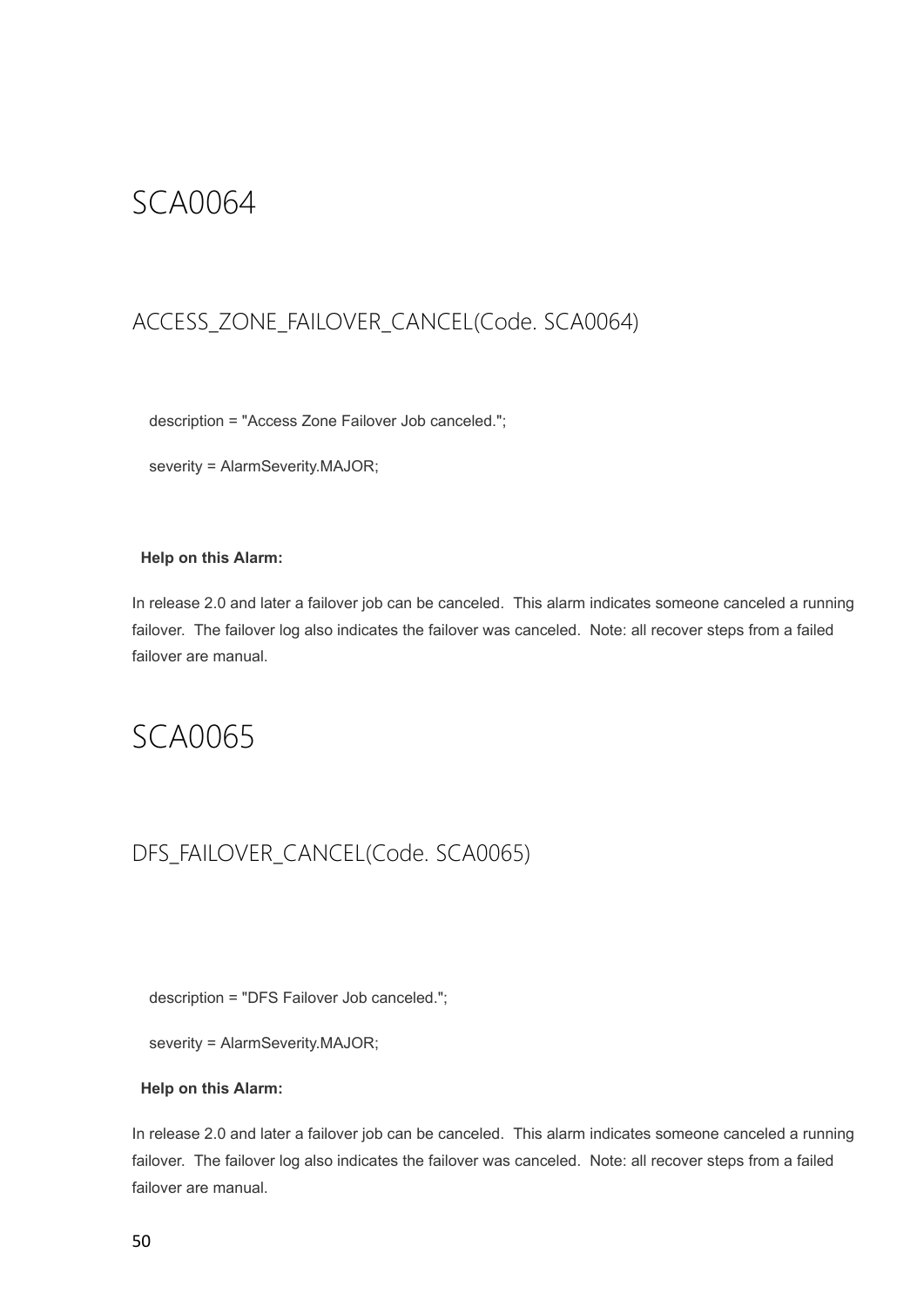# SCA0066

## RUNBOOK ROBOT JOB CANCELED(Code. SCA0066)

description = "The Runbook Robot job canceled for job: "

severity = AlarmSeverity.MAJOR;

### **Help on this Alarm:**

In release 2.0 and later a failover job can be canceled. This alarm indicates someone canceled a running failover. The failover log also indicates the failover was canceled. Note: all recover steps from a failed failover are manual.

# RSW0021

## SECURITY\_EVENT\_FAILED(Code. RSW0021)

description = "Security Event Received but Failed to Process";

severity = AlarmSeverity.CRITICAL;

### **Help on this Alarm:**

The Ransomware Defender or Easy Auditor products use the ECA cluster to process audit events. When a security event is detected a REST message is sent to Eyeglass to process the event. This error indicates Eyeglass received a security event but was not able to connect to the ECA cluster to retrieve specifics about the event. This is a critical event indicated networking or reachability between Eyeglass and ECA cluster. This should be debugged immediately as it is possible that now security events will be reported in Eyeglass UI or process with automated response actions until corrected.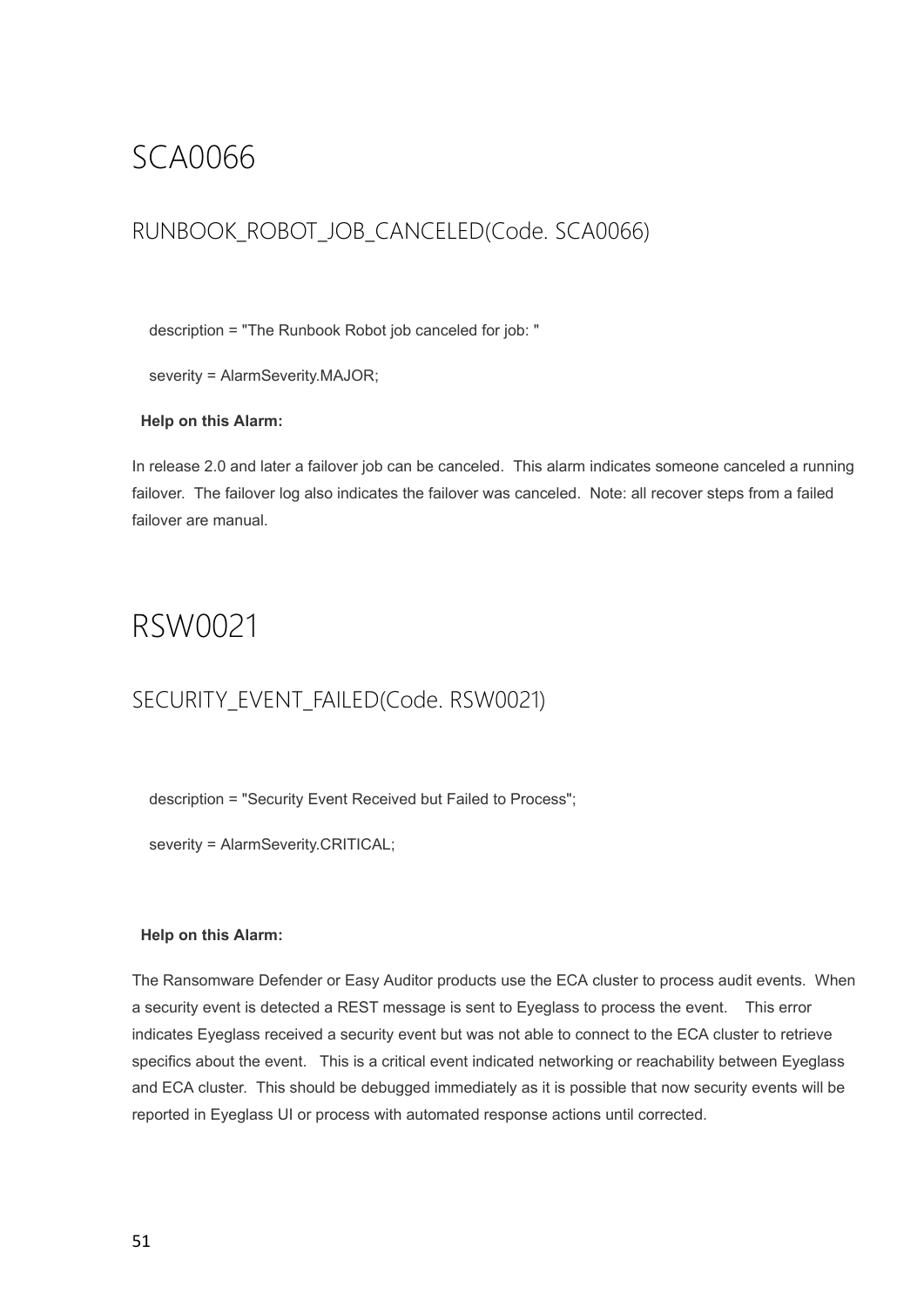# RSW0022

## SECURITY\_EVENT\_RETURNED\_ZERO(Code. RSW0022)

description = "Security event received but failed to return affected file list";

severity = AlarmSeverity.MAJOR;

**Help on this Alarm:**

This alarm indicates a high rate of false positive detections and requires a support case to adjust settings.

# **SCA0067**

REHEARSAL\_FAILOVER\_CANCEL(Code.SCA0067)

description = "Rehearsal Failover Job canceled."; severity = AlarmSeverity.MAJOR;

### **Getting Help on this alarm**

A DR assistant failover using rehearsal mode been canceled by the user. User deision to cancel a running failover can leave the system in an inconsistent state and should never be done without consulting support. Open DR Assistant Running failover and open the failover log to down load the failover log. Open a support case for assistance and provide the failover log. DR Rehearsal mode allows a roll back to previous state on some failed steps. Start consulting the recovery guide for the state that you left the system in. [Guide](http://docedit.supernaeyeglass.com/smart/project-eyeglass-operations-guides/failover-recovery-procedures) [here](http://docedit.supernaeyeglass.com/smart/project-eyeglass-operations-guides/failover-recovery-procedures). Impact: Data Access failure can occur from this alarm.

# SCA0068

REHEARSAL\_FAILOVER\_FAILURE(Code.SCA0068)

description = "Rehearsal Failover Job failed."; severity = AlarmSeverity.MAJOR;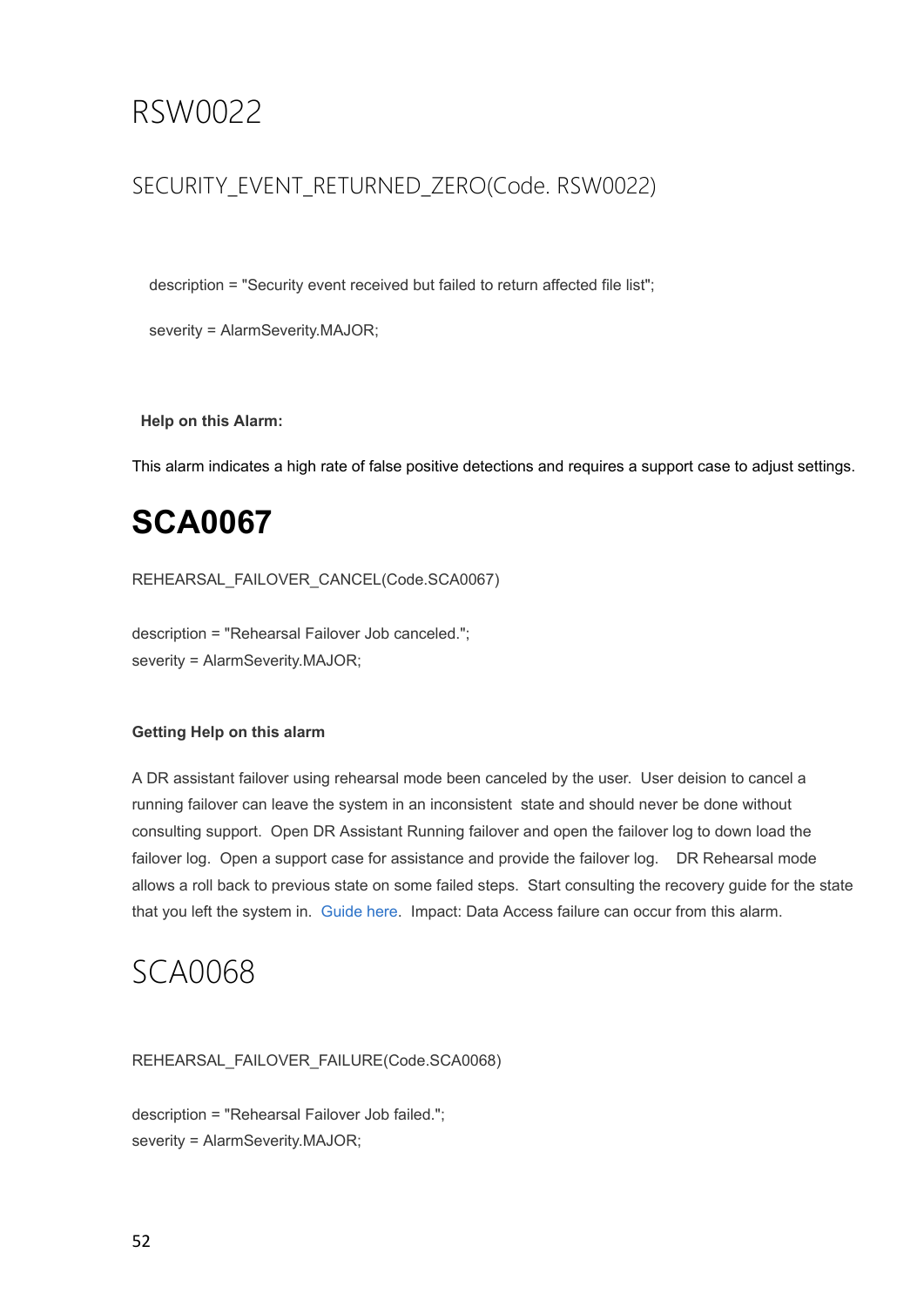### **Getting Help on this Alarm**

The DR rehearsal failover job failed. Open DR Assistant --> running failovers and download the failover log, find the failed step. Open a support case attach the failover log and the failed step from the log. Create a support backup archive and upload to the support site and update the case that logs have been uploaded. Manual recover steps may be required and consult the failover recovery guide [here.](http://docedit.supernaeyeglass.com/smart/project-eyeglass-operations-guides/failover-recovery-procedures) Impact: data access failure can occur from this alarm

# SCA0069

## POLICY\_POOL\_MAPPING\_ERROR(Code. SCA0069)

description = "Error mapping policy to a pool.";

severity = AlarmSeverity.MAJOR;

**Help on this Alarm:**

This validation alarm is raised by DR Readiness process that verifies that each policy in an Access zone has been mapped to an IP pool. This alarm will be raised if IP pool configuration has been started on an access zone and not completed OR if a new policy is created for an access zone and not yet mapped to a poo. Consult the Access Zone Design guide on IP pool supported configurations.

# EAU0004

### TIME\_SKEW\_ERROR(Code. EAU0004)

description = "Time skew between Eyeglass Clustered Agent and Eyeglass Appliance is too great.";

severity = AlarmSeverity.WARNING;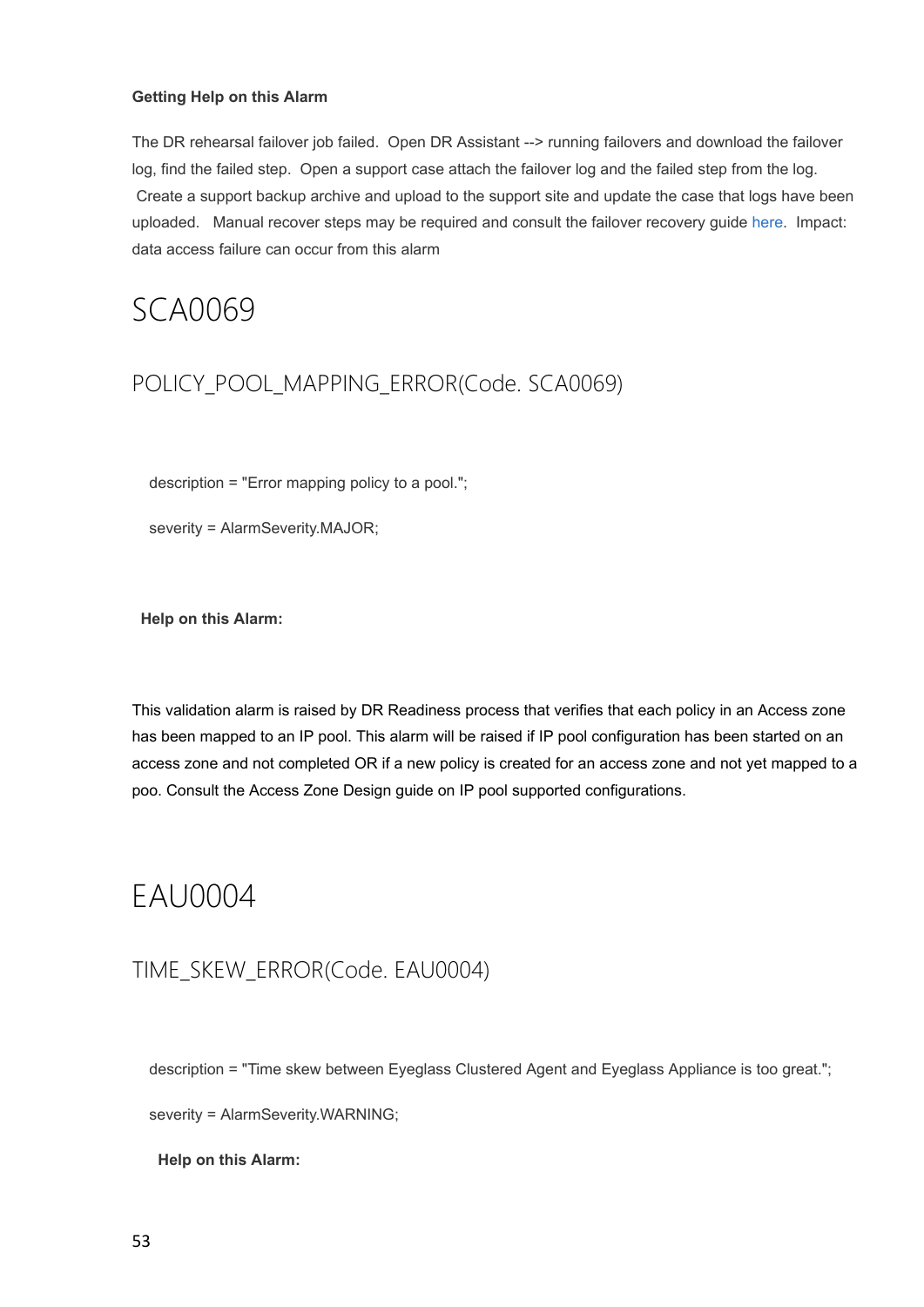This alarm indicates the time has drifted between the ECA cluster nodes and Eyeglass. Accurate time is required between all the nodes and between eyeglass and the ECA nodes.

# **EAU0002**

AUDITOR\_REPORT\_FAILURE(Code.EAU0002)

description = "Auditor report failed."; severity = AlarmSeverity.CRITICAL;

### **Help on this Alarm**

A running report job failed. Open easy auditor icon, click on running reports and expand to locate the error. Restart the report and if it fails again open a support case.

# EAU0003

## EVENT\_AUDIT\_TIME\_SKEW\_ERROR(Code. EAU0003)

description = "Time skew between last consumed and last logged audit event is too great.";

severity = AlarmSeverity.MAJOR;

**Help on this Alarm:**

This alarm condition monitors the PowerScale nodes last logged audit events versus the last event processed by the ECA cluster. To ensure real-time monitoring and searching current audit data, this gap in time should be as low as possible. This alarm is raised when the gap is widening between auditing and consuming audit events and is in indication that cluster resources CPU should be increased to allow audit event processing to increase. Audit event ingestion is also limited on ECA clusters and this value can be configured to allow higher event rates to be processed. Contact support if you receive this alarm.

# EAU0005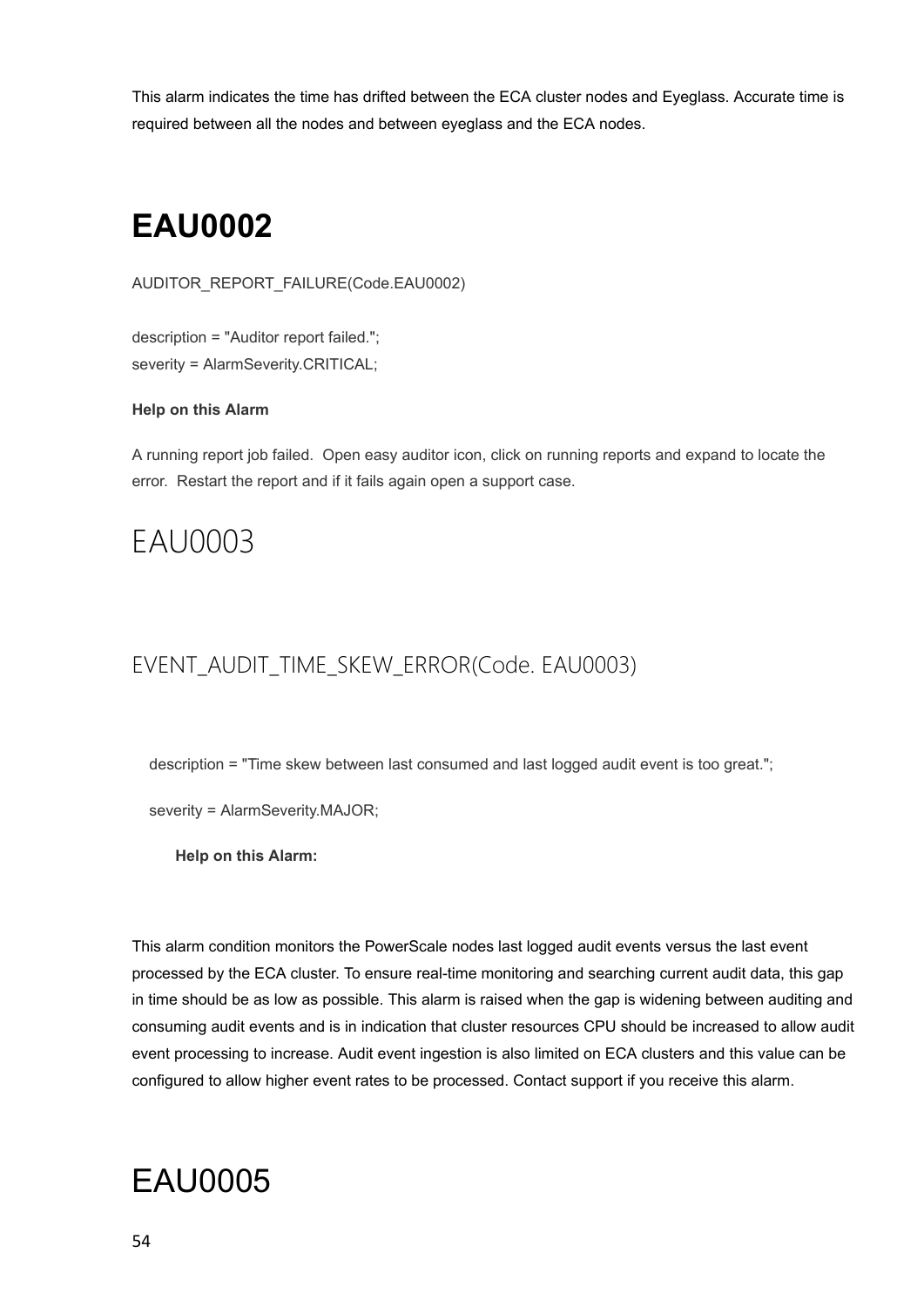## NO\_SMART\_QUOTA\_FOR\_DLP\_PATH(Code.EAU0005)

description = "There is no smart quota for a path limited by a Data Loss Prevention threat detector"; severity = AlarmSeverity.MAJOR;

**Help on this Alarm:**

The data loss prevention feature in Easy Auditor uses a quota to detect space used on a monitored path. This is required to compute a data copy by users greather than the threshold set on the path. No quota means the DLP trigger is disabled until the quota can be created. The quota is created automatically and this alarm indicates the API call failed to create the quota. Impact the DLP trigger is not active.

SCA0070

## DISK\_SPACE\_FULL\_WARNING(Code. SCA0070)

description = "Disk usage has reached 75%.";

severity = AlarmSeverity.WARNING;

**Help on this Alarm:**

This alarm is raised when disk space on Eyeglass or ECA nodes exceeds 75% and indicates the logs are consuming more space than required. The logs are configured for circular logging and should not fill the hard disk space. > 75% may indicate another process consuming space or memory dump files. Open a case with support if you get this alarm.

## SCA0071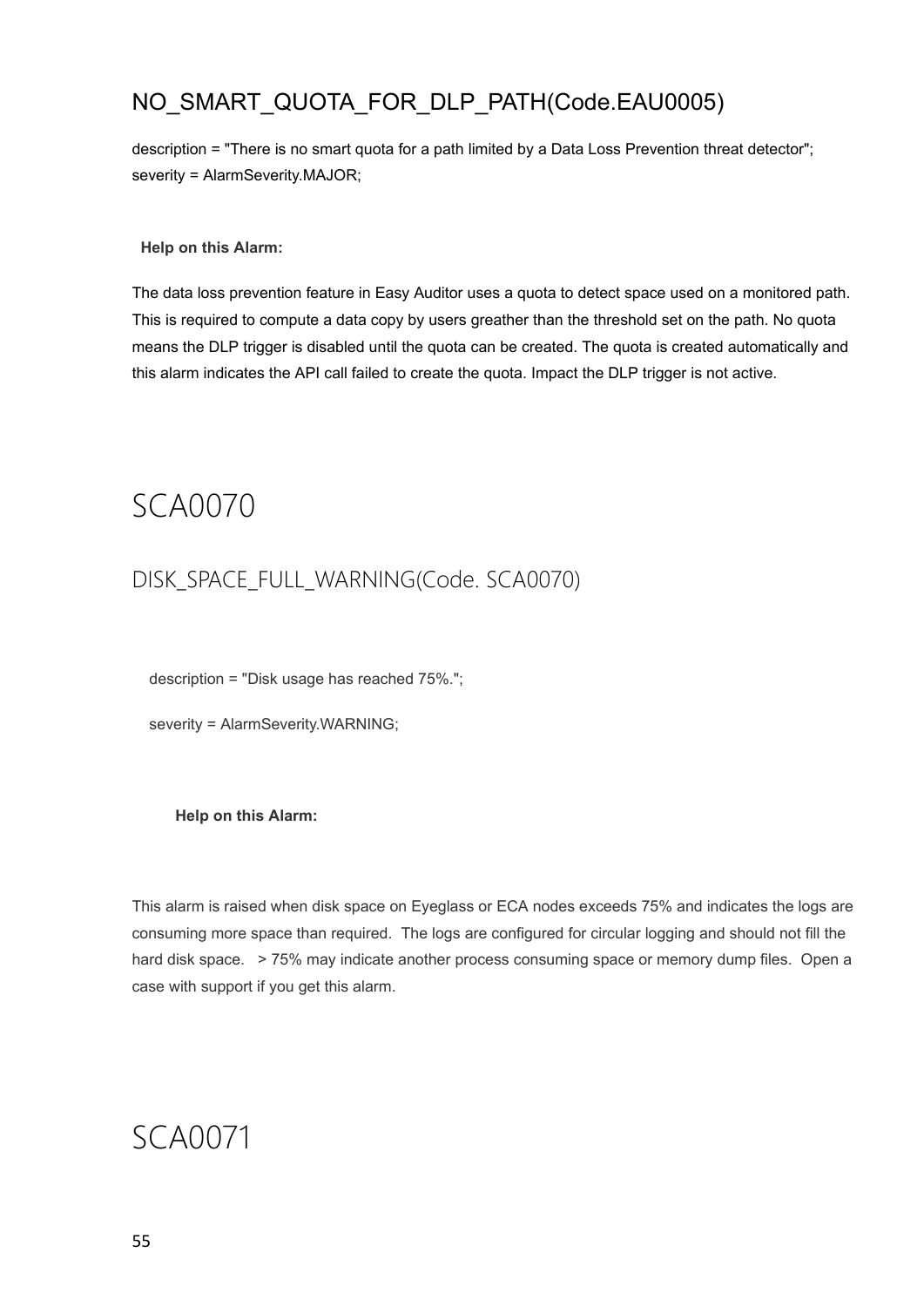## DISK\_SPACE\_FULL\_ERROR(Code. SCA0071)

description = "Disk usage has reached 90%.";

severity = AlarmSeverity.CRITICAL;

**Help on this Alarm:**

This alarm is raised when disk space on Eyeglass or ECA nodes exceeds 90%. The VM will likely fail soon if not corrected and will be unable to log or perform normal operations. Open a case immediately with support.

SCA0074

REHEARSAL\_FAILOVER\_SUCCEEDED(Code.SCA0074)

description = "Rehearsal Failover Job succeeded."; severity = AlarmSeverity.INFORMATIONAL;

**Help on this Alarm**

A DR rehearsal mode failover has been completed successfully. This alarm indicates that all steps completed succesfully and data access should be tested. Testing data access guide [here.](http://docedit.supernaeyeglass.com/smart/project-design-guides/how-to-validate-and-troubleshoot-a-successful-failover-when-data) No impact to data access

## SCA0075

ISK\_SIZE\_MONITOR\_ALARM(Code.SCA0075)

description = "The Disk Size Monitor has detected that a folder or file(s) exceeded a "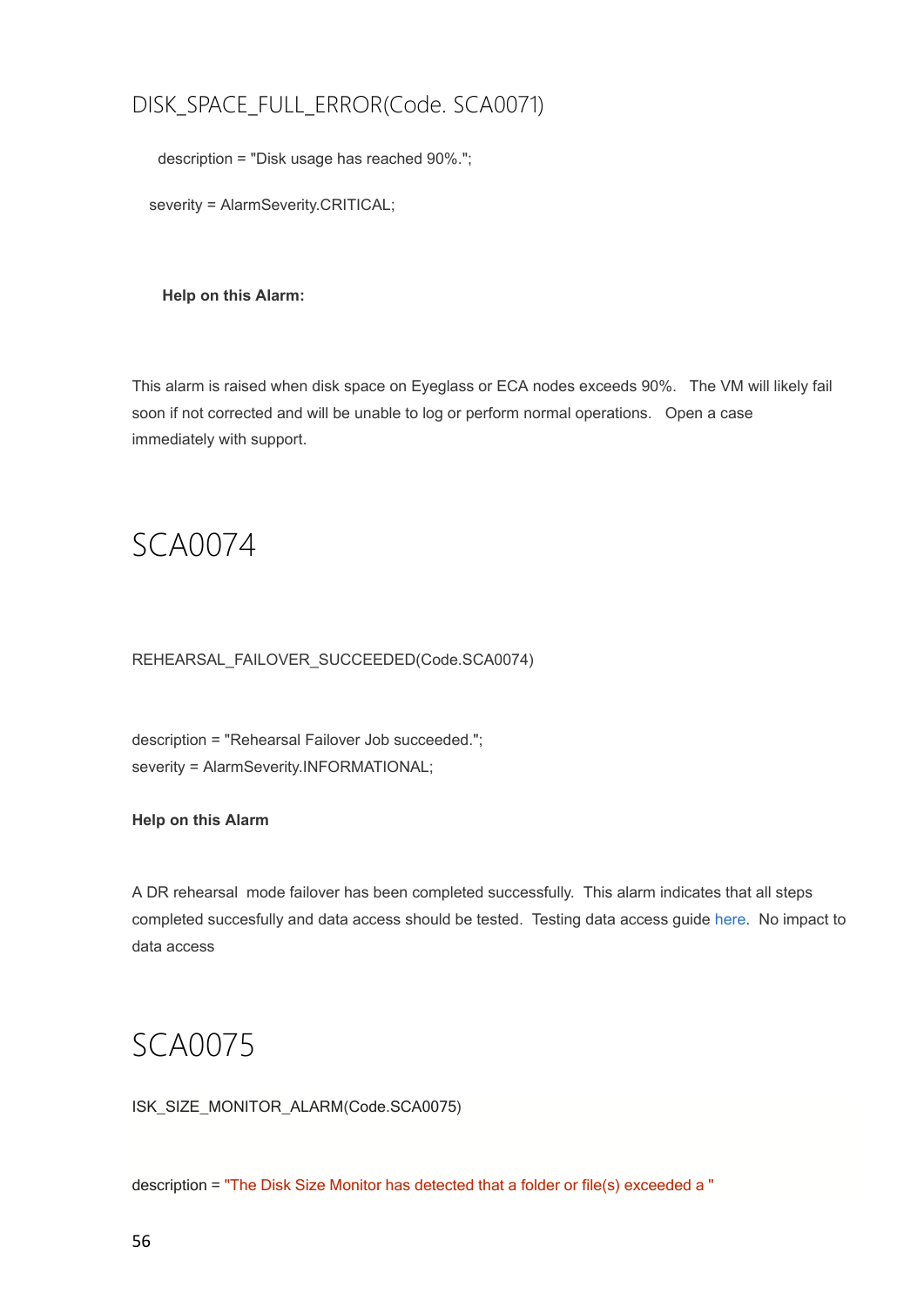### + "threshold.";

severity = AlarmSeverity.MAJOR;

### **Get Help on this Alarm**

This indicates the disk space has crossed the threshold and a support case should be opened to remove unnecessary files. No immediate impact unless the disk reaches 100% usage.

## SCA0076

DISK\_SIZE\_MONITOR\_INACTIVE(Code.SCA0076)

description = "The Disk Size Monitor is inactive."; severity = AlarmSeverity.MAJOR;

### **Get Help on this Alarm**

This alarm indieates that the monitoring process for disk space is nolonger active. Open a support case to get this process restarted. No funtional impact other than monitoring is not active.

## SCA0077

DISK\_SIZE\_MONITOR\_ERROR(Code.SCA0077)

description = "The Disk Size Monitor identified an error."; severity = AlarmSeverity.MAJOR;

### **Get Help on this Alarm**

The disk monitor process has failed. Open a support case to get this proactive monitoring process fixed. Impact: No functional impact to product functionality other than monitoring of disk usage is not active.

## SCA0078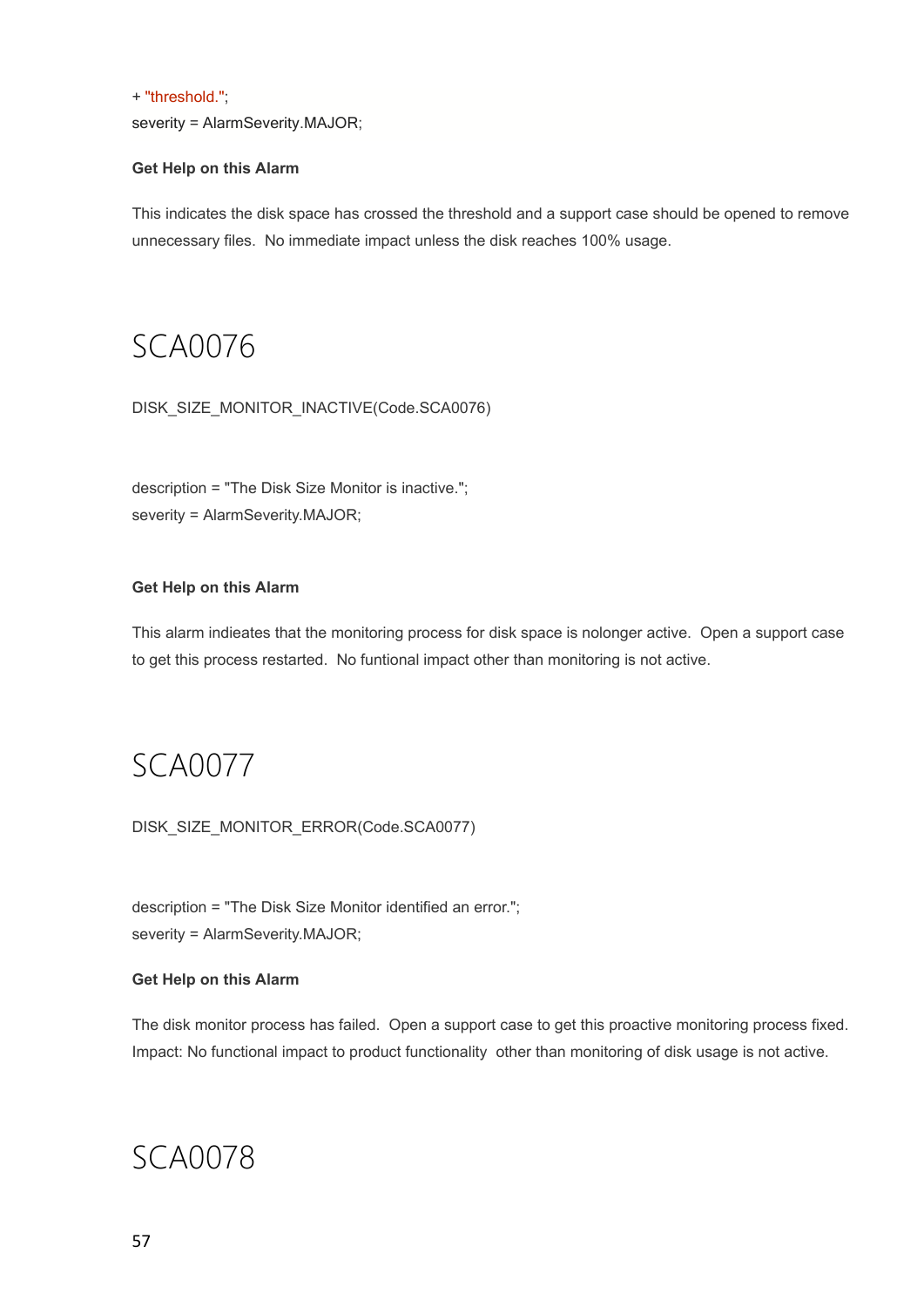description = "Rest API call failed."; severity = AlarmSeverity.MINOR;

### **Get Help on this Alarm**

The rest api is used to automate failover tasks, when a rest api call is issued from an external application a return code of http 200 is sent on a successful api request. If an internal error occurs while processing an api request this alarm will be raised. Open a support case provide the api call that the appication was using, create a support achive and upload to the support site. All of this information will be requested by support in order to assist with the root cause of the failure.

SCA0079

NEW\_POLICY\_DISCOVERED(Code.SCA0079)

description = "Create new job for discovered policy."; severity = AlarmSeverity.INFORMATIONAL;

### **Get Help on this Alarm**

This alarm means a new synciq policy was discovered and requires administrator to set the mode and enable the policy to bring this policy into production service within Eyeglass.

## SCA0080

UNCONFIGURED\_JOB\_PRESENT(Code.SCA0080)

description = "Unconfigured job present."; severity = AlarmSeverity.MAJOR;

**Get Help on this Alarm**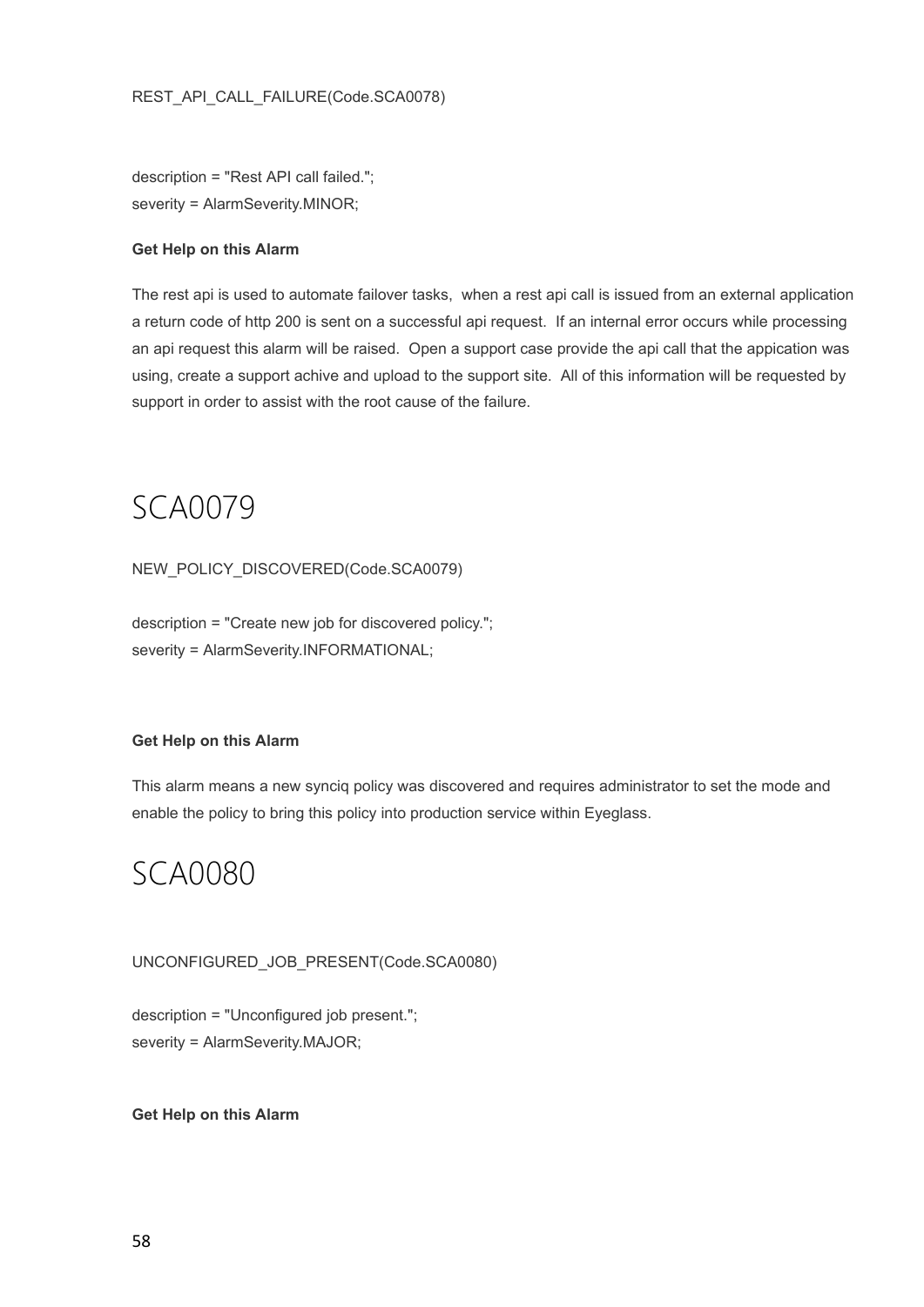This alarm means a Job in the job icon has a synciq policy in an unconfigured state that requires the administrator to set the mode (auto or DFS or skip config) and then enable the job before this policy will be enabled for DR protection.

# SCA0081

### READINESS\_CHECK\_WARNINGS(Code.SCA0081)

description = "Readiness job execution found warnings."; severity = AlarmSeverity.WARNING;

### **Get Help on this Alarm**

The failover readiness job detected and a validation warning that affects your failover readiness. Please login to Eyeglass open DR Dashboard and review the validation tree for the failover mode you have configured and expand the tree to find the validation that failed. The description of the warning is available in DR Dashboard by selecting the validation in the tree and reading the description at the bottom of the window.

## SCA0082

### AIRGAP\_JOB\_FAILED(Code.SCA0082)

description = "Ransomware Defender AirGap job %s failed - needs attention." severity = AlarmSeverity.CRITICAL

### **Get Help on this Alarm**

A scheduled synciq job run failed to sync data to the vault cluster. Open the Airgap icon and review the job history to determine which policy failed. Check the airgap status on the main tab, to verify its status.

SCA0083

AIRGAP\_JOB\_SUCCEEDED(Code.SCA0083)

description = "Ransomware Defender AirGap job %s Succeeded" severity = AlarmSeverity.INFORMATIONAL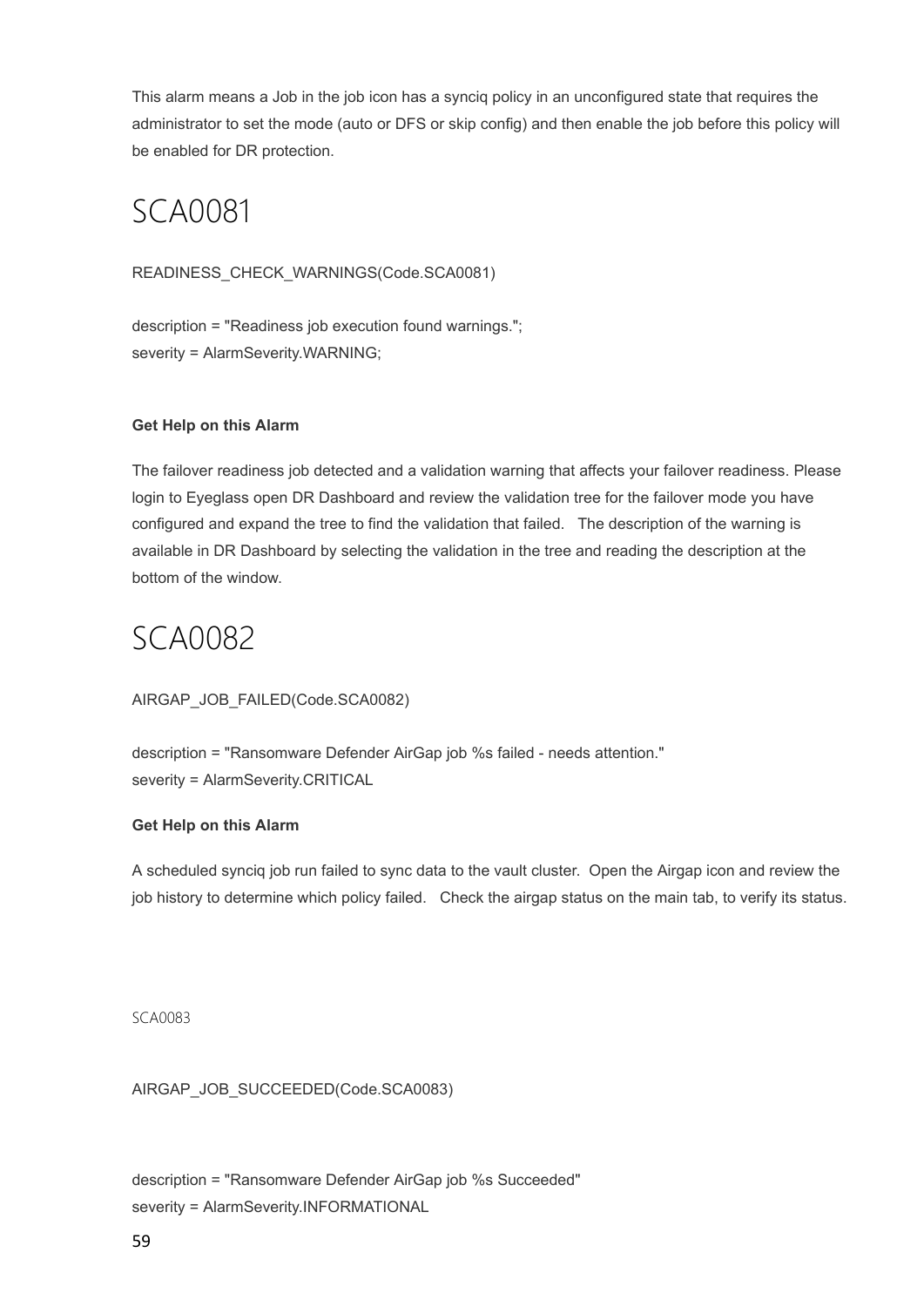### **Get Help on this Alarm**

Each time the Airgap synciq policies run the airgap is opened to run the policies. This alarm confirms that the airgap was opened, the sync jobs run successfully and the Airgap was closed after the sync jobs finished.

SCA0084

AIRGAP\_ROUTE\_CLOSED(Code.SCA0084)

description = "AirGap network is now DISCONNECTED for policy %s." severity = AlarmSeverity.INFORMATIONAL;

### **Get Help on this Alarm**

This alarm is raised after an Airgap sync job is completed and confirms the Airgap was closed at the end of the sync to the vault.

SCA0085

AIRGAP\_ROUTE\_OPEN(Code.SCA0085)

description = "AirGap network is now CONNECTED for policy %s. severity = AlarmSeverity.INFORMATIONAL;

### **Get Help on this Alarm**

Each time the Airgap jobs execute the airgap network is opened. this alarm indicates the network is open before the sync job starts.

SCA0086

AIRGAP\_JOB\_DISABLED\_FOR\_ACTIVE\_EVENT(Code.SCA0086)

description = "AirGap job on policy %s - canceled for active RSW events." severity = AlarmSeverity.WARNING

### **Get Help on this Alarm**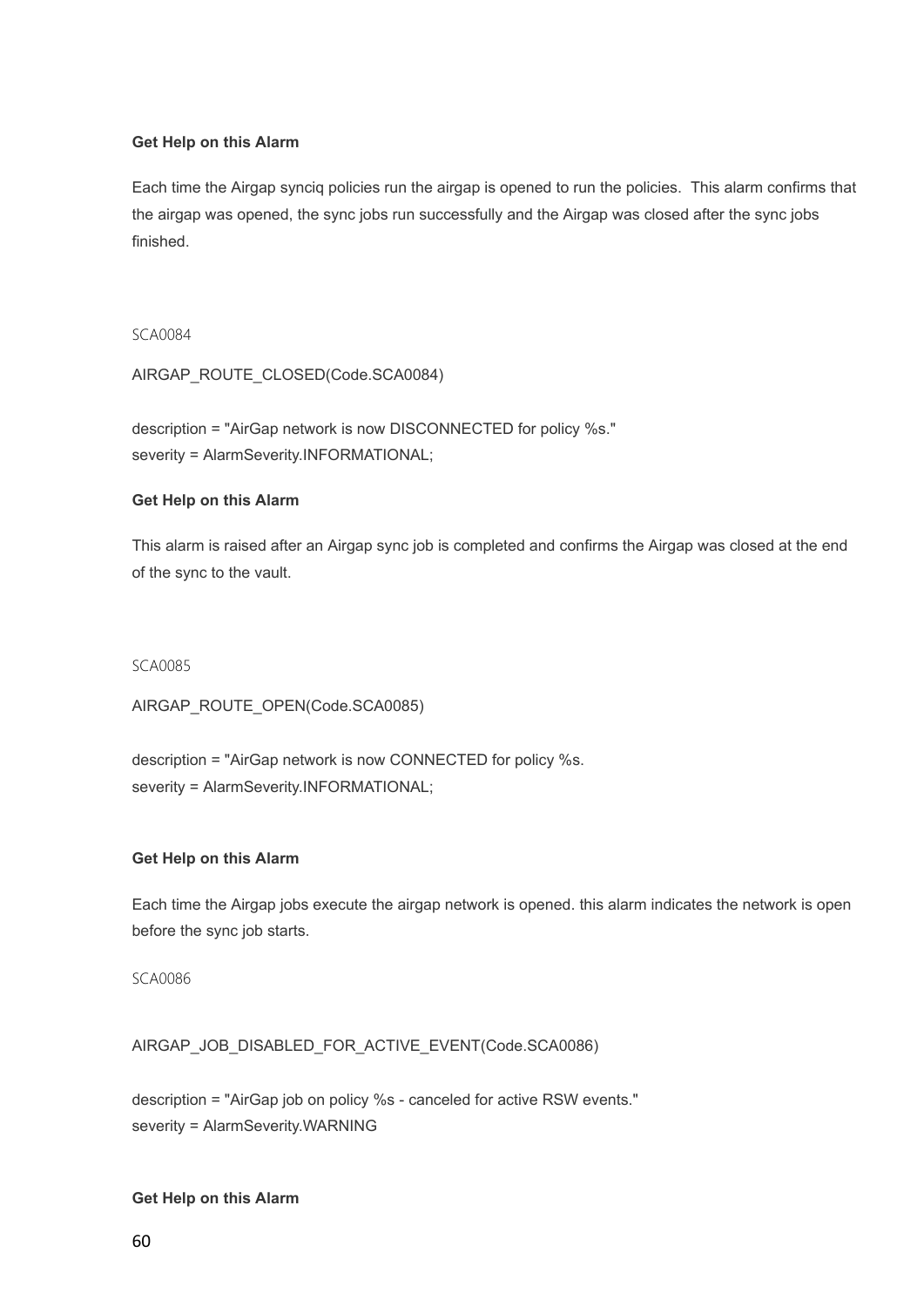Each time a scheduled Airgap sync is scheduled, Ransomware Defender active alarms are checked for any active threat to the production data. To protect the Vault data integrity, the sync and airgap should remain closed. This alarm indicates an active threat alarm is raised and that the scheduled data sync will be skipped. The action required when this alarm is raised is on the Ransomware Defender administrator to validate the alarm and clear the alarm. Until active alarms are cleared no data sync will occur and each scheduled data sync will generate a new alarm to warn the airgap administrator that no data sync will occur.

### SCA0087

SYNCIQ\_MONITOR\_ERRORS(Code.SCA0087)

description = "SyncIQ Monitor Job errors." severity = AlarmSeverity.MAJOR

### **Get Help on this Alarm**

This alarm is raised when the synciq data integrity monitor feature is enabled. This feature creates a test file on the source policy path, each time synciq runs this file is audited on the target cluster to verify the file was synced correctly to the target cluster. If the file audit fails this alarm will be raised to warn the administrator that a data sync failed to sync correctly.

#### SCA0088

ONFIG\_BACKUP\_JOB\_FAILURE(Code.SCA0088)

description = "Configuration backup job failed."; severity = AlarmSeverity.WARNING;

#### **Get Help on this Alarm**

The appliance backup zip creation process failed, please open jobs icon, running jobs to click on the job and review the reason for the failure

SCA0089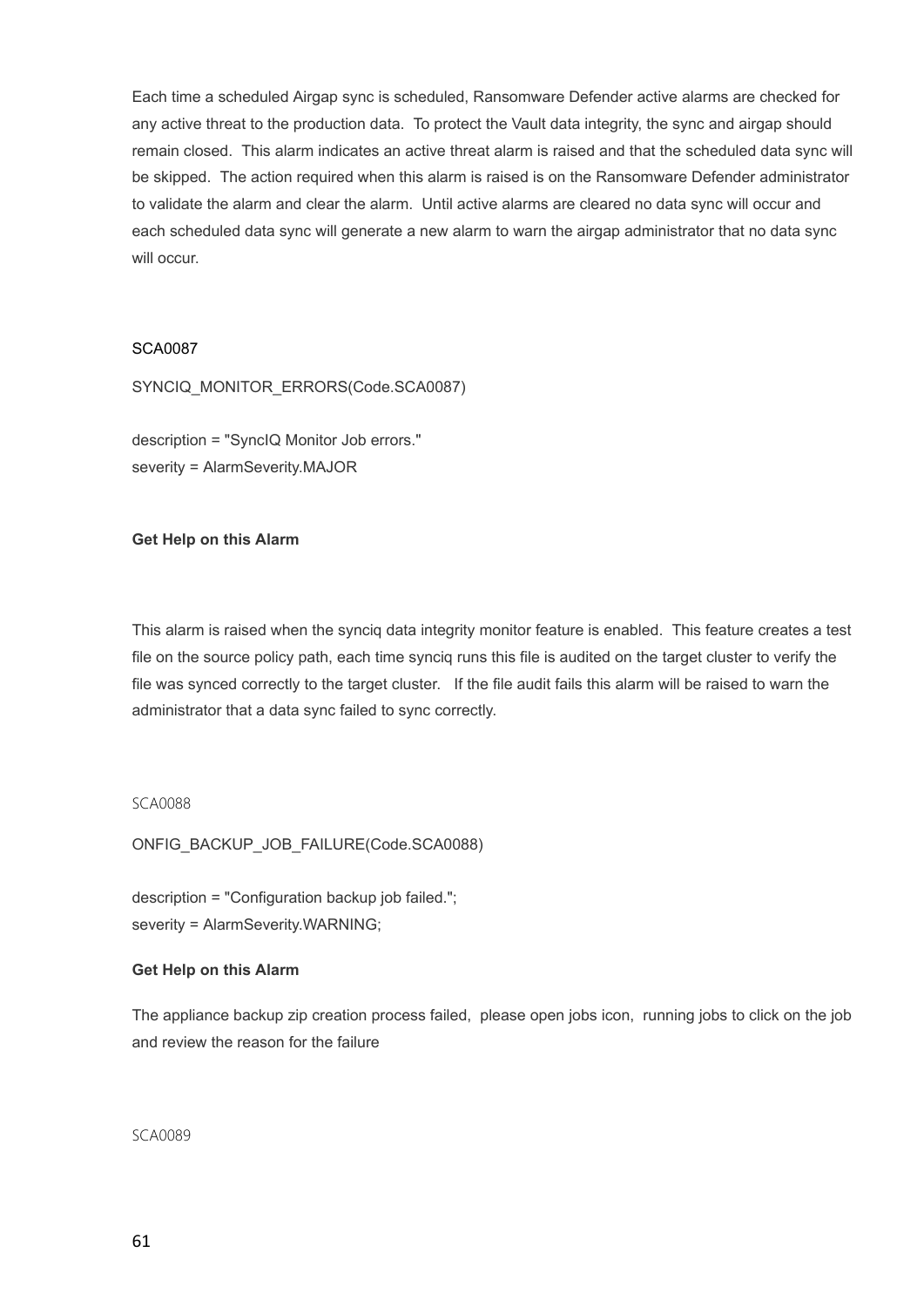VAULT\_AIRGAP\_JOB\_FAILED (Code.SCA0089) description = String.format("Vault AirGap job %s failed - needs attention.", syncKey);

severity = AlarmSeverity.MAJOR;

SCA0090

VAULT\_AIRGAP\_JOB\_SUCCEEDED (Code.SCA0090)

```
description = String.format("Vault AirGap job %s Succeeded",
syncKey);
```
severity = AlarmSeverity.INFORMATIONAL;

SCA0091

```
VAULT_OPENED(Code.SCA0091)
```
protected AlarmData create(String syncKey, String extraInfo)

```
description = String.format("Vault is opened.");
severity = AlarmSeverity.CRITICAL;
```
## **Get Help on this Alarm**

This alarm indicates the secure airgap vault is currently open

SCA0092

AIRGAP\_EVENT\_RETRIEVE\_JOB\_FAILED(Code.SCA0092)

description = String.format("Ransomware Defender Event Retriever AirGap job %s failed - needs attention.", syncKey); severity = AlarmSeverity.CRITICAL;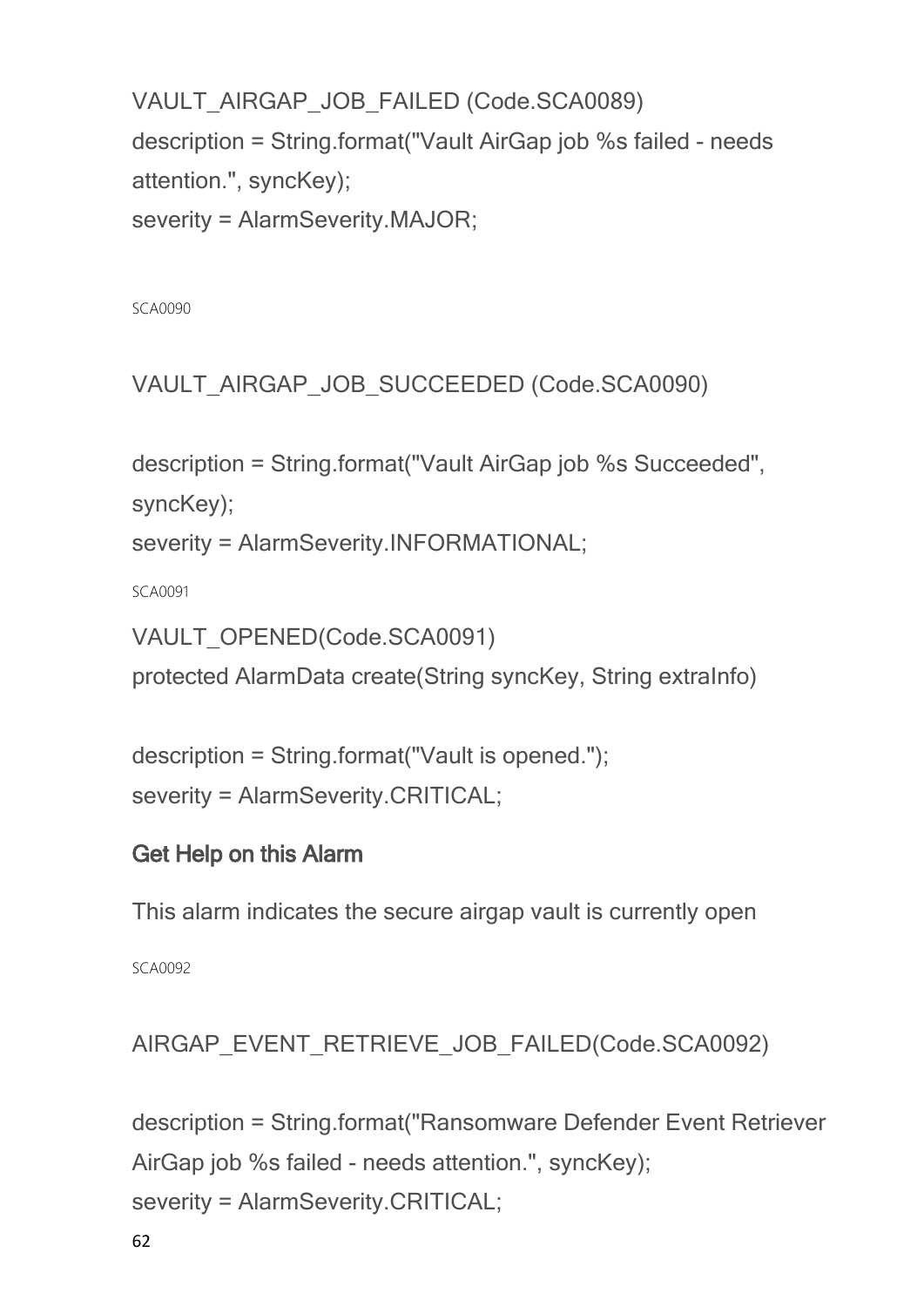## **Get Help on this Alarm**

This alarm indicates alarm collection from the secure vault cluster failed to get alarms. This could be due to network issue or permissions issue to login to the vault cluster.

SCA0093

AIRGAP\_EVENT\_RETRIEVE\_JOB\_SUCCEEDED(Code.SCA0093)

description = String.format("Ransomware Defender AirGap Event Retriever job %s Succeeded", syncKey); severity = AlarmSeverity.INFORMATIONAL;

## **Get Help on this Alarm**

The alarms were successfully retrieved from the vault cluster.

### SCA0094

RAM\_UNDERSIZED(Code.SCA0094) description = "The RAM Size exceeded the published limits."; severity = AlarmSeverity.CRITICAL;

## **Get Help on this Alarm**

The cluster count, object count (smb, nfs, quota), policy count, access zone count or a combination of all of these requirement additional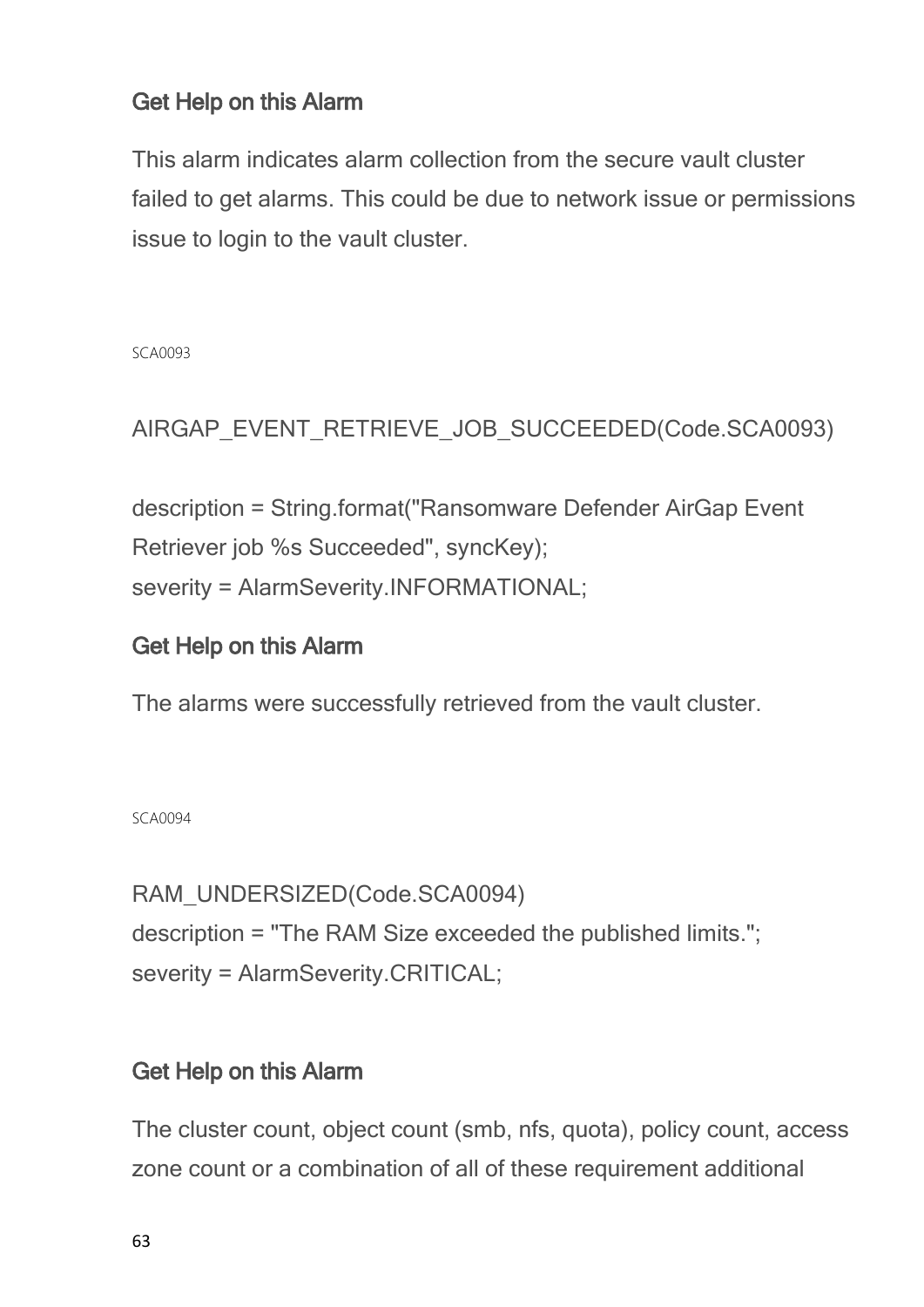RAM on the eyeglass vm to maintain support as per the product documentation [here.](http://docedit.supernaeyeglass.com/smart/project-eyeglass-administration-guides/eyeglass-ports-requirements-and-scalability-limits) Any use of the product that is below product specifications voids support.

SCA0095

AIRGAP\_SCHEDULES\_QUERY

description = "Ransomware Defender AirGap Schedules query"; severity = AlarmSeverity.INFORMATIONAL;

Help on this Alarm

This means the Enterprise vault opened the vault and queried Eyeglass for new policies or schedule changes

# SCA0096

AIRGAP\_JOB\_NOT\_STARTED

description = "Ransomware Defender AirGap Job did not run according to schedule";

severity = AlarmSeverity.CRITICAL;

Help on this Alarm

This alarm means the airgap job did not run as expected and an error prevented from running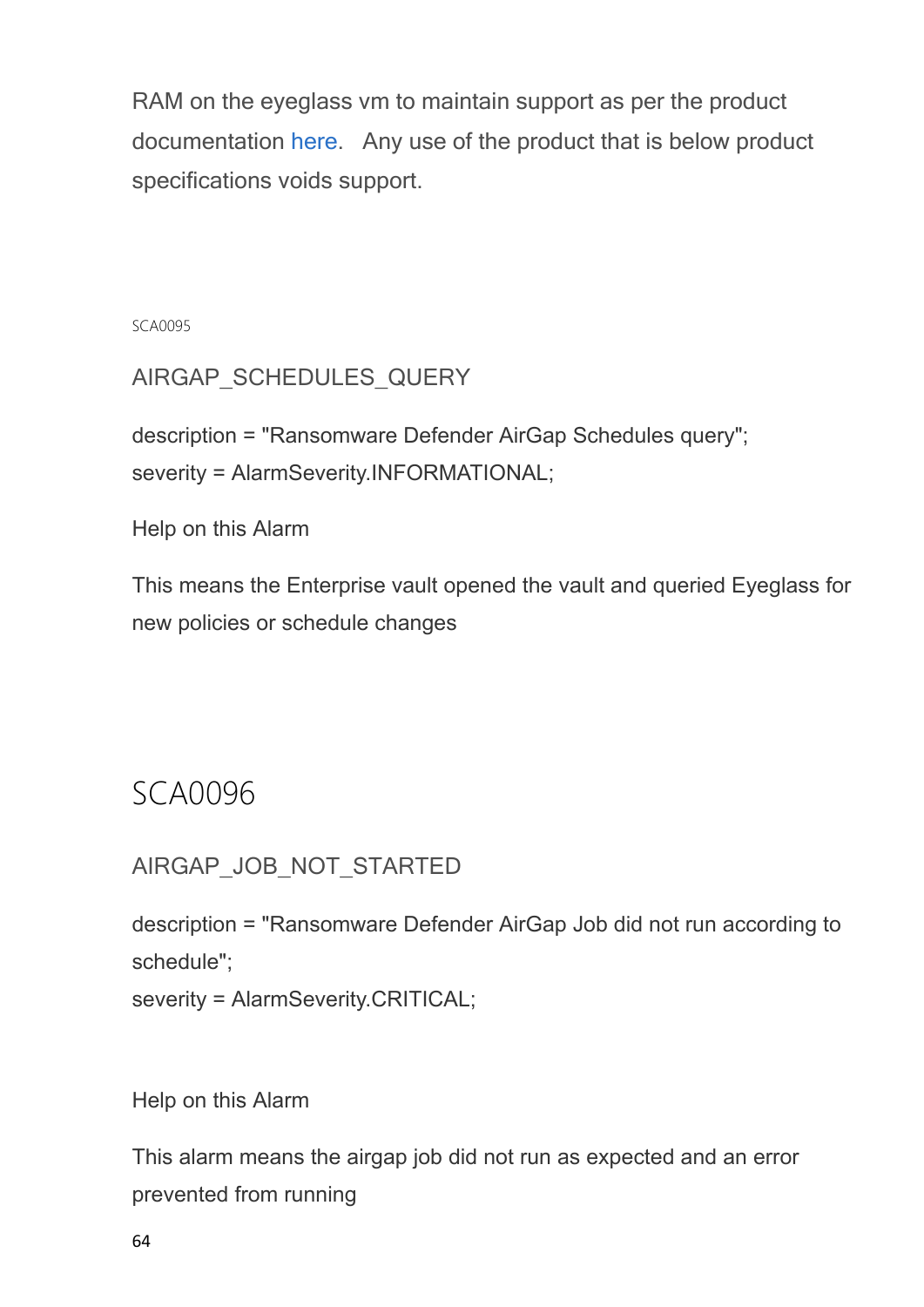# SCA0097

## AIRGAP\_JOB\_STARTED

description = "Ransomware Defender AirGap Job Started"; severity = AlarmSeverity.INFORMATIONAL;

Help on this alarm

This informs you that the airgap job has started execution

# SCA0098

AirGap policy changed

description = "AirGap policy changed" severity = AlarmSeverity.Critical;

### **Help on this alarm**

This indicates an administrator has modified an airgap policy. This is an event that should be investigated that this is not a security breach and that the change was approved. The information on this event lists the change that was detected.

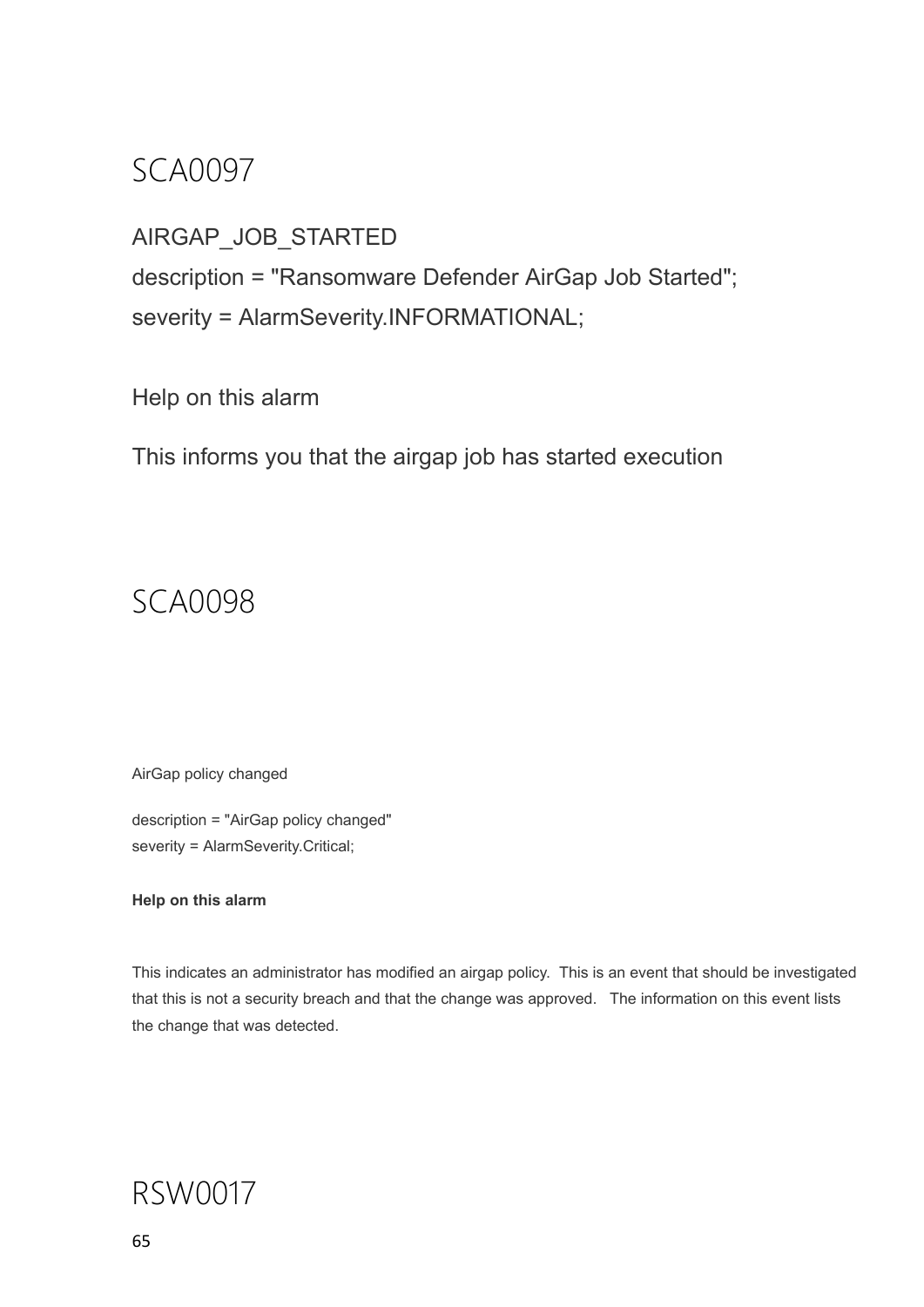## HBASE\_UPGRADE\_FAILURE(Code.RSW0017)

description = "HBASE upgrade failed.";

severity = AlarmSeverity.INFORMATIONAL;

**Help on this Alarm:**

The Database stored on PowerScale upgrade failed to complete. Contact support.

## RSW0020

## BACKUP\_INGESTION\_FAILURE(Code.RSW0020)

description = "Turboaudit backup ingestion failed.";

severity = AlarmSeverity.WARNING;

### **Help on this Alarm:**

This error means the historical event ingestion did not process all files. Please open a support case for instructions to resolve.

# ECA0002

ECA\_CRITICAL\_ERROR(Code.ECA0002)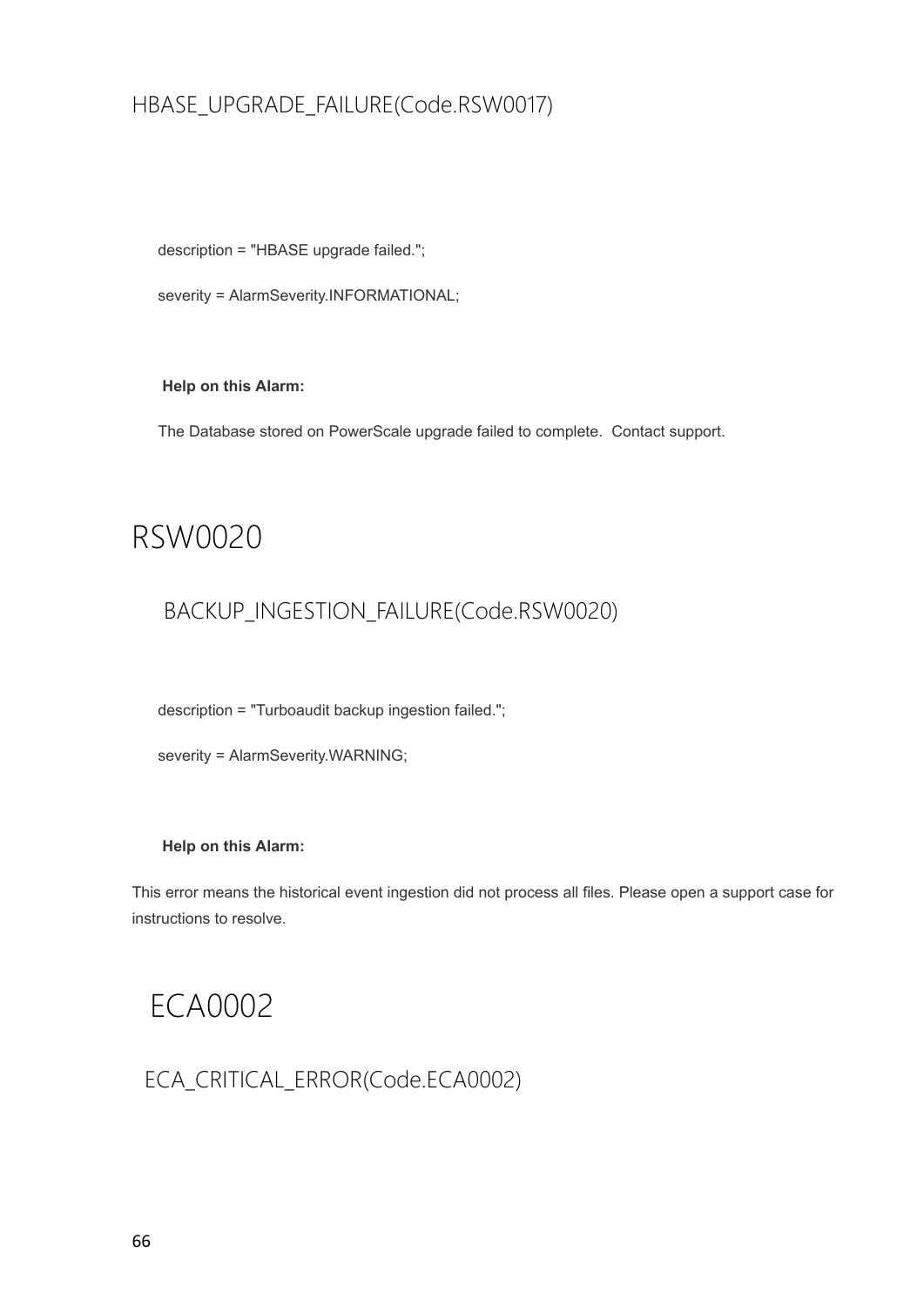description = "Eyeglass Clustered Agent unexpected error.";

```
severity = AlarmSeverity.CRITICAL;
```
**Help on this Alarm:**

The clustered Agent has an error that requires support logs to investigate. please open a support case.

## ECA0001

## ECA\_SERVICE\_INFO(Code.ECA0001)

description = "Eyeglass Clustered Agent information.";

severity = AlarmSeverity.INFORMATIONAL;

**Help on this Alarm:**

# ECA0003

## ECA\_SERVICE\_WARNING(Code.ECA0003)

description = "Eyeglass Clustered Agent warning.";

severity = AlarmSeverity.WARNING;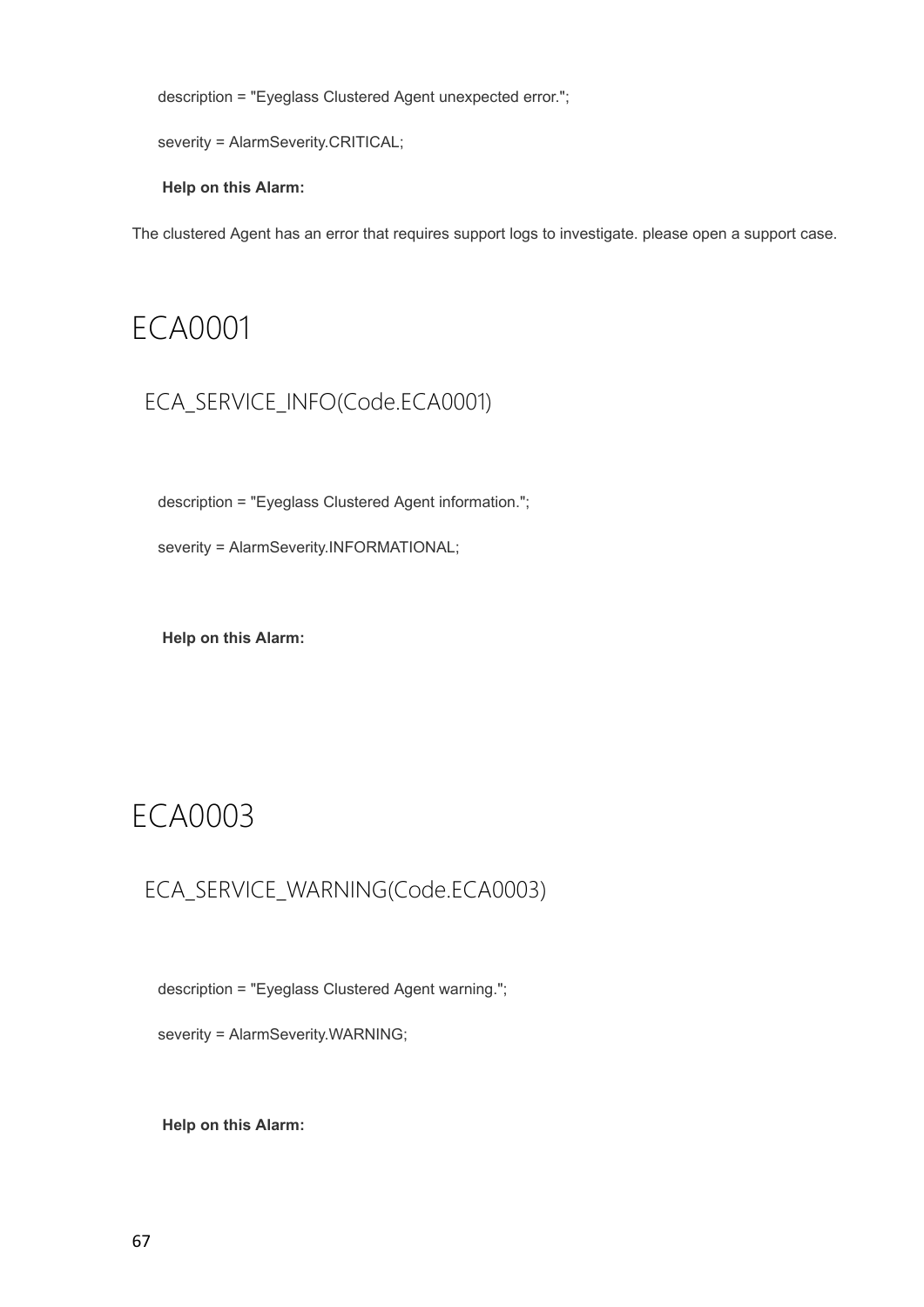The Eyeglass clustered agent has a component in warning state, this can impact operational state. Open the managed service icon to identify the warning and the component name. Open a support case and identify the component name and error in managed services for procedures to resolve.

# ECA0004

## ECA\_MINOR\_ERROR(Code.ECA0004)

description = "Eyeglass Clustered Agent unexpected minor error.";

severity = AlarmSeverity.MINOR;

**Help on this Alarm:**

The Eyeglass clustered agent has a component in minor errored state, this will not negatively affect operations. Open the managed service icon to identify the warning and the component name. Open a support case and identify the component name and error in managed services for procedures to resolve.

# ECA0005

## ECA\_MAJOR\_ERROR(Code.ECA0005)

description = "Eyeglass Clustered Agent unexpected major error.";

severity = AlarmSeverity.MAJOR;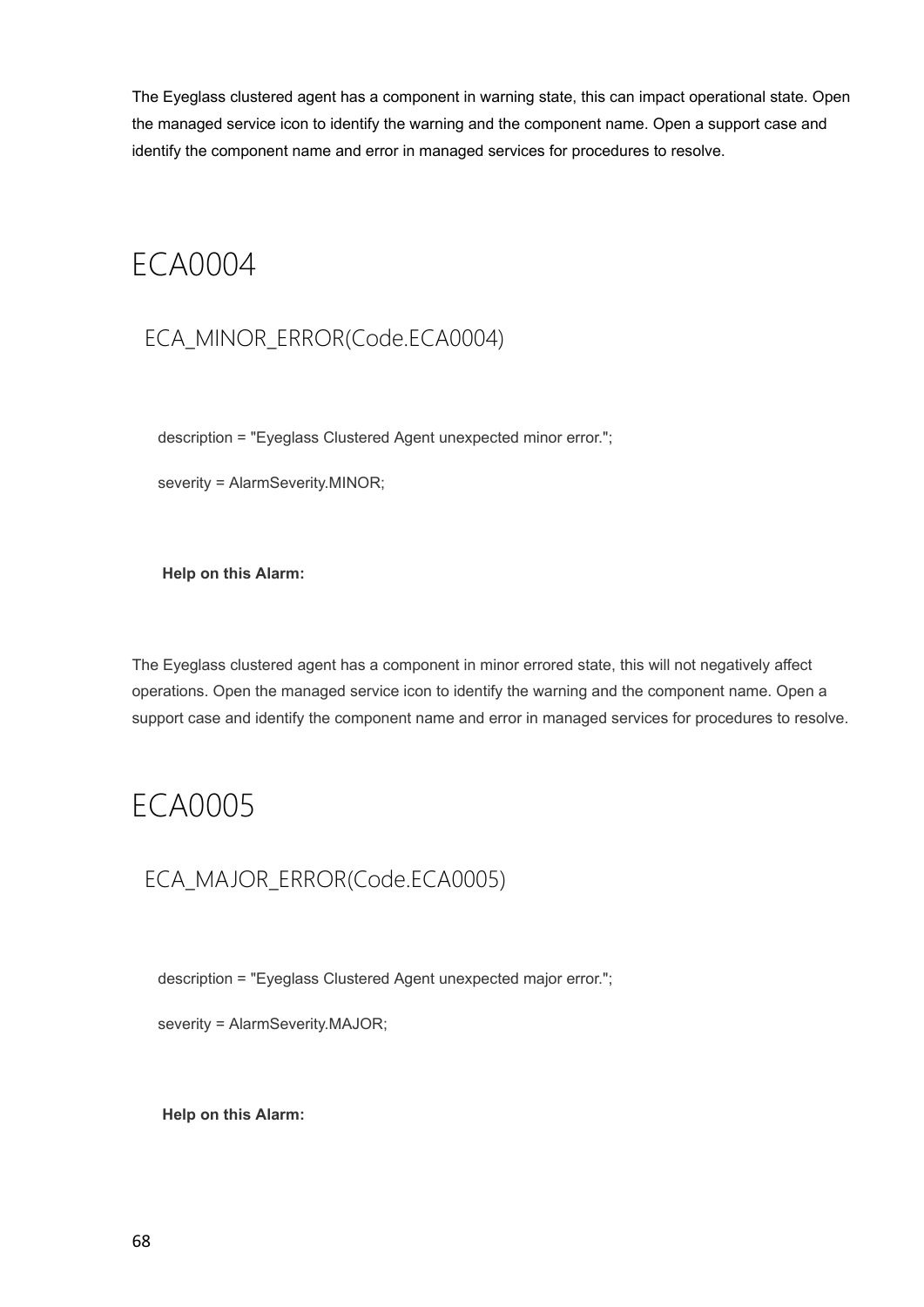The Eyeglass clustered agent has a component in major errored state, this **will** negatively affect operations. Open the managed service icon to identify the warning and the component name. Open a support case and identify the component name and error in managed services for procedures to resolve.

# ECA0006

## ECA\_FATAL\_ERROR(Code.ECA0006)

description = "Eyeglass Clustered Agent unexpected fatal error.";

severity = AlarmSeverity.FATAL;

**Help on this Alarm:**

The Eyeglass clustered agent has a component in crashed state, this **will** negatively affect operations. Open the managed service icon to identify the warning and the component name. Open a support case and identify the component name and error in managed services for procedures to resolve.

# EAU0006

AUDITOR\_REPORT\_SUCCESS(Code.EAU0006)

description = "Easy Auditor Report job succeeded.";

severity = AlarmSeverity.INFORMATIONAL;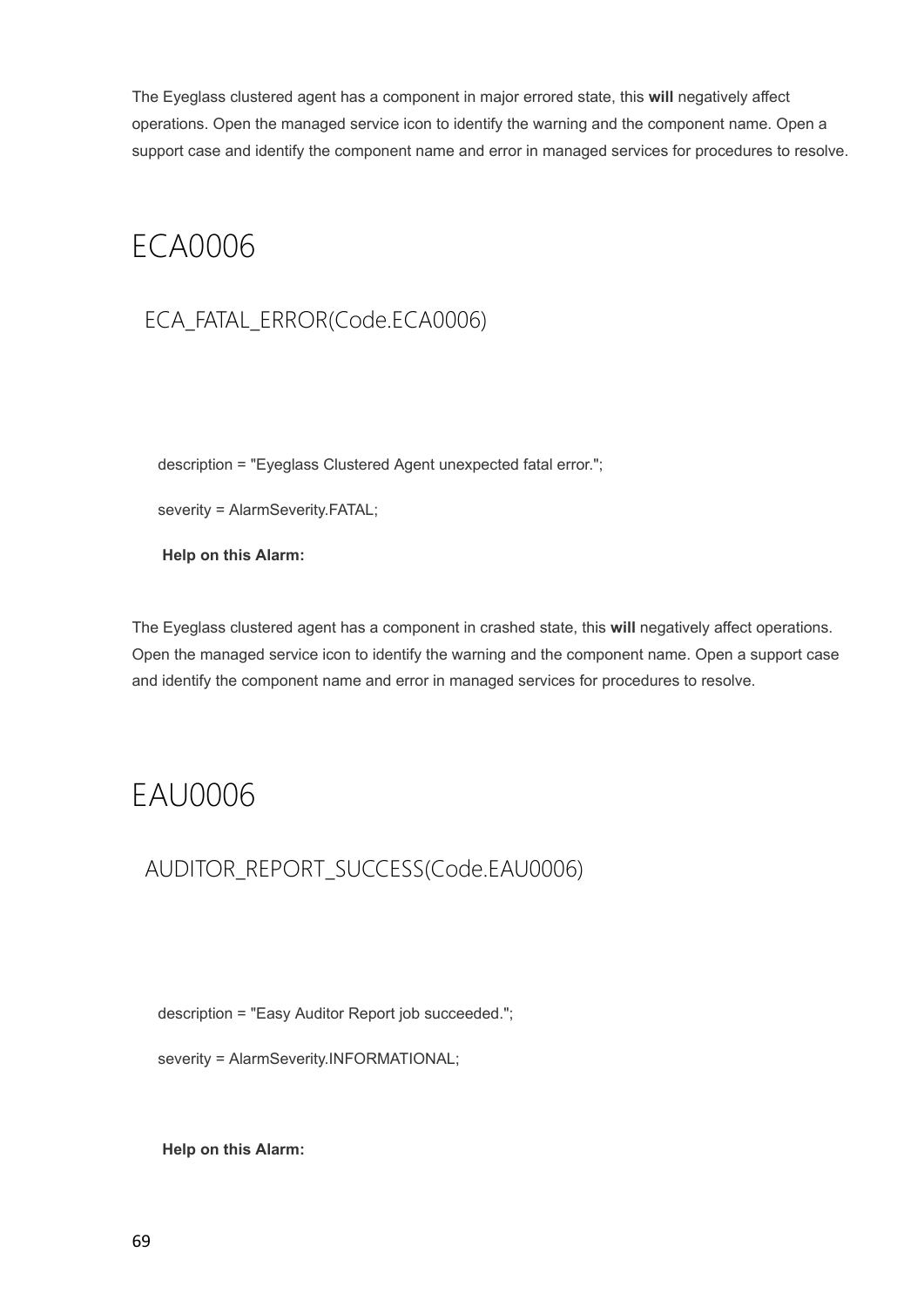This indicates an audit report has be completed by and audit administrator action in the Easy auditor GUI or a scheduled search has completed.

# EAU0007

## ACTIVE\_AUDITOR\_EVENT(Code.EAU0007)

description = "Active Auditor event received.";

severity = AlarmSeverity.CRITICAL;

**Help on this Alarm:**

This alarm indicates an automated security policy in Easy Auditor has crossed a defined policy limit and raised a security event too be reviewed by a security administrator.

## ES0001

## ES\_NODE\_COUNT\_VIOLATION(Code.ES0001)

description = "Node count limitation has been exceeded for the application Eyeglass Search.";

severity = AlarmSeverity.CRITICAL;

### **Help on this Alarm:**

This alarm indicates a license violation based on the PowerScale node count and the installed license keys for the Eyeglass Search product. This affects your appliance access to support in this state. Please open a case with support for next steps.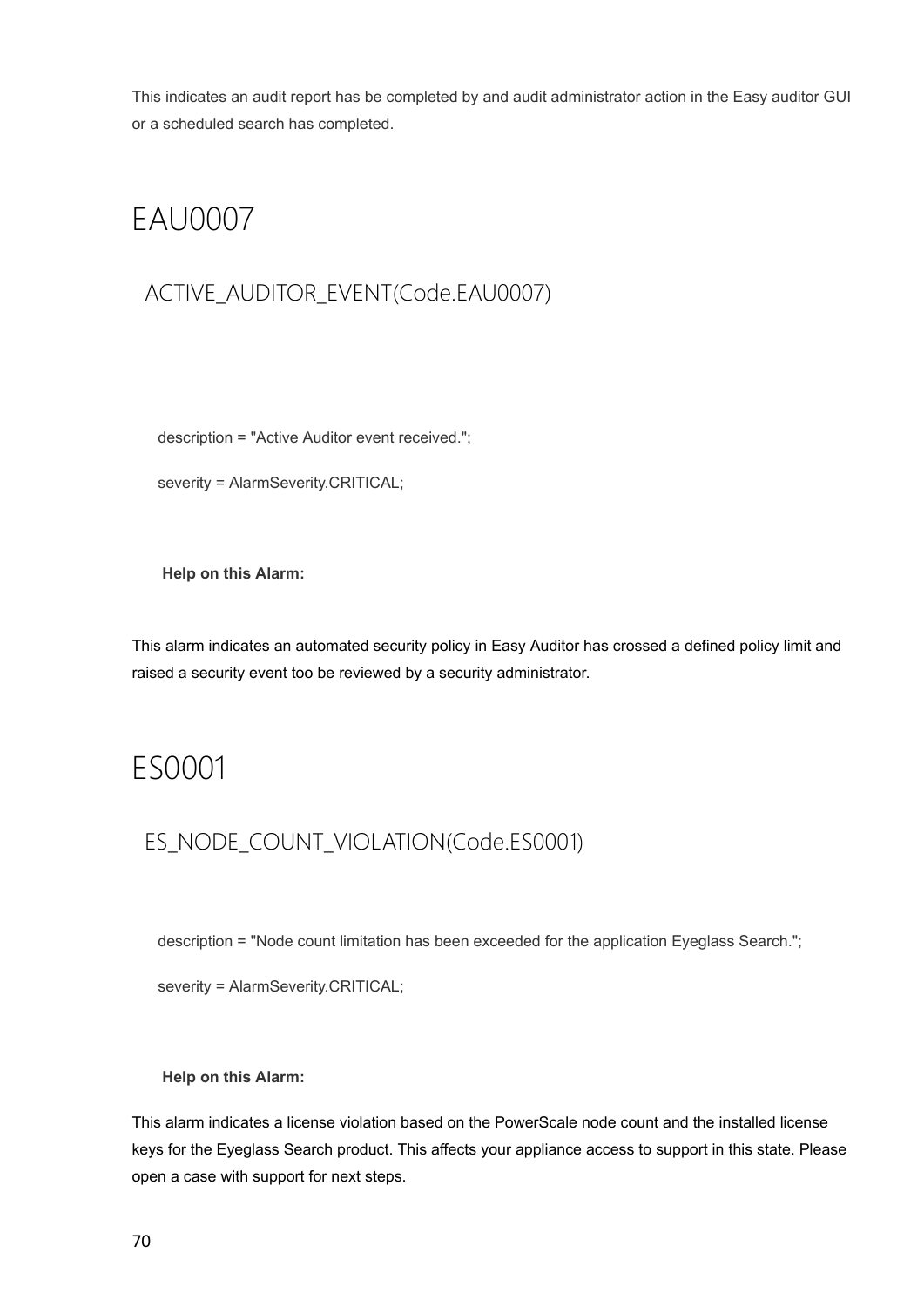# EAU0008

ROBO\_AUDIT\_FAILURE(Code.EAU0008)

description = "Robo Audit Failed."; severity = AlarmSeverity.CRITICAL;

### **Help on this Alarm:**

The RoboAudit schedule health check failed to find all the events created by the RoboAudit service account. Login to Eyeglass, open Easy Auditor, select RobotAudit on the menu and open the last log that indicates failed. Download the log and open a support case and attach the log and A full support backup to have support review your environment.

# DRSDEDGE0001

### DRSDEDGE\_NODE\_COUNT\_VIOLATION(Code.DRSDEDGE0001)

description = "The node count limitation has been exceeded for the application DRSDEdge."; severity = AlarmSeverity.CRITICAL;

### **Help on this Alarm:**

The PowerScaleSD clusters added to Eyeglass exceeds license key count for PowerScaleSD clusters. Please open a support case to determine next steps and impact to your environment.

# SCA0073

CSM\_GROUP\_QUOTAS\_MANAGER\_FAILURE(Code.SCA0073)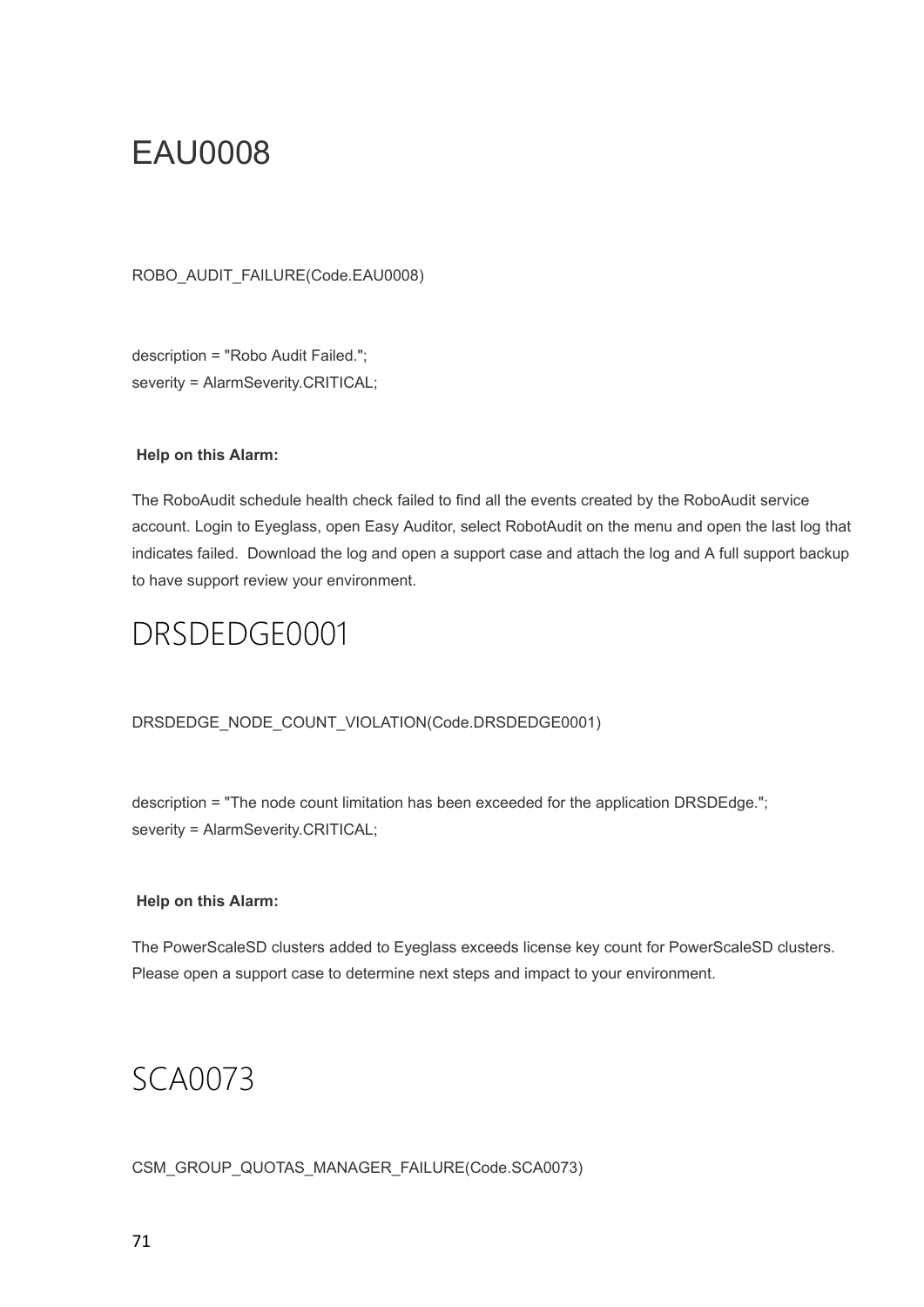description = "Saving AD trustees to database failed."; severity = AlarmSeverity.WARNING;

### **Help on this Alarm:**

This error indicates that AD user and mambership has failed to be stored in the database. This function is used for Quota creation automation as part of the Cluster Storage Monitor product. Open a support case and upload a support backup.

# SETUP0001

SETUP\_REDISCOVER\_REQUEST(Code.SETUP0001)

description = "Database is in a corrupt, unrepairable state. Please schedule a time to " + "execute a rediscover operation (igls appliance rediscover)."; severity = AlarmSeverity.CRITICAL;

### **Get Help on this Alarm**

The database is used for validations, if eyeglass is shutdown incorrectly or hard powered off the data base can be damaged. The data base can be rebuilt with the cli command igls appliance rediscover. This command will delete the database and rebuild from API calls to the cluster. This operation is safe to run to rebuild the database. If this error occurs more than once, open a support case with error code and upload support logs.  **Impact: blocking saves to the database impacts failover readiness validations from completing and will not allow an accurate view of DR readiness until addressed.**

## SETUP0002

SETUP\_INVENTORY\_DUPLICATES\_CRITICAL(Code.SETUP0002) {

description = "Duplicate inventory found (please see alarm info); inventory not saved " + "to database as per request in file system.xml (tag manageinventoryduplicates). "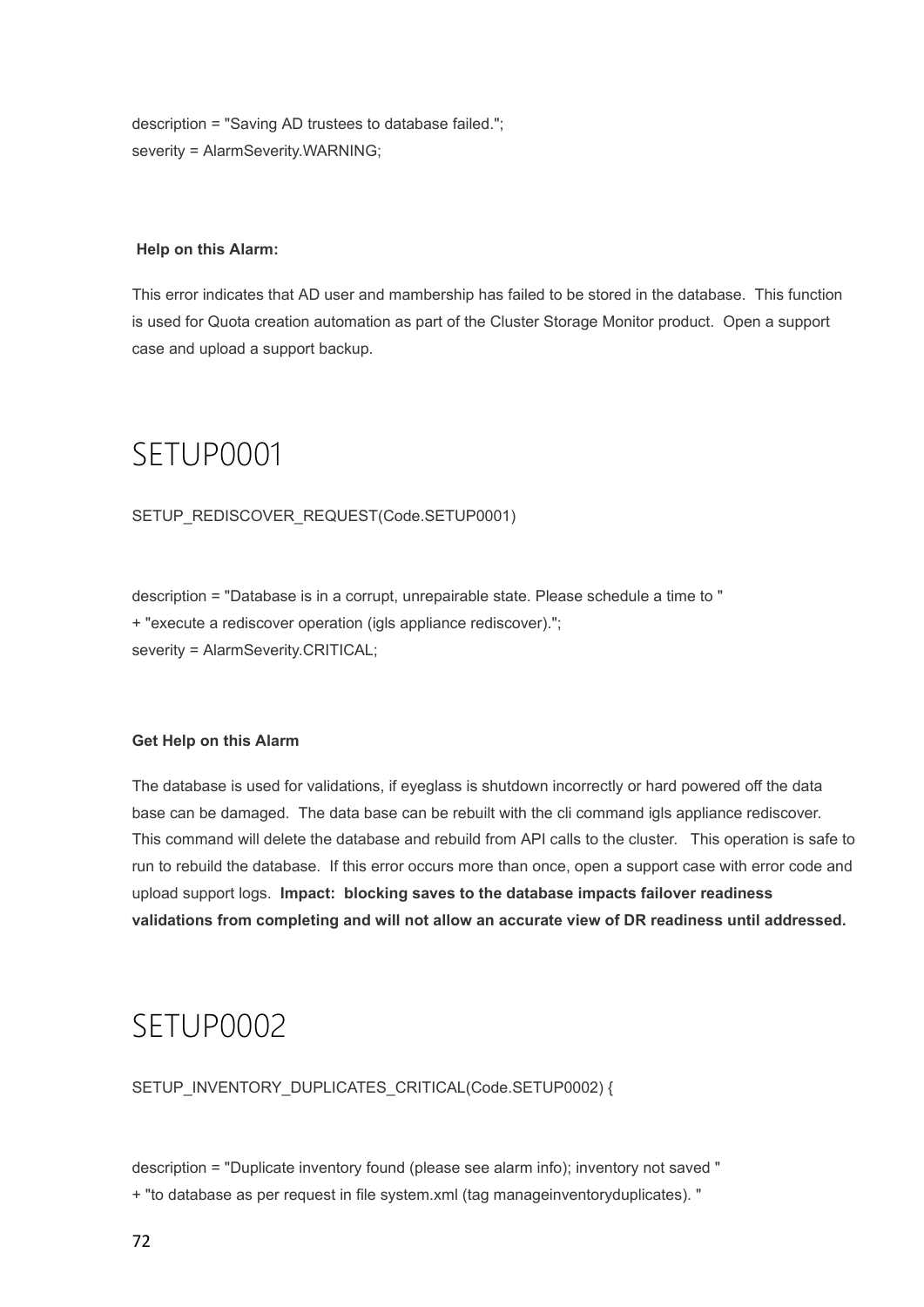+ "Please correct this manually on your cluster or set the tag to 'DELETE' to allow the "

+ "system to do ignore those entries.";

severity = AlarmSeverity.CRITICAL;

#### **Get Help on this Alarm**

This alarm indicates duplicate cluster object detected which blocks saving to the database. This is normally an issue with cluster configuration that should be fixed on the cluster. Open a support case to identifhy the corrupt cluster configuartion data. A work around option that allows duplicates to be removed before saving is available in the system.xml file, consult with support to apply this setting. **Impact: blocking saves to the database impacts failover readiness validations from completing and will not allow an accurate view of DR readiness until addressed.**

## **SETUP0003**

SETUP\_INVENTORY\_DUPLICATES\_WARNING(Code.SETUP0003)

description = "Duplicate inventory found (please see alarm info); duplicate inventory has "

+ "been ignored and data is saved to database. Please correct this manually on your "

+ "cluster.";

severity = AlarmSeverity.WARNING;

#### **Get Help on this Alarm**

This alarm indicates duplciate data was detected by removed before saving to the database. This means the duplicate skip flag is set in system.xml to continue to save to the database after removing duplicate inventory data. Duplicate inventory indicates an issue with the cluster configuration data that should be fixed on the cluster. Duplicates can be synciq policy objects, share permissions and other configuration data, this should be fixed on the cluster. **Impact: no functional impact to eyeglass functions , this alarm indicates an issue was found on the clusters configuration data.** 

### ES001

"code": "ES001" "description": "Eyeglass Search - Trace Notification"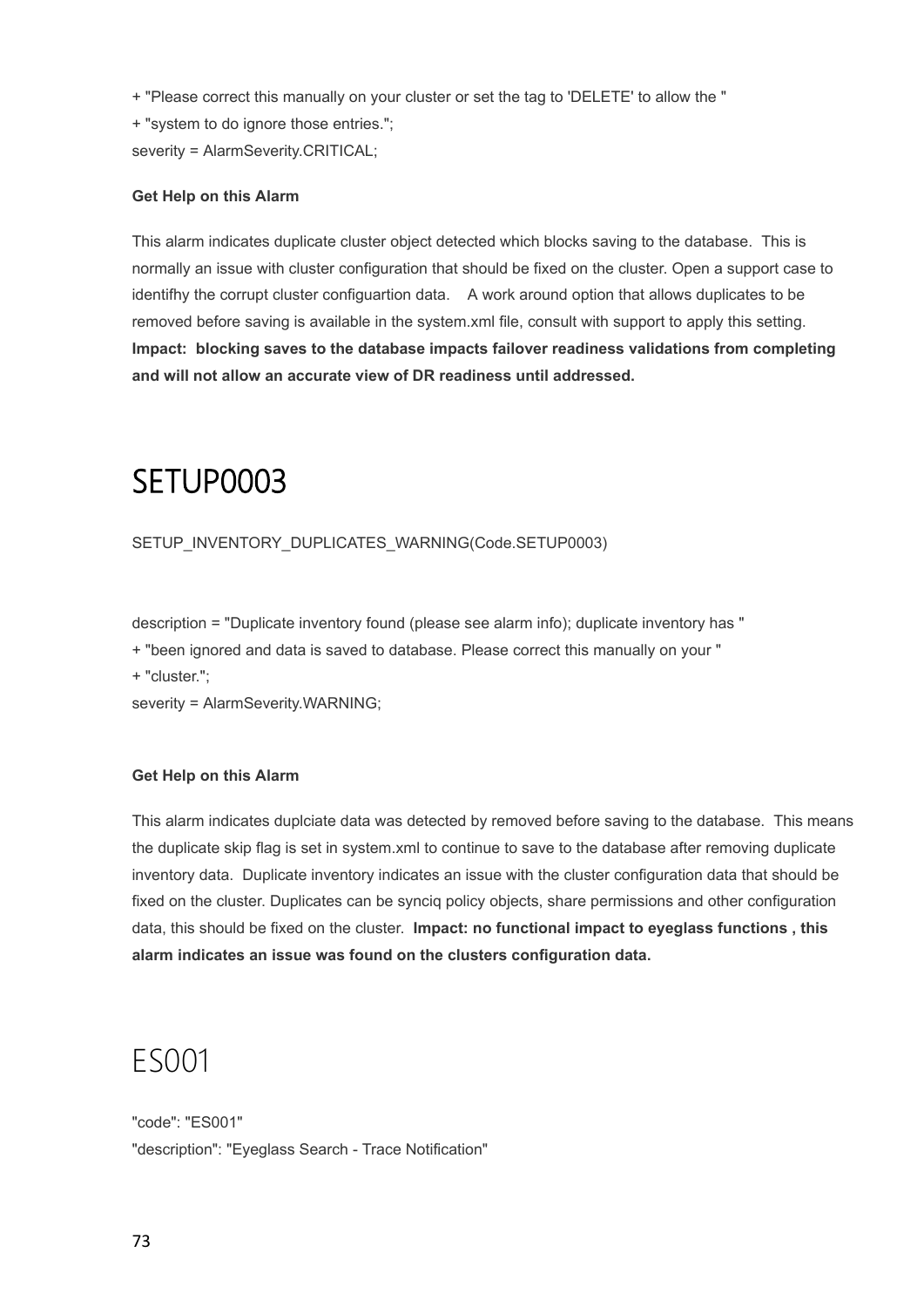#### **Get Help on this Alarm**

debug level messages

### ES002

"code": "ES002" "description": "Eyeglass Search - Informational Notification"

#### **Get Help on this Alarm**

not an error, indicates a task completed

### ES003

"code": "ES003" "description": "Eyeglass Search - Warning Notification"

warning condition on a task

### ES004

"code": "ES004" "description": "Eyeglass Search - Minor Notification"

#### **Get Help on this Alarm**

an alarm that has minor functional impact

### ES005

"code": "ES005" "description": "Eyeglass Search - Major Notification"

#### **Get Help on this Alarm**

functional impact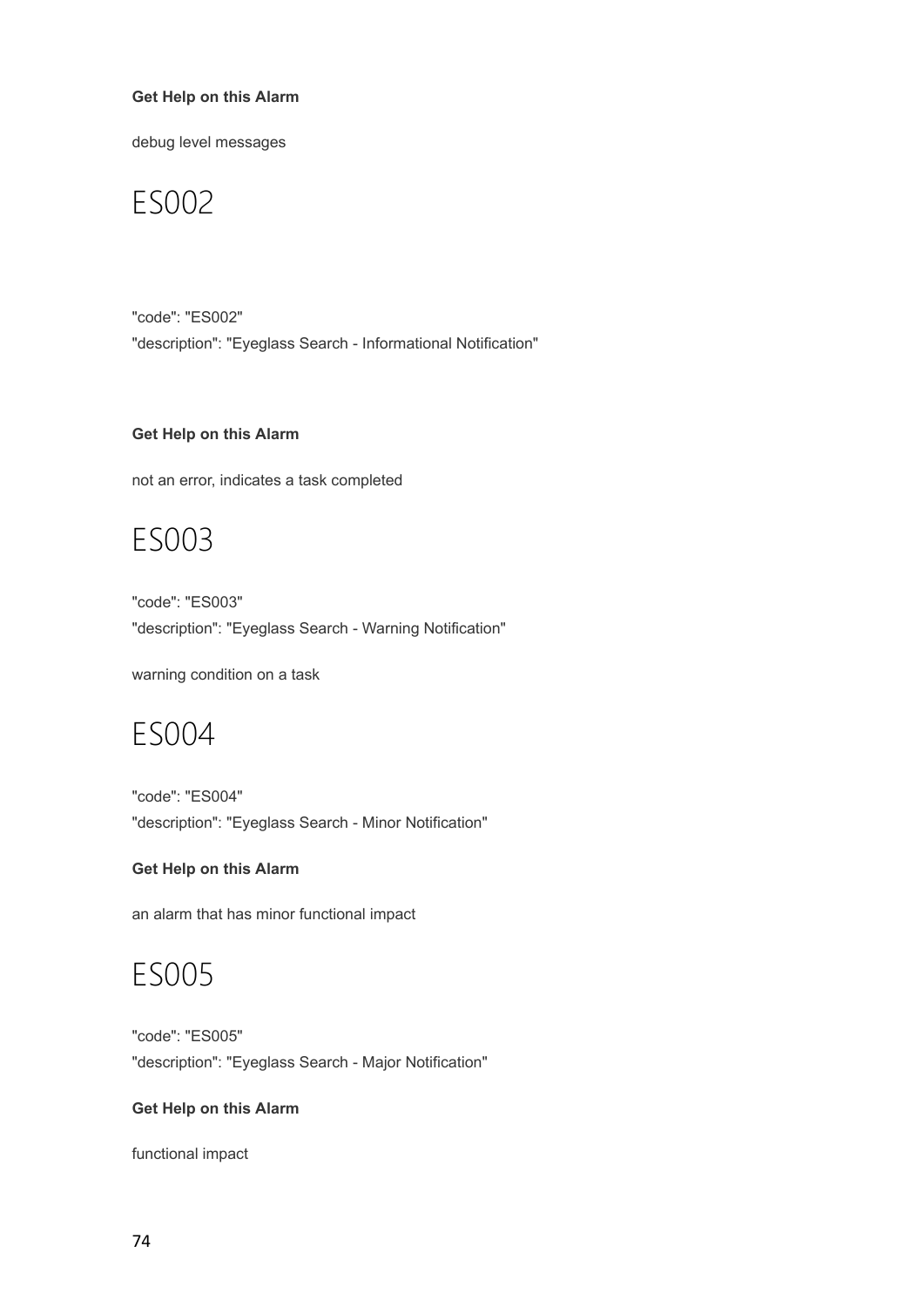## ES006

"code": "ES006" "description": "Critical error in Eyeglass Search subsystem"

#### **Get Help on this Alarm**

product functionality impacted alarm

### ES007

"code": "ES007" "description": "Successfully initialized module"

#### **Get Help on this Alarm**

low impact state change

## ES008

"code": "ES008" "description": "Failed to initialize module"

#### **Get Help on this Alarm**

module could not start a task

### ES009

"code": "ES009" "description": "Consecutive service failure"

#### **Get Help on this Alarm**

a repeating failure condition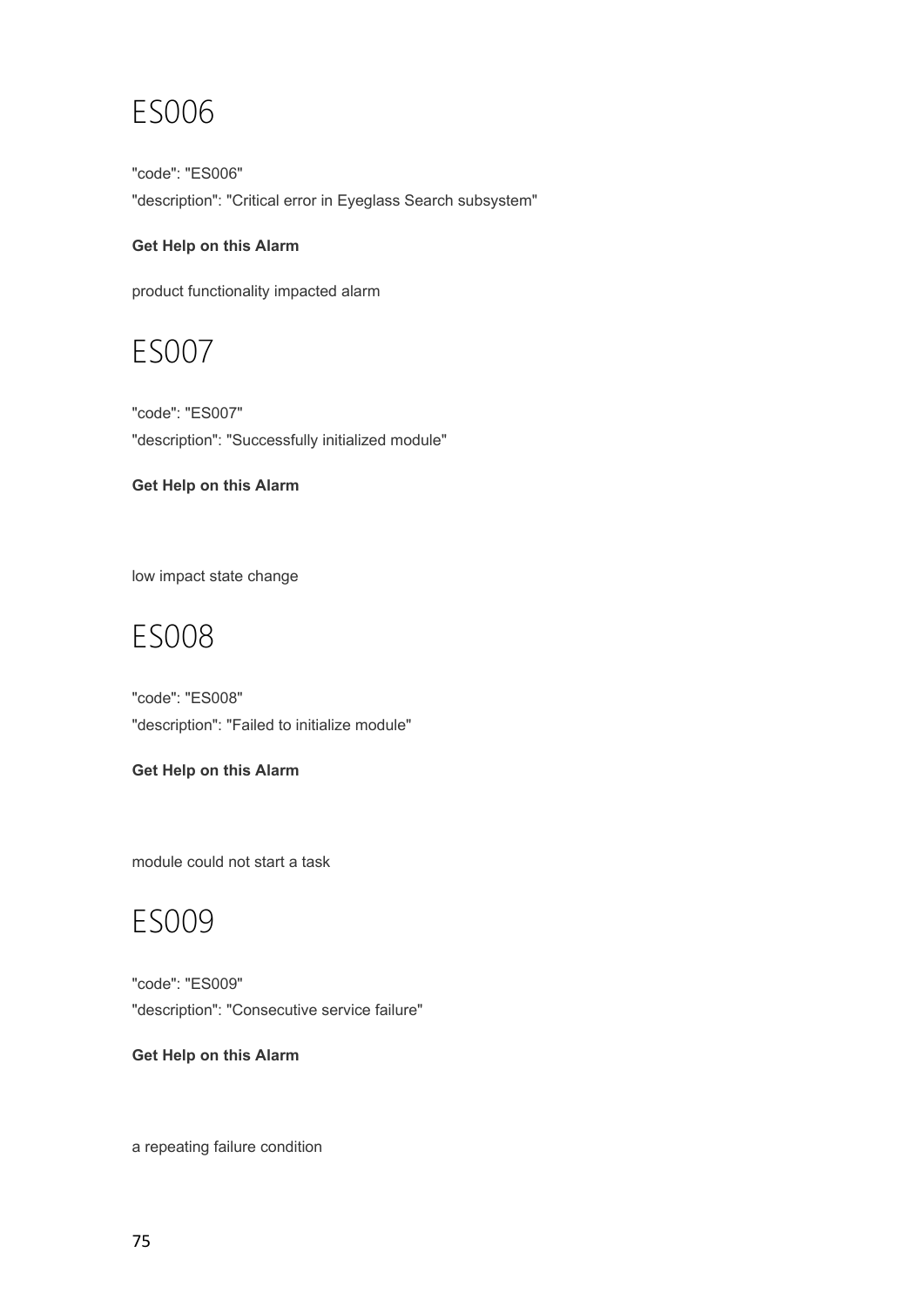## ES010

"code": "ES010" "description": "Retrieved subsystem successfully"

#### **Get Help on this Alarm**

## ES011

"code": "ES011" "description": "Created subsystem successfully"

**Get Help on this Alarm**

# ES012

"code": "ES012" "description": "Deleted subsystem successfully"

### **Get Help on this Alarm**

# ES013

"code": "ES013" "description": "Modified subsystem successfully"

**Get Help on this Alarm**

## ES014

"code": "ES014" "description": "Failed to retrieve subsystem"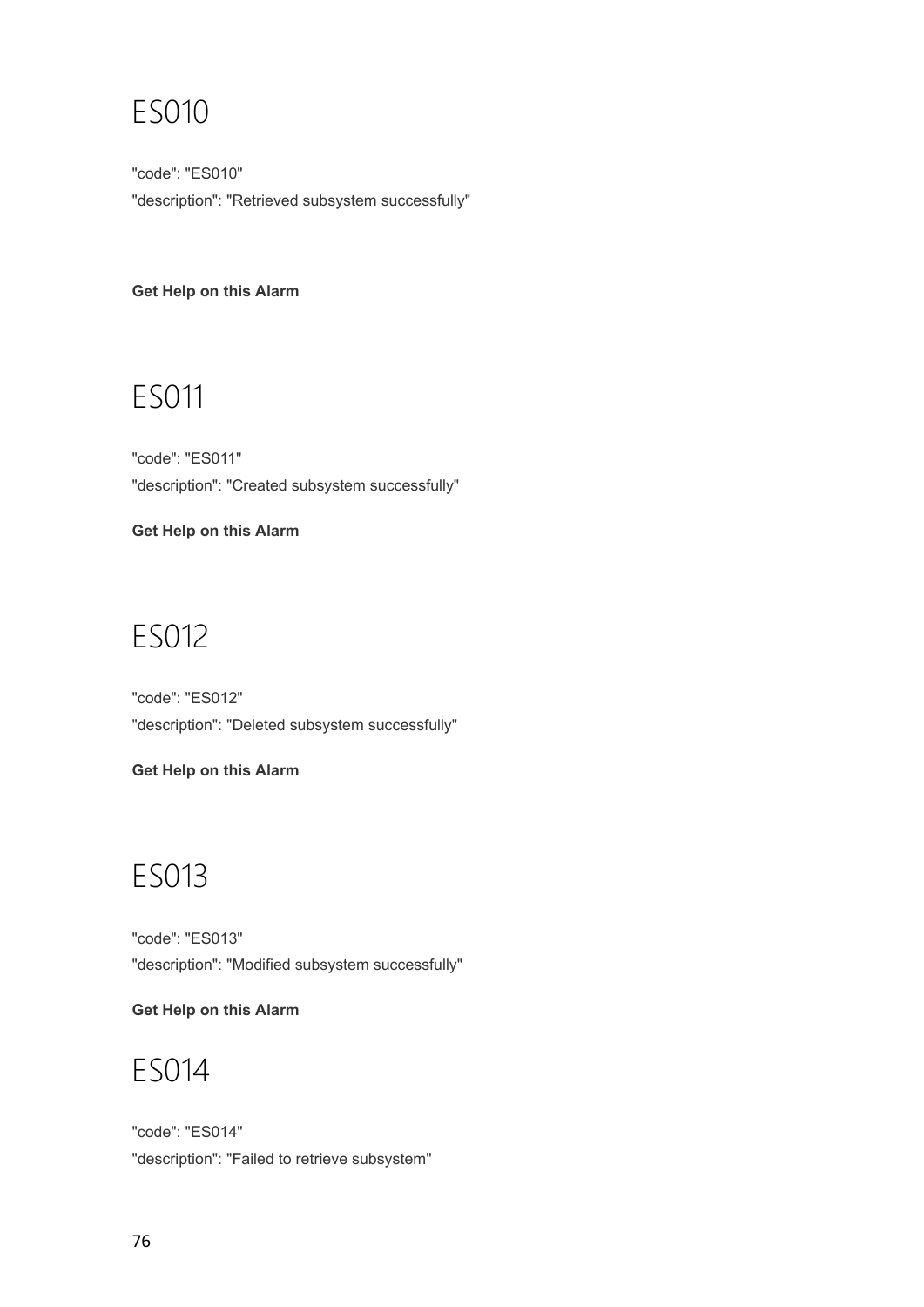**Get Help on this Alarm**

## ES015

"code": "ES015" "description": "Failed to create subsystem"

#### **Get Help on this Alarm**

### ES016

"code": "ES016" "description": "Failed to delete subsystem"

**Get Help on this Alarm**

## ES017

"code": "ES017" "description": "Failed to modify subsystem"

### **Get Help on this Alarm**

## ES018

"code": "ES018" "description": "Added configuration successfully"

### **Get Help on this Alarm**

## ES019

"code": "ES019" "description": "Deleted configuration successfully"

### **Get Help on this Alarm**

# ES020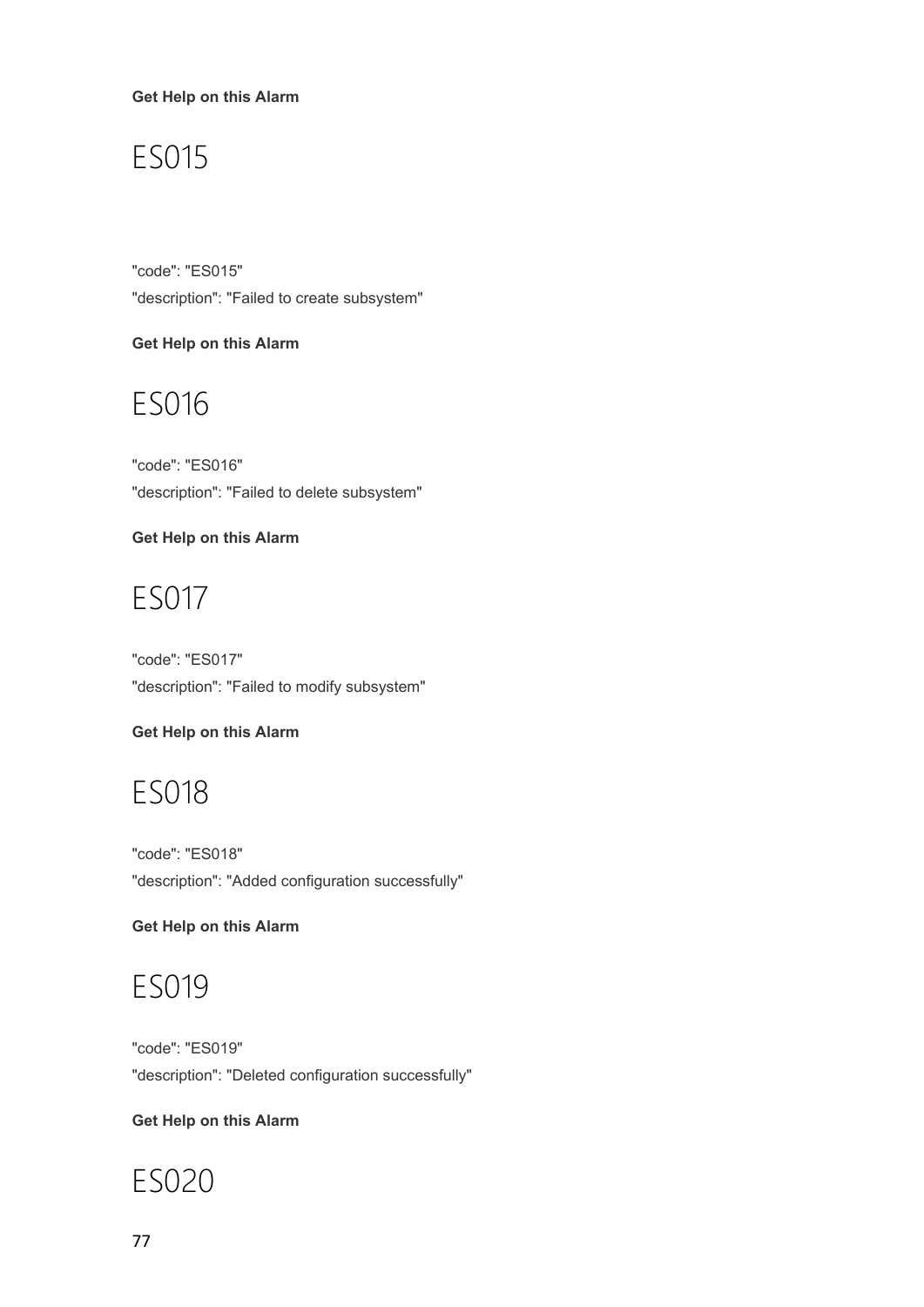"code": "ES020" "description": "Modified configuration successfully"

### **Get Help on this Alarm**

# ES021

"code": "ES021" "description": "Job started successfully"

### **Get Help on this Alarm**

## ES022

"code": "ES022" "description": "Job completed successfully"

### **Get Help on this Alarm**

# ES023

"code": "ES023" "description": "Job failed to run"

### **Get Help on this Alarm**

## ES024

"code": "ES024" "description": "Login successful"

### **Get Help on this Alarm**

## ES025

"code": "ES025" "description": "Login failed"Case

### **Get Help on this Alarm**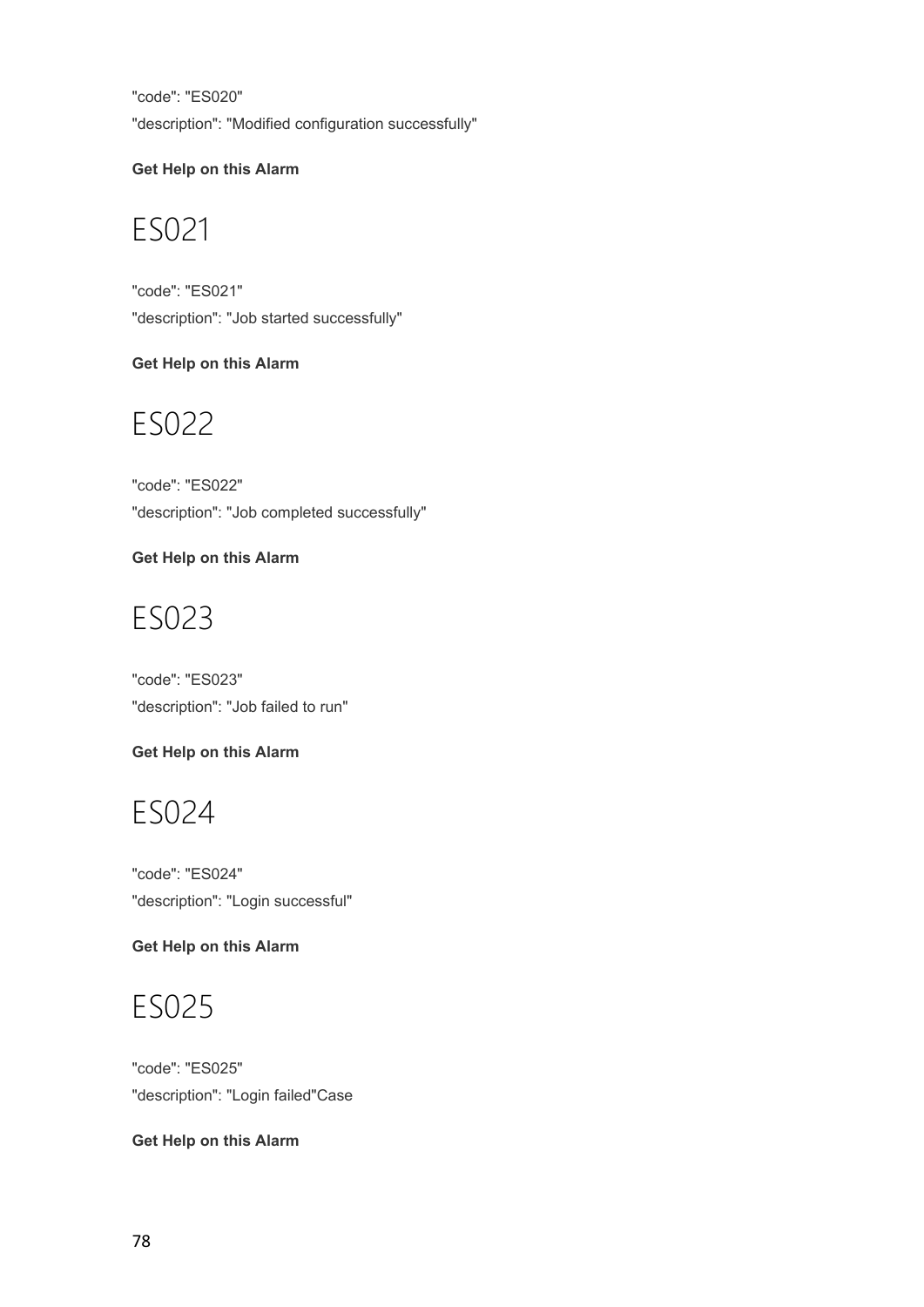## LM0001

### LM\_LICENSE\_TO\_EXPIRE(Code.LM0001)

description = "License(s) to expire"; severity = AlarmSeverity.WARNING;

### **Get Help on this Alarm**

This means the support license will expiry soon and renewal order is required

### LM0002

LM\_LICENSE\_HAS\_EXPIRED(Code.LM0002)

description = "License(s) expired"; severity = AlarmSeverity.MAJOR;

### **Get Help on this Alarm**

This alarm indicates the maintenance has expired and access to support and software will not be possible until the new key is replaced.